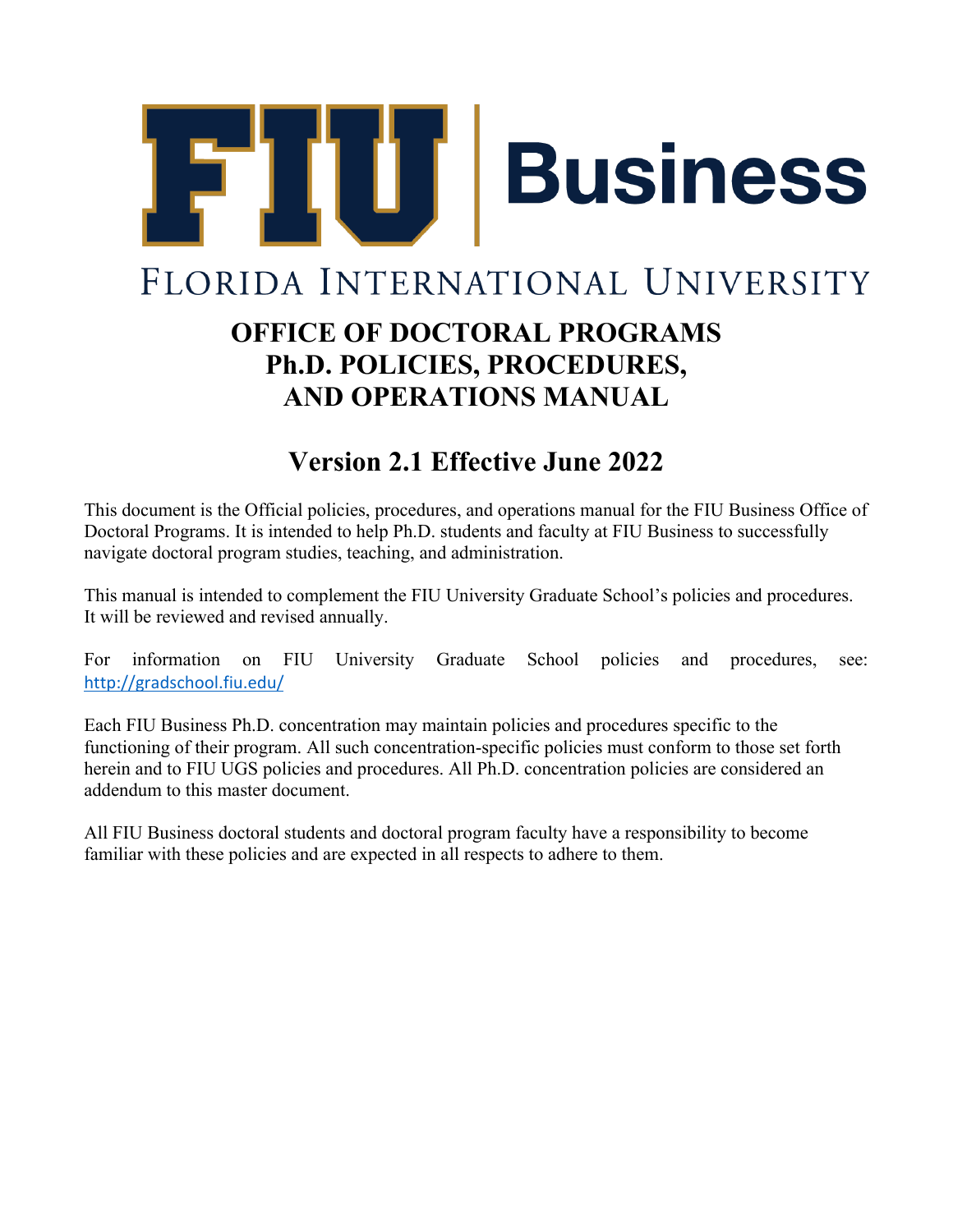

# **Office of Doctoral Programs** Ph.D. Policies, Procedures, and Operations Manual

# Contents

| <b>POLICIES AND PROCEDURES</b>                                     |  |
|--------------------------------------------------------------------|--|
|                                                                    |  |
|                                                                    |  |
|                                                                    |  |
|                                                                    |  |
|                                                                    |  |
|                                                                    |  |
|                                                                    |  |
|                                                                    |  |
|                                                                    |  |
|                                                                    |  |
|                                                                    |  |
|                                                                    |  |
|                                                                    |  |
|                                                                    |  |
|                                                                    |  |
|                                                                    |  |
|                                                                    |  |
|                                                                    |  |
|                                                                    |  |
| Recognizing Excellence in Faculty/Student Research Collaboration12 |  |
|                                                                    |  |
|                                                                    |  |
|                                                                    |  |
|                                                                    |  |
|                                                                    |  |
|                                                                    |  |
|                                                                    |  |
|                                                                    |  |
|                                                                    |  |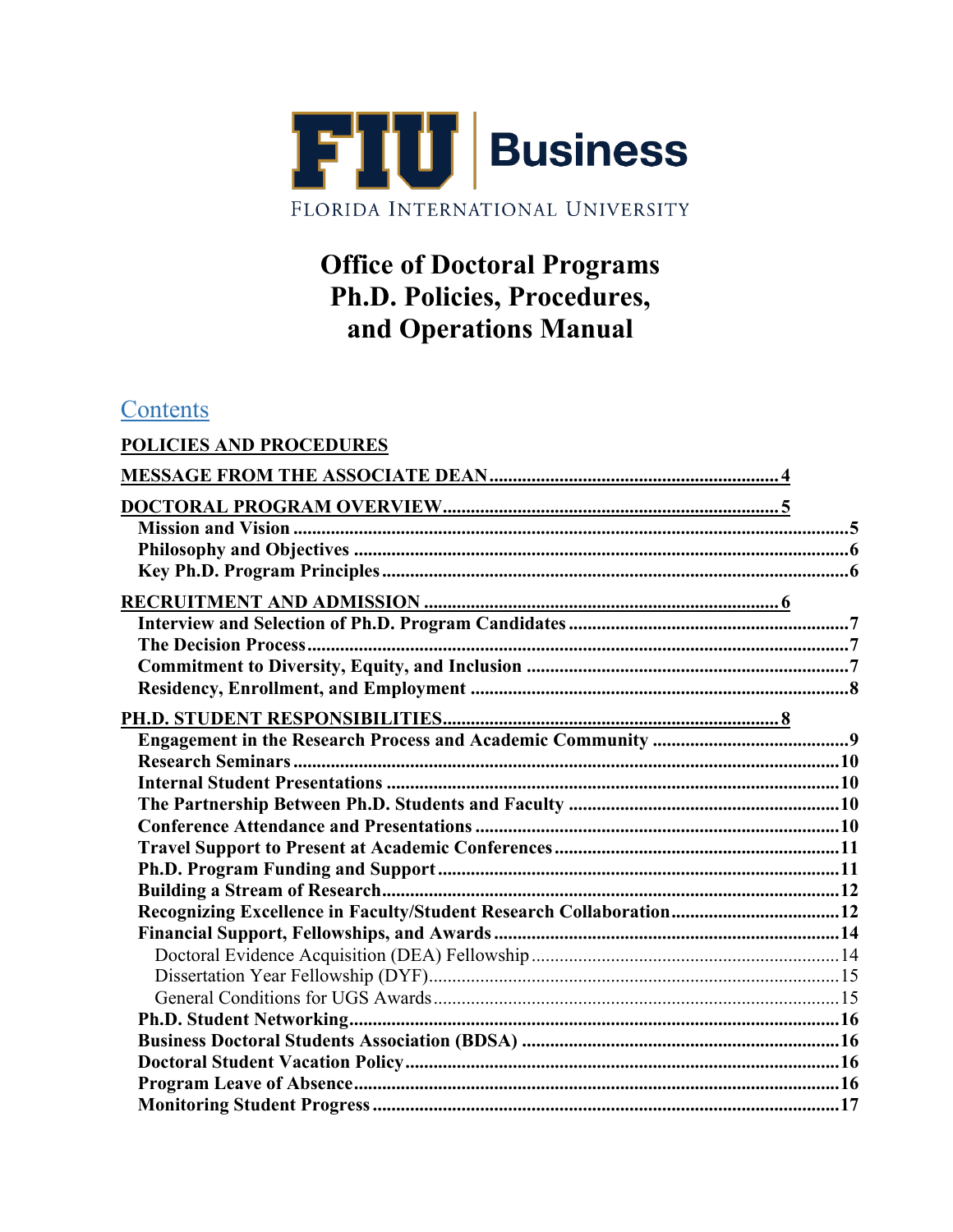| DISSERTATION COMMITTEE ROLES AND RESPONSIBILITIES24 |  |
|-----------------------------------------------------|--|
|                                                     |  |
|                                                     |  |
|                                                     |  |
|                                                     |  |
|                                                     |  |
|                                                     |  |
|                                                     |  |
|                                                     |  |
|                                                     |  |
|                                                     |  |
|                                                     |  |
|                                                     |  |
|                                                     |  |
| PROGRAM TERMINATION AND ACADEMIC MISCONDUCT 32      |  |
|                                                     |  |
|                                                     |  |
|                                                     |  |
|                                                     |  |
|                                                     |  |
|                                                     |  |
|                                                     |  |
|                                                     |  |
|                                                     |  |
|                                                     |  |
|                                                     |  |
|                                                     |  |
|                                                     |  |
|                                                     |  |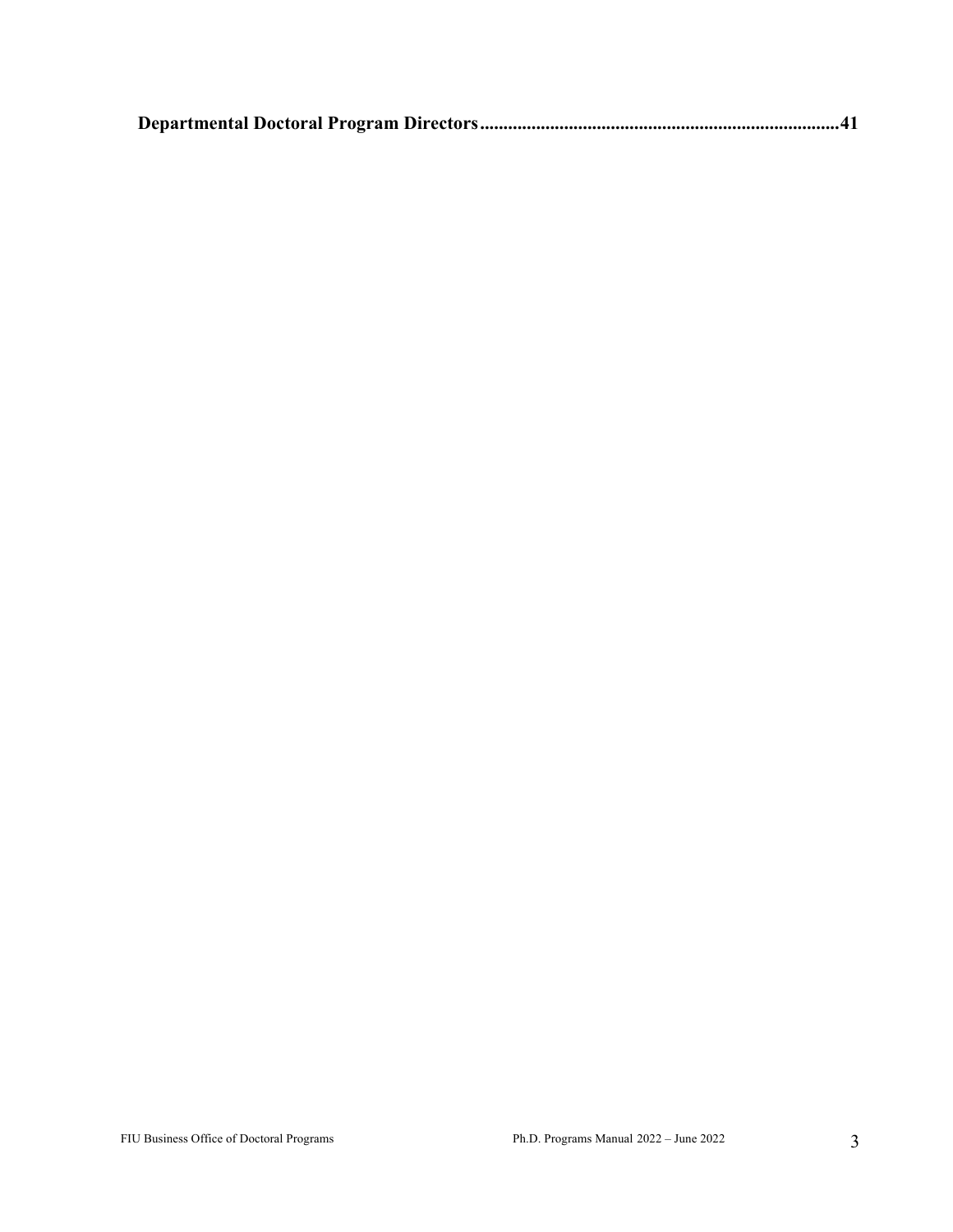# Message from the Associate Dean

I am pleased to welcome you to FIU Business and present our doctoral programs handbook to you. The material contained herein will guide both students and faculty in successfully delivering a tremendous doctoral experience.

Our mission at FIU business is simple: we strive to enhance the FIU College of Business and the university's research profile and overall reputation by creating outstanding Ph.D. graduates who become leaders in advancing discipline-specific theory and evidence-based scholarship. We work tirelessly to prepare our doctoral students to become world-class scholars in their respective research fields to achieve our mission. The result is a graduate dedicated to pursuing a lifelong scholarly career at prestigious research institutions worldwide.

The achievement of a terminal degree in business is both demanding and challenging. A great deal of personal discipline, intensive work, and individual commitment is required of all involved. Our FIU Business doctoral faculty are committed to excellence in business research, and each is a leading researcher and scholar within their chosen field of study. We immerse our students into the rigorous research environment of FIU Business such that each graduate is fully prepared to advance the body of knowledge within their knowledge domain. Further, our doctoral students and graduates are essential to overall research activities and successes at FIU Business. Our doctoral students and faculty work together in a collaborative research environment to address innovative solutions to disciplinary and inter-disciplinary research challenges.

I hope this manual will assist our doctoral students and faculty in becoming conversant in the policies, procedures, and guidelines of the Office of Doctoral Programs at FIU Business and assist them in pursuing their ambitious research programs that advance our vision and mission.

Once again, on behalf of FIU Business and Florida International University, I welcome you to our doctoral programs in business.

All the best in your scholarly pursuits!

Sincerely,

George M. Marakas, Ph.D. Associate Dean for Research and Doctoral Studies FIU Business

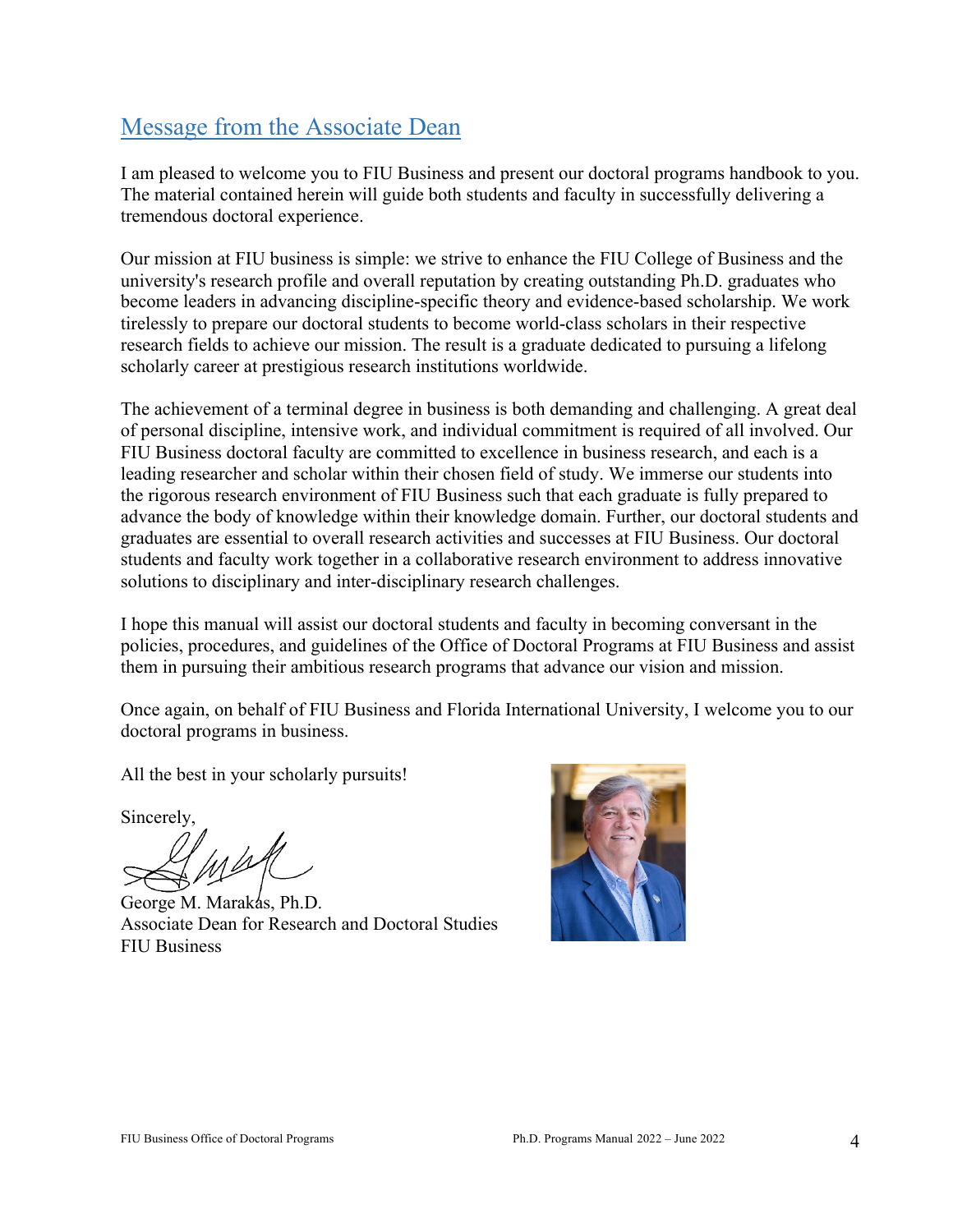# Doctoral Program Overview

The FIU Business Doctoral Programs emphasize the development of excellence in research, teaching, and academic publishing acumen to ensure that graduates acquire the credentials necessary to complete terminal degree requirements and placement in academic institutions (where appropriate).

Each Ph.D. concentration program requires 75 credit hours (generally over four years) of full-time study, including approximately two years of dissertation research and with a focus on theoretical research. A set of core or "tool area" business courses geared toward establishing the student's breadth of knowledge is required of all doctoral candidates during the first two years of study, along with any concentration courses prescribed by the department.

Areas of concentration include:

- Accounting
- Information Systems and Business Analytics
- **Finance**
- Global Leadership and Management
- International Business
- **Marketing**

For additional information regarding FIU Business Ph.D. concentrations, see https://business.fiu.edu/graduate/phd/index.cfm

### Mission and Vision

To serve our diverse student and alumni population; our multicultural business community; and the global community of scholars by advancing business knowledge and sharing expertise:

- We prepare our students to succeed as responsible business professionals, leaders, and global citizens in a dynamic, technology-driven business climate–creating a growing legacy for our alumni.
- We energize the business community through professional education, collaboration, and research – building competitive advantage for Greater Miami industries and providing qualified graduates for global, regional, and local corporations.
- We enrich the academic community through innovative research nurturing our faculty's intellectual growth and developing the talents of exceptional future scholars.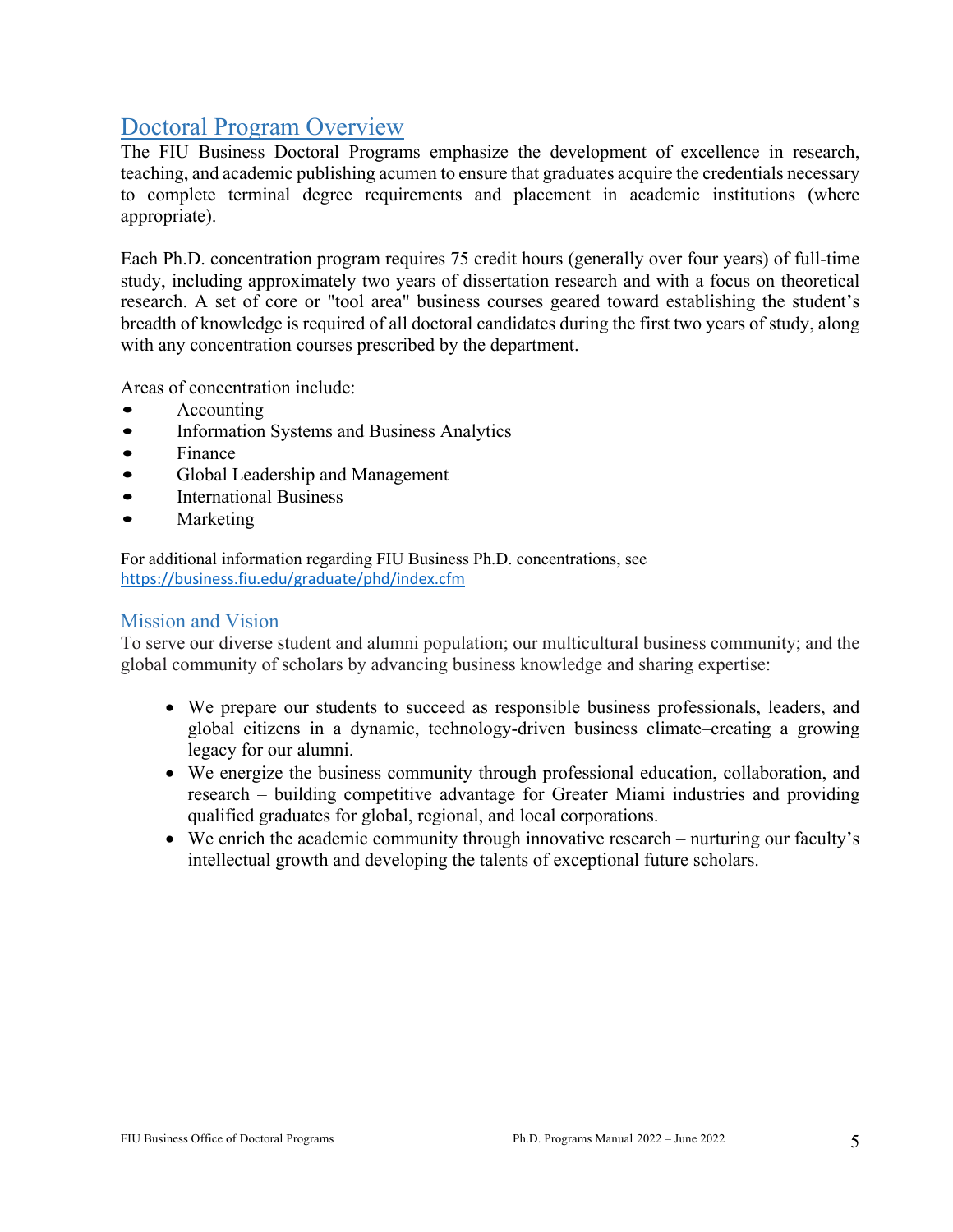## Philosophy and Objectives

The Ph.D. degree in business is a research-oriented academic terminal degree. Accordingly, the program for each concentration area strongly emphasizes research activity. At the same time, attention is directed to developing the skills conducive to excellence in both the classroom and the academic and applied publishing communities.

Program goals and objectives include:

- To identify and recruit high-quality, talented Ph.D. applicants with a demonstrated potential to become leaders in academic communities.
- To provide the student with an in-depth conceptual knowledge of contemporary research issues and research paradigms in an area of concentration and supporting discipline.
- To provide the student with a sound conceptual understanding of a set of research tools and skills (e.g., econometrics, psychometrics, research design and methodology, programming simulation).
- To assist the student in the development of excellence in classroom instruction and teaching effectiveness, including but not limited to classroom management, teaching skills, etc.
- To foster an understanding of the ethical issues involved in research and teaching and promote the attainment of the highest standards in the academic environment.
- To place Ph.D. graduates in peer or aspirant academic institutions globally.

## Key Ph.D. Program Principles

- Our Ph.D. students must appreciate and commit to the scientific foundations and evidencebased solutions to theoretical problems.
- Our Ph.D. students must be committed to their professional growth and development and high personal goals through their consistent efforts and collaborations with their doctoral mentors.
- Our Ph.D. students will identify a knowledge domain in which to develop expertise but are expected to be conversant in all fundamental areas of business administration.
- Our Ph.D. students must develop and demonstrate excellent oral and written communication skills in professional and academic settings.

# Recruitment and Admission

Identifying and attracting talented students in our Ph.D. programs at the FIU Business is an essential investment toward building a world-class research environment. The Ph.D. programs at FIU business are highly competitive, and a limited number of applicants are admitted to the various disciplines each year. Depending upon the program concentration, the recruiting process requires close coordination and cooperation between Chapman faculty, department chairs, departmental directors of doctoral programs, the Director of ODP, and the Associate Dean for Research and Doctoral Studies.

Applicant admissions to FIU Business Ph.D. programs should reflect a programmed and thoughtful recruitment process, including identifying prospects, encouraging applications, personalized contacts, and clear steps for selection/offers of admission/funding and related actions. The reputation of FIU Business Ph.D. programs requires clear, consistent, and professional communication with all applicants.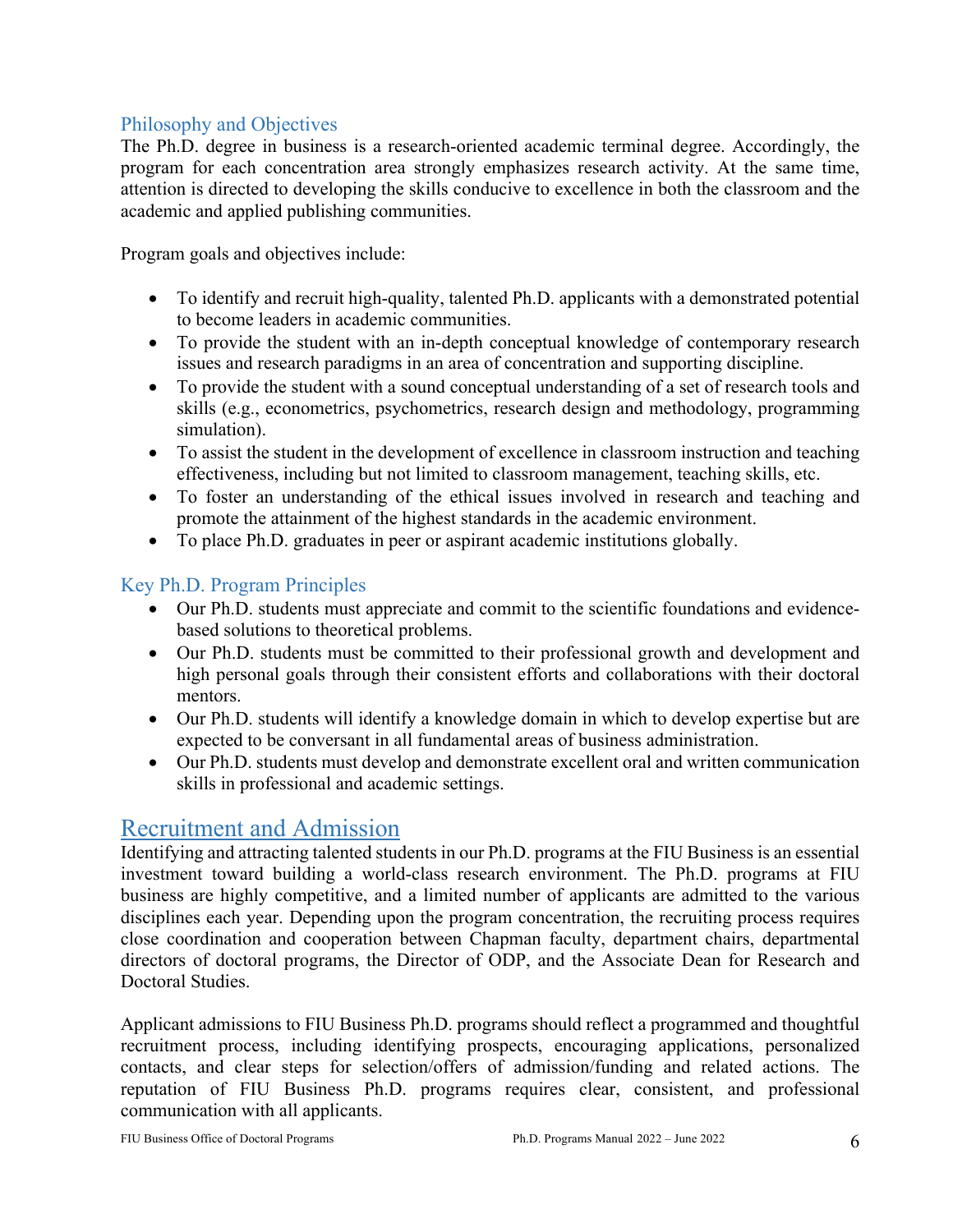The specific recruitment process for each discipline is left to the individual disciplinary programs with oversight and support from the FIU Business ODP. Regardless of approach or method employed, the goal is to identify talented and diverse prospective Ph.D. students from around the globe that can be expected to complete the program successfully. Current Ph.D. students should be included in the recruitment process and encourage potential candidates they may know to apply to the FIU Ph.D. program as part of the overall goal to bring top talent to FIU Business.

The application window for FIU Business Ph.D. programs opens each fall and closes by mid-January of the following year.

FIU Business ODP will periodically assess the effectiveness and efficiency of concentration recruitment processes, including identification of prospects, attention to diversity, personalized contacts with recruits, transparency in selection, offers of admission and funding, and any related actions. All Ph.D. concentrations are required to assemble and maintain the necessary data and documents to facilitate such periodic assessment (refer to concentration KPIs later in this document).

#### Interview and Selection of Ph.D. Program Candidates

Departmental Doctoral Program Directors (DDPD) are responsible for administering and managing each Ph.D. discipline's applicant evaluation process. The first step is to identify a shortlist of promising candidates from the pool of all applicants in the concentration and start the interviewing process. To recruit the best Ph.D. students, it is imperative to consider more than the formal application and paper credentials to get the applicant's complete picture, including English proficiency, strong communication skills, adequate academic preparation, and fit with faculty research. In addition, given the focus of our program is to train members future members of the academic community, candidates who are not dedicated to following an academic career path should be excluded from consideration.

### The Decision Process

Per UGS Policy 380.002 recommendation for admission to the Ph.D. program must be made by a committee consisting of a minimum of 3 graduate faculty members. The DDPD, in consultation with their concentration committee and their department chair, makes a final decision whether to admit an applicant and make an offer of financial assistantship according to the applicant's fit with the strategic direction of the doctoral program and the resources available. Apart from self-funded Ph.D. students (rare), all FIU Business Ph.D. students will receive an annual stipend and a full tuition waiver. Once concentration doctoral applicant evaluations are complete, the DDPD summarizes pertinent information on each candidate they wish to invite and requests a formal invitation to the program be sent from the ODP.

### Commitment to Diversity, Equity, and Inclusion

As a member of the FIU community, the FIU Business ODP is committed to providing the highest quality educational experience to its students in a nurturing and supportive environment. In doing so, we are committed to ensuring that recruitment, instruction, and support are delivered in a manner that is reflective of diversity as it relates to gender, socioeconomic status, gender identity, race, ethnicity, physical and mental ability, nationality, military status, sexual orientation, spirituality, and cultural identity.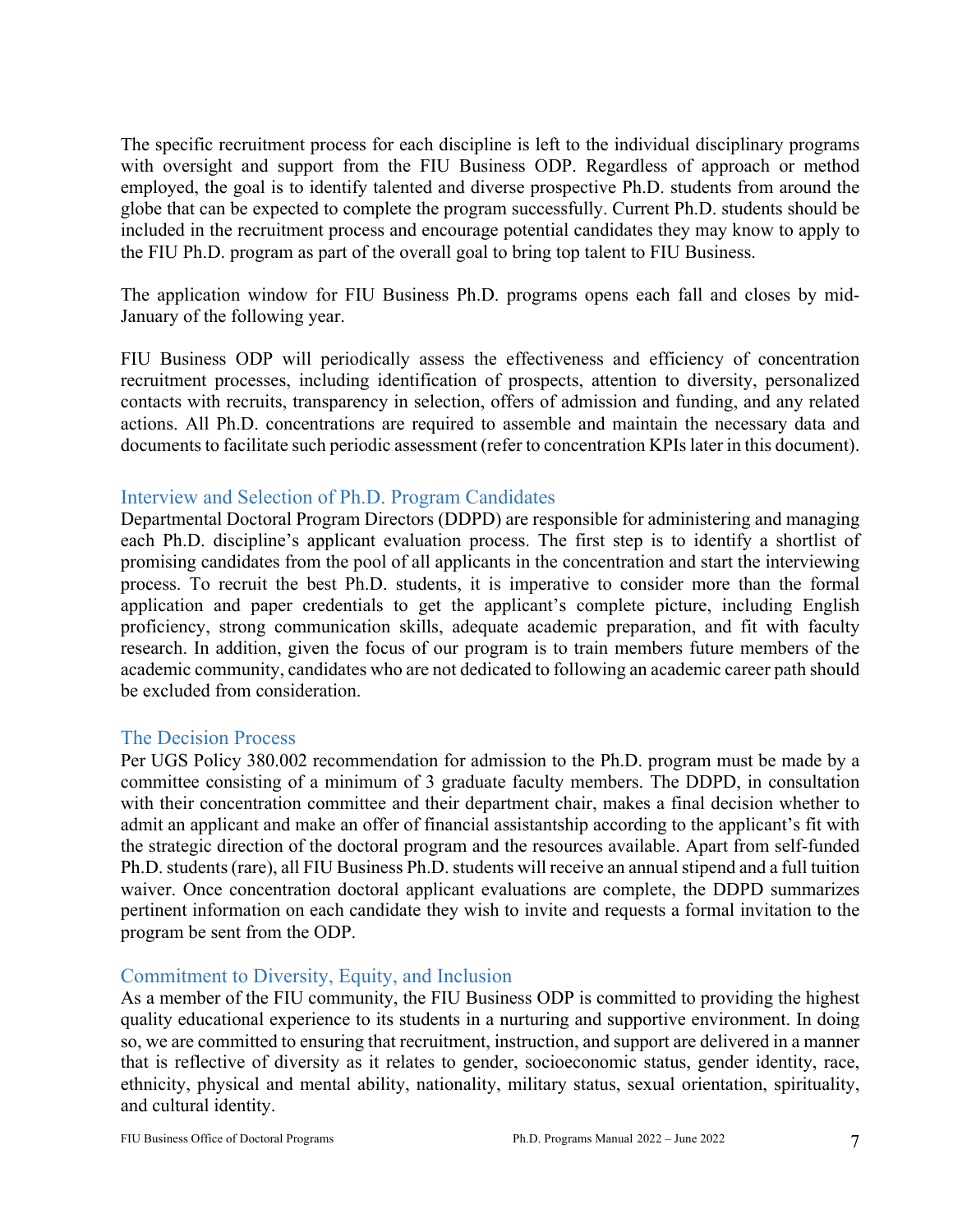We are committed to building a community of doctoral students and graduates that represents and embraces diverse cultures, backgrounds, and life experiences that reflect the multicultural nature of South Florida and our global society. Our goal is to build an intellectually vibrant climate that sustains the inclusiveness and engagement of our diverse community.

We expect FIU doctoral program faculty, staff, and students to model these values and commit to recruiting, retaining, and supporting students, faculty, and staff who reflect the diversity of our global society.

## Residency, Enrollment, and Employment

The requirement to complete a doctoral degree program at FIU Business is 75 credit hours. The disciplinary doctoral program will specify such credit hours. Still, they must include common core courses in statistical tools and research methodologies the FIU Business ODP set forth. A minimum of 18 credit hours of dissertation credits are required. All deviations from the minimum requirements must be recommended by the DDPD and approved by the ODP Director and the Associate Dean for Research and Doctoral Studies.

All doctoral students receiving a fellowship stipend are required to maintain full-time enrollment. To be considered full-time, a student must be registered for a minimum of 9 credit hours during the academic semesters and six credit hours during the summer. Failure to maintain full-time enrollment status can result in the loss of funding. Doctoral students who no longer receive funding must comply with the FIU UGS continuous enrollment and dissertation enrollment policies.

All FIU Business Ph.D. students receiving a fellowship stipend are considered university employees and are prohibited from any outside employment while receiving fellowship funding. Further, all Ph.D. students are expected to reside in the Miami metro area and be on-campus for all required coursework and employment activities. Office space will be allocated to FIU Business Ph.D. students to facilitate this requirement to the extent such office space is available.

# Ph.D. Student Responsibilities

- The conscientious discharge of research or scholarship responsibilities may include teaching duties assigned by the department chair or director.
- Compliance with all relevant federal, state, and municipal regulations and guidelines related to human subjects' research.
- Compliance with good scholarly and research practice.
- Open and timely discussion with an assigned faculty mentor or departmental director regarding all facets of the research activities.
- Accurate and timely recording and documentation of research results.
- Prompt disclosure to the assigned faculty mentor or DDPD regarding the possession and desire to distribute materials, software, copyrightable and potentially patentable discoveries derived from research made within the scope of university employment or research created with university support or made in the field or discipline in which the FIU employs the inventor.
- Collegial conduct towards members of the university.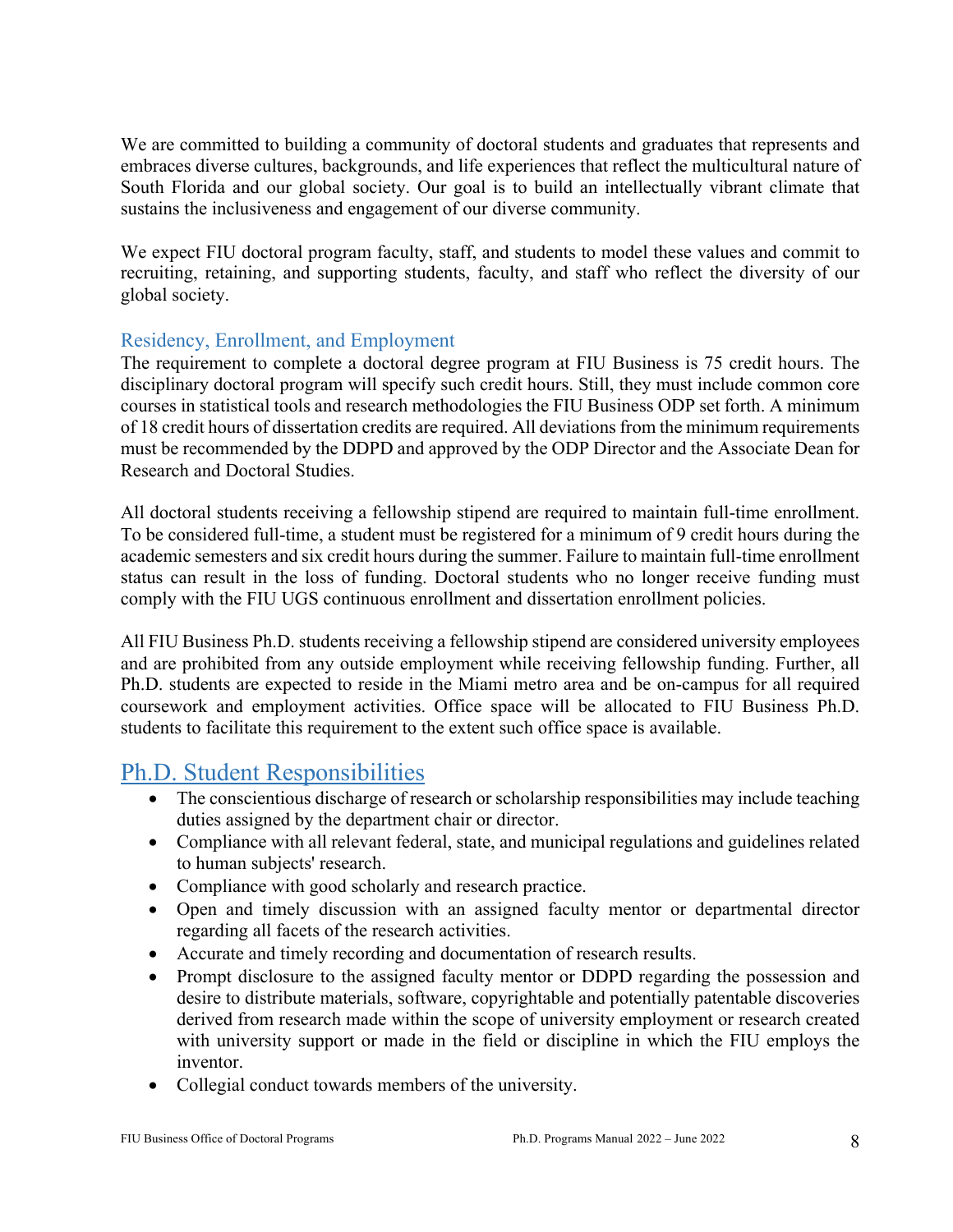- Compliance with all applicable policies and procedures of FIU, FIU Business, and the department/responsible unit.
- Conformance to responsible, ethical conduct standards in research, including taking all required training as prescribed by the department, FIU Business, and UGS.
- Compliance with all Human Subjects of Research requirements as outlined in the Belmont Report and the Institutional Review Board at FIU.
	- o The Belmont Report
		- § http://www.hhs.gov/ohrp/humansubjects/guidance/belmont.html
	- o FIU Institutional Research Board
		- http://research.fiu.edu/irb/

### Engagement in the Research Process and Academic Community

Following its vision and mission statement, the FIU Business ODP is committed to educating, training, and mentoring Ph.D. students to generate and disseminate high-quality research that seeks to advance business theory and practice. As a part of a Carnegie R1 research university, FIU Business is devoted to creating and sharing knowledge.

Research is the scholarly community's primary activity, and published research is the currency by which academic institutions, units, and members are measured, ranked, and funded. All Ph.D. students should thus strive for research excellence, independent thinking, and innovative ideas. They should pursue an influential research agenda that contributes to knowledge creation, focus on their personal growth as academic researchers, and disseminate their findings in top-tier journals. All are expected to engage in high-profile research projects independently and with FIU Business faculty. In short, research is a critical part of a Ph.D. student's academic experience.

Beyond their research agendas and developing expertise in a particular research area, all Ph.D. students are expected to actively engage with faculty and fellow doctoral colleagues in discussing, sharing, and developing the ideas of others, providing support to others, and supporting the FIU Business culture of research collaboration. Whenever possible, students should take advantage of any opportunity to cross traditional disciplinary lines to develop expertise in inter-disciplinary lines of research. Understanding how one's research area fits within the broader academic discipline and how the domain relates to other disciplines is a sign of a true literary scholar. FIU Business Ph.D. students are encouraged to obtain an overall appreciation of other fields and inter-disciplinary work.

Active engagement in the research process goes beyond a Ph.D. student's coursework (which is a means to an end) and includes scholarly discussions with faculty and doctoral colleagues, attending research seminars and disciplinary conferences, and being immersed in the research environment of FIU Business. All Ph.D. students are expected to enhance their written and oral communication skills to present and defend their research to different audiences, describe their hypotheses, findings, and implications, and prepare manuscripts for publication in conference proceedings and journals. A significant amount of personal effort and commitment is required to conduct scholarly research of publishable quality. All FIU Business Ph.D. students are expected to exert the necessary efforts to undertake high-quality research.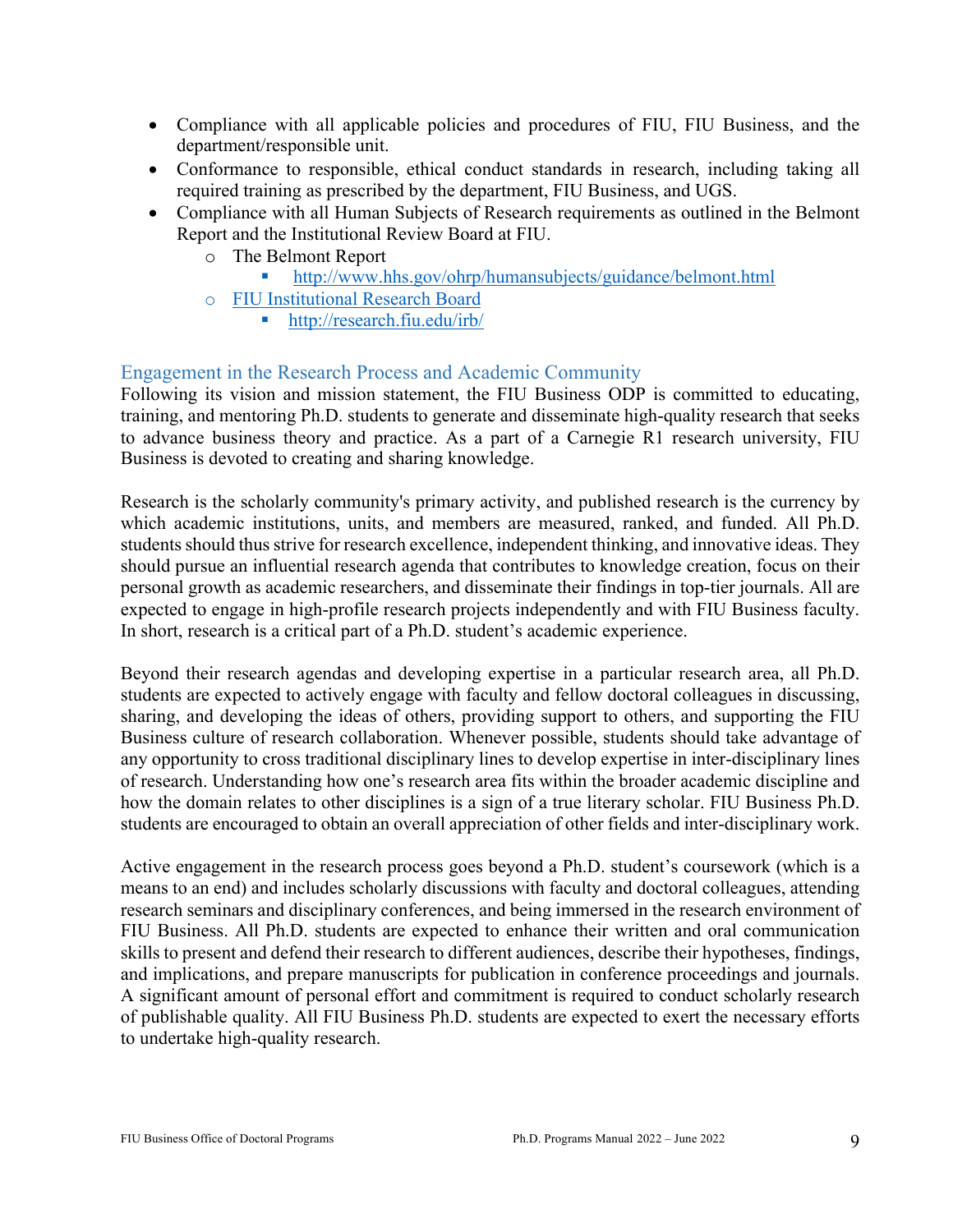#### Research Seminars

Each disciplinary concentration at FIU Business periodically organizes research seminars and colloquia. All Ph.D. students must attend and participate in these research seminars and are encouraged to participate in other school-wide research seminars in their area of interest.

Participation in these research seminars is crucial in exposing students to the many facets of research in each concentration and providing students with the opportunity to meet visiting scholars. Ph.D. students are required to attend and encouraged to be active participants in departmental research seminars by asking meaningful questions, challenging assumptions respectfully, and offering informed and helpful suggestions.

#### Internal Student Presentations

All FIU Business Ph.D. students must develop and demonstrate strong oral communication skills and should present and convey their research to diverse audiences effectively. Each DDPD is responsible for providing the opportunity to all Ph.D. students to present their research, both in discussing new research ideas and presenting research findings. Concentrations should provide an annual forum for all Ph.D. students to present their research. Weekly departmental seminars can serve as a forum for more advanced Ph.D. students to present their completed research.

### The Partnership Between Ph.D. Students and Faculty

As part of the research vision of FIU Business and to support the ongoing nature of our Ph.D. programs, research-active faculty are expected to work closely with Ph.D. students to push the frontier of business research by tackling pioneering business topics. While it is mainly the Ph.D. student's responsibility to maintain satisfactory progress in their program in terms of coursework and actively engaging in research projects, faculty are equally responsible for ensuring the success of our Ph.D. students and aiding them in attaining the necessary support, direction, and encouragement to succeed in the program. Mentoring is both formal and informal, as faculty mentors share advice, insights, and experiences to ensure the success of our Ph.D. students in terms of research and job placement.

Successful mentoring of Ph.D. students is a necessary commitment to the success of a Ph.D. program. It is not a service obligation but rather a responsibility associated with having the resources and benefits of a Ph.D. program.

### Conference Attendance and Presentations

The FIU Business ODP strongly encourages and promotes research presentations at prestigious regional, national or international research conferences. Presenting their research output at academic conferences gives all Ph.D. students valuable experience and feedback on their research. It increases the likelihood of publication of such research in scholarly journals and successful placement at peer or aspirant academic institutions. Such activities also allow Ph.D. students to network and develop professional relationships vital for collaborative research and improve their and FIU Business reputations.

Academic conferences are generally announced at least a year in advance; deadlines for submission of abstracts and papers for consideration are typically 6 - 9 months before the conference date. All Ph.D. students should know their area concentration's major conferences and events. With their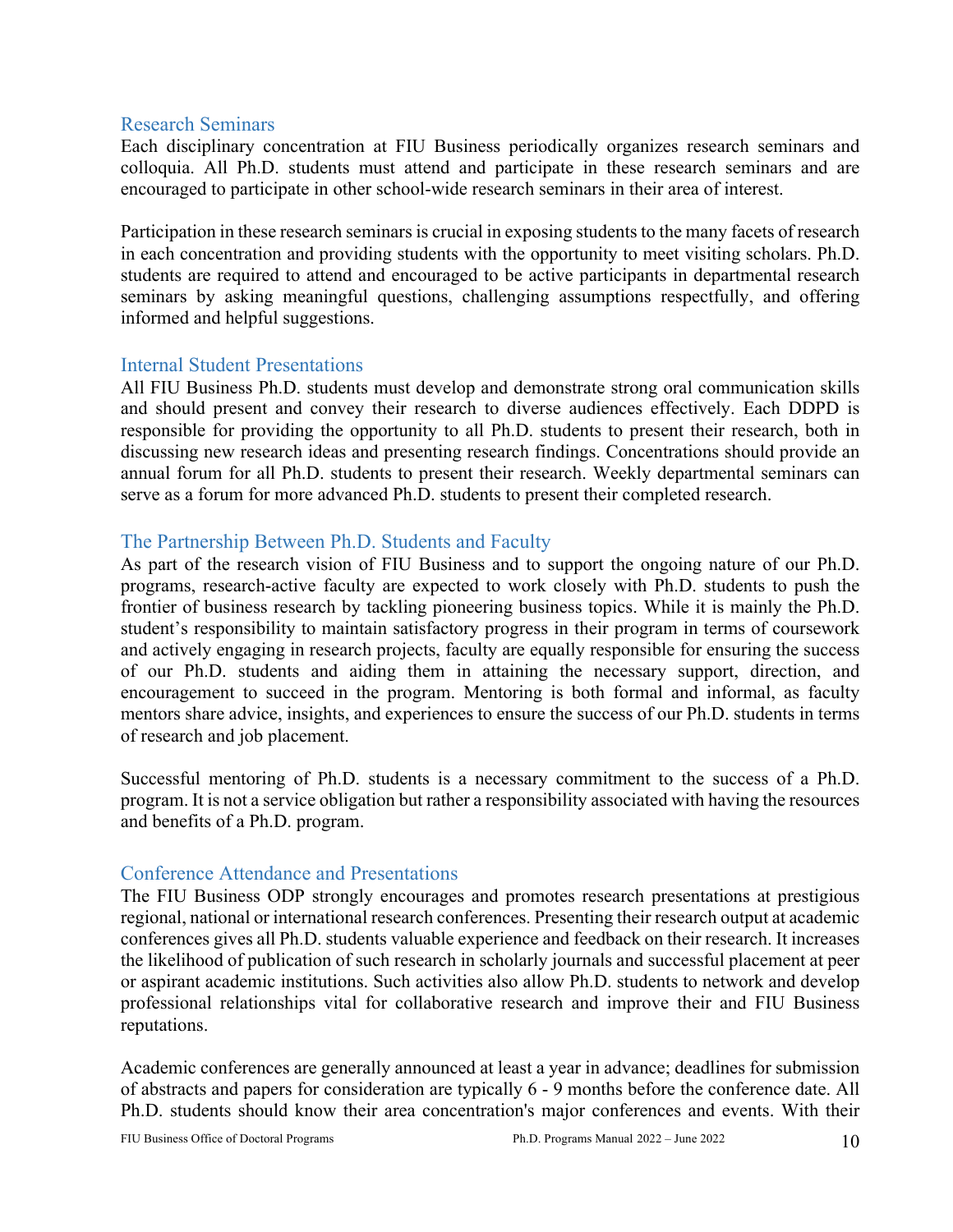mentor's guidance, Ph.D. students are encouraged to identify appropriate regional, national, and international academic meetings and submit their research for publication in the conference proceedings and presentations during the conference. Ph.D. students should consult with their DDPD or dissertation chair to ensure the quality of their submissions.

Delivering an outstanding presentation at a conference is essential to enhance students' reputations. Concentrations are encouraged to provide an opportunity to Ph.D. students who plan to present at major academic conferences to have a "mock" presentation at a department or area seminar. Relevant concentration faculty and Ph.D. students should attend these presentations and offer feedback for improvement.

### Travel Support to Present at Academic Conferences

Travel support is available to FIU Business Ph.D. students who will be presenting their research findings at reputable regional, national, and international conferences and research meetings. Initial support will come from the student's developmental funds. Additional support may be found from other FIU organizations such as the Graduate Professional Student Council (GPSC).

Travel support is conditional on budget availability and authorization for travel, and all Ph.D. student travel must receive approval from the FIU Business ODP. Upon notification of paper acceptance, Ph.D. students should complete travel authorization request forms, including authorization for out-of-state travel or other policies of FIU Business in effect at the time of the travel request.

The necessary forms are available at:

### https://webforms.fiu.edu/view.php?id=3082856

This policy does not constitute a promise of funding; it merely lays out the conditions necessary to be considered for funding.

### Ph.D. Program Funding and Support

Every FIU Business Ph.D. student actively enrolled in the doctoral program, and in good standing is eligible to receive \$1,000 per year from the ODP Director for authorized expenses. This support is not limited to only those students receiving stipends. Students funding their education or on scholarships are also eligible for this support. This support is, however, limited to a maximum of four years.

Students don't need to spend that portion of the funding provided by the ODP every year; these funds can be accumulated. Thus, students not spending any of their funding from the ODP during their first three years in the program would have accumulated \$3,000 heading into their fourth year. The following list illustrates the types of uses of these funds likely to be deemed appropriate.

Expenses for attending a conference (e.g., registration fees, transportation expenses such as an airline ticket, hotel, meals) so long as the university's Controller's office approves these and within any restrictions, it imposes certain items (e.g., daily allowance for meals).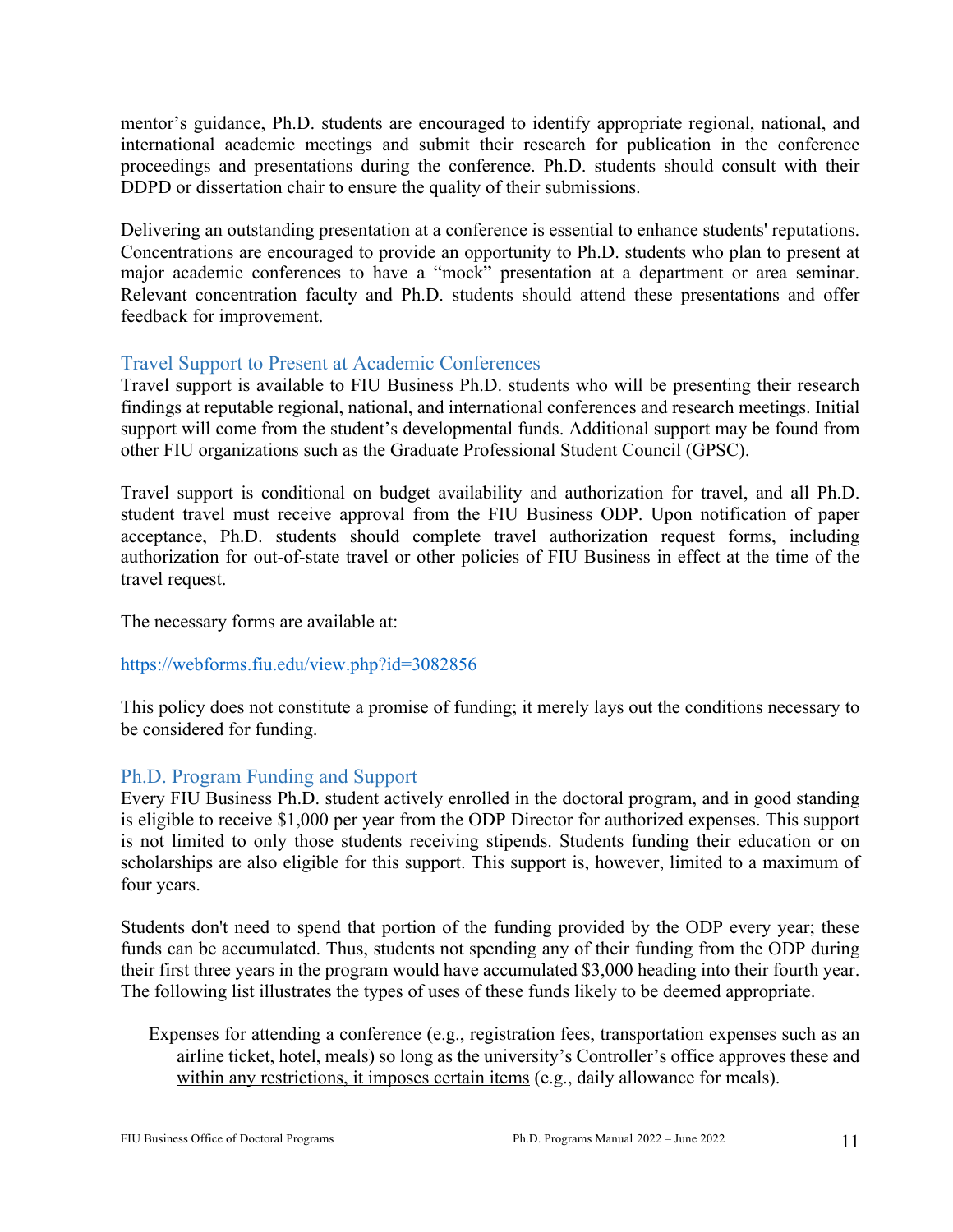- Expenses incurred for collecting research data (e.g., payments for research participants, creation or reproduction of research materials, travel expenses incurred while collecting data). These types of expenses must strictly adhere to ORED protocol regarding obtaining IRB clearance.
- Membership fees for professional associations in your discipline.
- Subscription fees for journals in your discipline unless access to these journals is available through the university system.

Other expenditures may also be appropriate beyond those listed above. Be aware that any spending, including those listed above, for which you wish to use your support funds must be approved by ODP before the expense is incurred.

The approval process entails the following:

The merit of the requested expenditure must be supported initially by either the student's major professor or, for those students that have yet to progress to the point of having a major professor, the Departmental Doctoral Program Director. Once approved, the student must inform the ODP to confirm the availability of funds. The department will file a Travel Authorization (TA) on the student's behalf if needed.

The forms necessary to request funding from ODP can be found at https://webforms.fiu.edu/view.php?id=3082856

## Building a Stream of Research

All Ph.D. students must become involved in the research process as early as practicable in their doctoral program. As such, they should start building a research portfolio that includes their research areas, their research philosophy, and the relevance of the research for theory and practice. Such portfolio contains publications in the proceedings of refereed conferences, presentations in regional, national, and international conferences, and published articles in refereed journals.

Each student should have a current curriculum vita (CV) that FIU Business ODP records and be updated diligently with any new research accomplishment. A high-quality research-active CV is necessary to attain a faculty position at peer and aspirant academic institutions.

To facilitate the process of building a research portfolio, each concentration is required to promote and facilitate faculty and student collaboration on conference submissions and peer-reviewed academic journals. Successful progression in our Ph.D. program is contingent upon evidence of research excellence, including oral research presentations, high-quality research papers, submission and acceptance of papers at refereed conferences and conference presentations, and journal submissions and acceptances at major journals.

## Recognizing Excellence in Faculty/Student Research Collaboration

The primary purpose of the FIU Business Ph.D. programs is to increase the available resources to research faculty such that their productivity is increased and the overall visibility of FIU Business is enhanced throughout the Academy.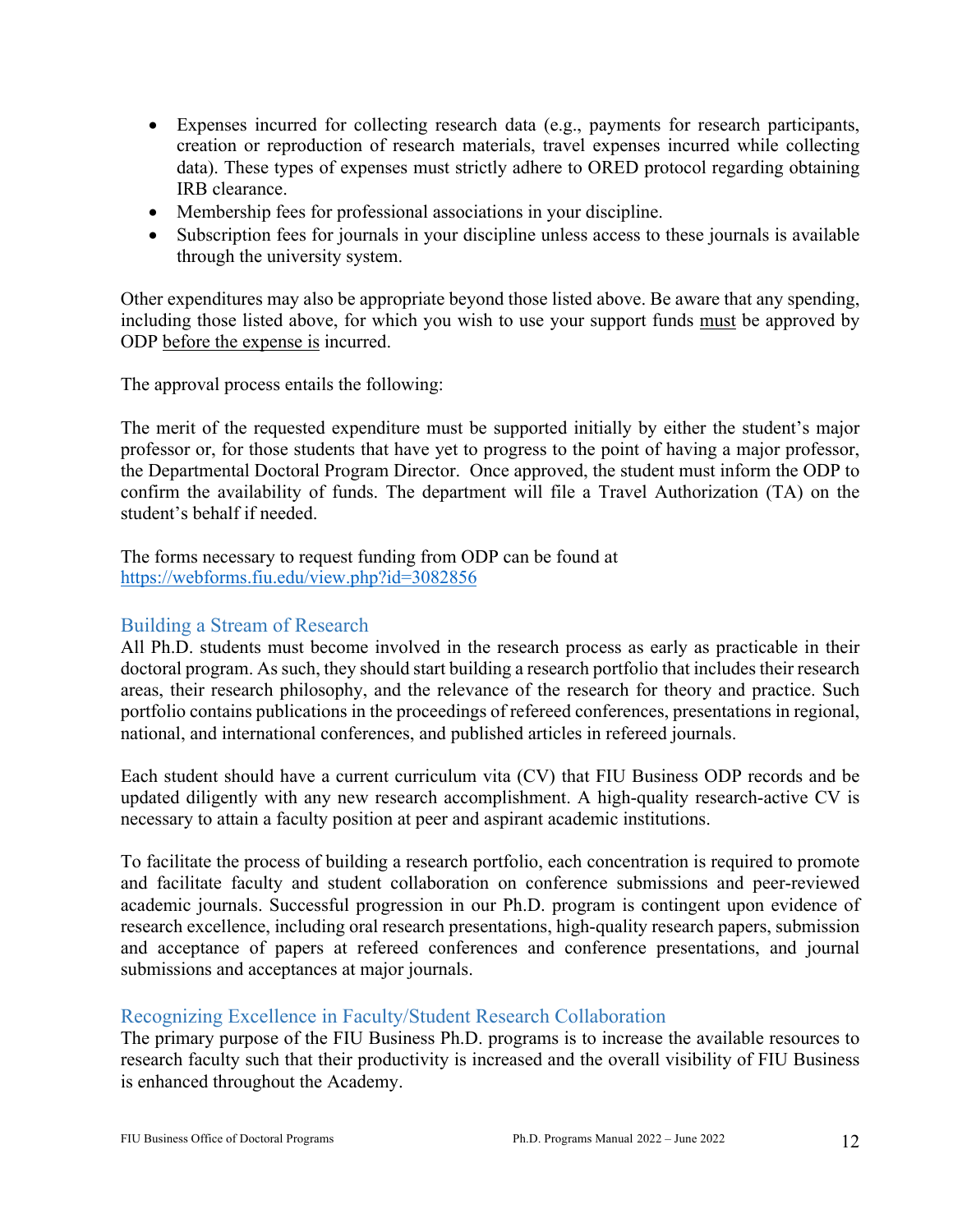By increasing the frequency of faculty research and publishing collaboration with Ph.D. students, faculty can more easily reach their personal productivity goals and those of FIU Business. Additionally, Ph.D. students arrive at the job marketplace with a formidable and impressive research portfolio and pipeline that only enhances their hiring prospects and top placement.

It is widely assumed that serving as a dissertation chair positions the faculty member as a legitimate collaborator. Any publication resulting from the dissertation is deemed co-authored by the student and the supervisor. Beyond the possible benefit of a small financial compensation, the expectation of publication is the principal motivation for accepting such responsibility. Failure to realize a meaningful publication following a two-plus-year endeavor must be considered a failed collaboration.

FIU Business allocates a pool of resources intended to incentivize faculty to collaborate and publish with our Ph.D. students. A stipend is awarded to a faculty member for a Ph.D. student collaborative publication based on the quality of the outlet.

While subject to revision, the current stipend award schedule for Ph.D. student/faculty collaborative publishing is as follows:

- Published peer-reviewed conference proceeding: \$300
- Published peer-reviewed academic journal publication in any B-level journal on the official journal list for any FIU Business concentration: \$500
- Published peer-reviewed academic journal publication in any A or A\*-level journal on the official journal list for any FIU Business concentration: \$1,000

All awards must be verified by ODP prior to any processing.

Any awards associated with faculty/student collaborative publishing are in addition to any other awards for which the publication may qualify.

The FIU Business ODP views publications in refereed journals and conference proceedings as indices for Ph.D. students' research productivity. However, since there are no established lists of high-quality conferences in each business discipline, Ph.D. students are strongly encouraged to consult with their DDPD and dissertation chairs to select prestigious and appropriate conferences for submission. As outlined above, the FIU Business ODP rewards students for their acceptance to high-quality refereed conferences by supporting their travel to these venues.

Research excellence goes beyond numbers of journal and conference proceedings publications to include recognized research awards, invitations to give research seminars at other universities, originality of the research as judged by relevant faculty, and a focused research stream. Besides, applying for and obtaining research grants and being actively involved in sponsored research are also encouraged and valued. Ph.D. students who receive research grants bring credit to themselves and FIU Business.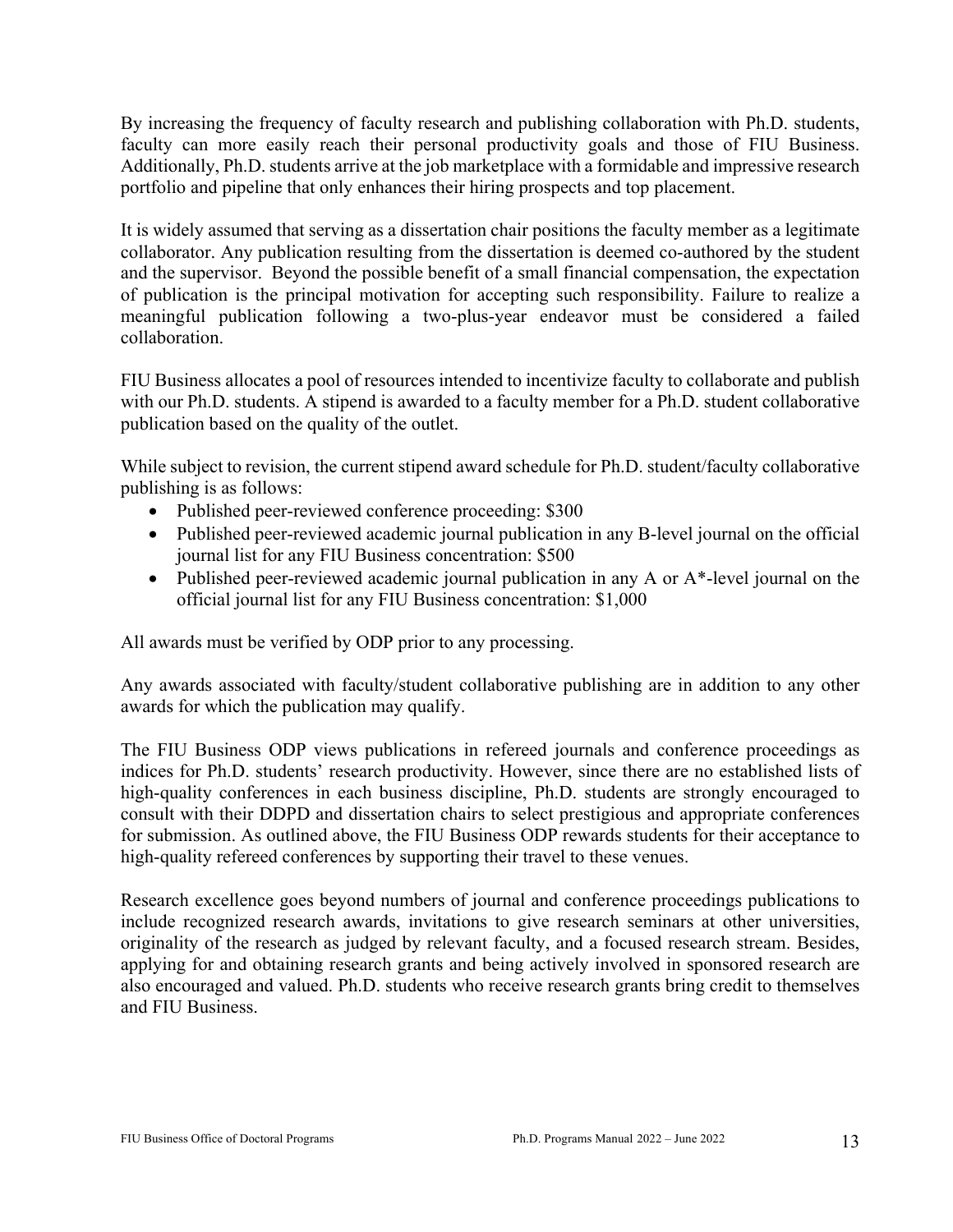#### Financial Support, Fellowships, and Awards

Typically, all FIU Business Ph.D. students receive financial assistance in the form of full tuition remission and a stipend in return for their services as a research assistant (RA) or teaching assistant (TA).

The financial support provided to FIU business Ph.D. students is predicated on the timely completion of the degree requirements within a typical and consecutive four-year program. As such, no funding for matriculation beyond the fourth year is provided by FIU Business.

To facilitate Ph.D. students who may require funding beyond the fourth year, several funding opportunities are provided by FIU UGS. Concentration DDPDs, in cooperation with the student's dissertation chair, are responsible for facilitating applications to all external funding, including that offered by UGS.

The following financial awards are available to FIU Business Ph.D. students who may require extended program funding:

#### Doctoral Evidence Acquisition (DEA) Fellowship<sup>1</sup>

The DEA Fellowship is specifically intended to support Ph.D. students who have no other financial support for evidence acquisition activities or those students whose current means of financial support would significantly interfere with or preclude their ability to collect the evidence needed for their Ph.D. research.

A DEA Fellow is awarded a stipend to enable evidence acquisition that otherwise would not be possible. Evidence acquisition activities that the DEA Fellowship might support include but are not limited to off-campus library/archive research, fieldwork, experiments, interviews, collection of specimens, etc.

The DEA Fellowship is awarded three times per year in fall, spring, and summer. The DEA Fellowship provides a stipend of  $$8,590.50<sup>2</sup>$  per term for one term. After a student has advanced to candidacy, they are considered full-time if enrolled for a minimum of three dissertation credit hours per term (this applies to both domestic and international students).

Therefore, fellowship recipients must enroll in three dissertation credit hours per term. UGS will provide a tuition waiver for three dissertation credits only. Any additional credits beyond the three required will be the student's financial responsibility.

For the DEA, UGS will only consider funding a student for the time needed to acquire evidence, e.g., data collection, sample collection, interviewing, etc. It is understood that a student may also need financial support during the data analysis and writing phase of their doctoral work, and the UGS provides an alternative support mechanism for these activities (see the Dissertation Year Fellowship below).

<sup>&</sup>lt;sup>1</sup> Current detailed information regarding the DEA and DYF Fellowships can be found at https://gradschool.fiu.edu/students/funding/fellowships/#additionalopportunities

<sup>&</sup>lt;sup>2</sup> Subject to change without notice.

FIU Business Office of Doctoral Programs **Ph.D. Programs Manual 2022** – June 2022 14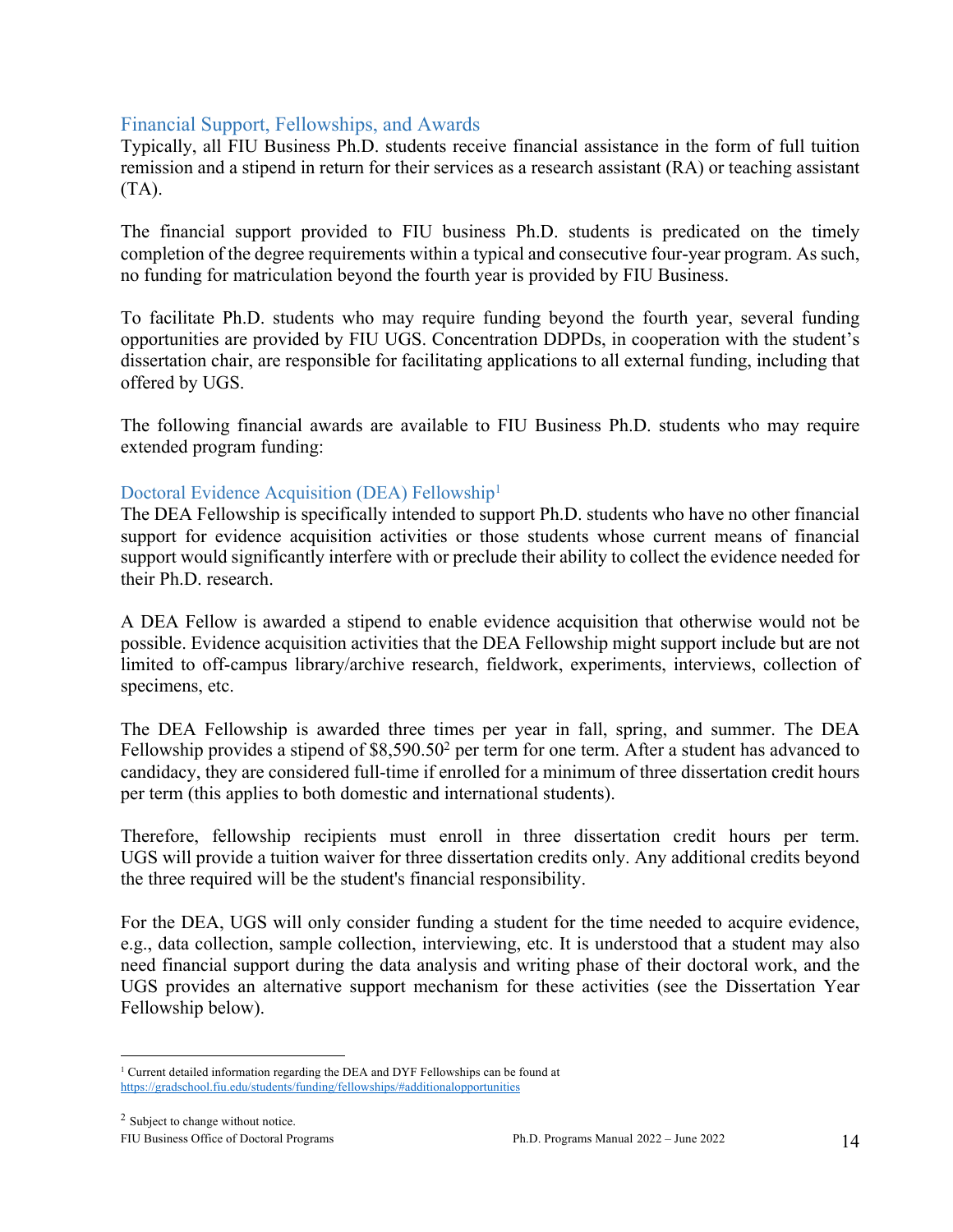To take advantage of a DEA Fellowship, the DDPD and student must determine the need and eligibility for the DEA before commencement of year four. If the award is received, the program can fund the student with the DEA funds, release the student from employment obligations during the award term, and bank the equivalent term stipend with the FIU Business ODP for use by the student (if necessary) following the DEA award term and the end of year four. Full-time students who will be in the program for more than four years after receiving the award are not eligible to apply.

#### Dissertation Year Fellowship (DYF)

The Dissertation Year Fellowship (DYF) supports highly qualified FIU Ph.D. students during the writing phase of their dissertation. It is intended to facilitate the timely completion of high-quality manuscripts and dissertations. Dissertation Year Fellows are expected to graduate within one year after receiving the award.

UGS awards the DYF three times per year in fall, spring, and summer. DYF provides a stipend of \$17,181 for two terms, or \$8,590.50 per term<sup>3</sup> (inclusive of the term in which the dissertation is submitted to the UGS). After a student has advanced to candidacy, they are full-time if enrolled for a minimum of three dissertation credit hours per term (this applies to both domestic and international students). Therefore, fellowship recipients must enroll in three dissertation credit hours per term. UGS will provide a tuition waiver for three dissertation credits only. Any additional credits beyond the three required will be the student's financial responsibility.

Full-time students must be within six dissertation credits of completing all degree requirements to apply. Further, an approved candidacy form (D2) must be on file with UGS for at least two terms before applying for the fellowship. An approved dissertation proposal form (D3) must be on file with UGS for at least one term before applying for the award.

To take advantage of a DYF Fellowship, the DDPD and student must determine the need and eligibility for the DYF before commencement of year four. If the award is received, the program can fund the student with the DYF funds, release the student from employment obligations during the award term, and bank the equivalent term stipend with the FIU Business ODP for use by the student (if necessary) following the DYF award term and the end of year four.

#### General Conditions for UGS Awards

While UGS strives for university-wide representation in the selected fellowships, priority will be given to programs that can impact performance metrics in the current fiscal year or following and in strategic areas as defined by the Board of Governors. Prior performance in meeting graduation expectations will also be considered.

Publications resulting from research supported in part through this fellowship should acknowledge the financial support of a Florida International University Doctoral Evidence Acquisition Fellowship. A copy of any such publication should be sent to the UGS.

<sup>3</sup> Subject to change without notice.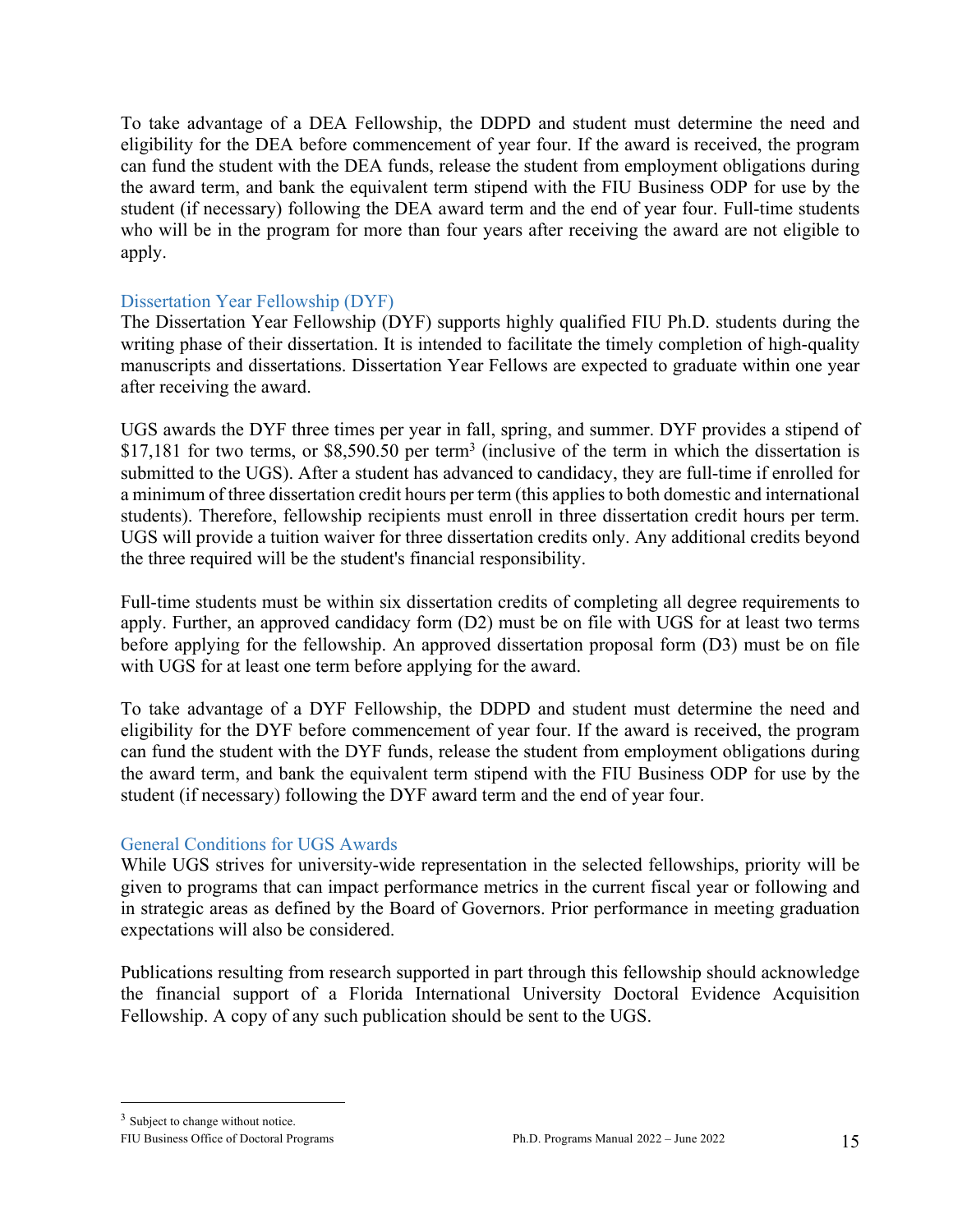Postponement of neither the DYF nor DEA Fellowship is allowed, nor can it be supplemental to any other Ph.D. funding through FIU Business. Exceptions will only be considered for students with extenuating circumstances or those traveling internationally who do not have their travel approved by the FIU Travel Committee.

The UGS Fellowships are processed through Financial Aid. The stipend, which is considered a "scholarship," is disbursed as a lump sum at the beginning of the semester. Please note in order not to exceed the cost of attendance, the fellowships may impact receipt of other types of financial aid such as student loans.

### Ph.D. Student Networking

While the nature of any doctoral program entails individual research, all Ph.D. students are encouraged to interact with each other, both socially and professionally. Collegiality and collaboration in research are highly valued at FIU Business, and we actively encourage and support collaborations among all our doctoral students. Accordingly, the ODP frequently sponsors social networking events, such as receptions at the beginning of the academic year and the end of each semester and other formal and informal social networking activities for doctoral students. Commitment to research also entails working collegially with student peers and other colleagues in the broader academic community. Active engagement with other doctoral students and participation in social networking activities sponsored by FIU Business are expected.

### Business Doctoral Students Association (BDSA)

Business Doctoral Students Association serves as a forum for all FIU Business Ph.D. students to engage with each other, organize events and collaborate with faculty, and form a social community. Membership is free and automatic for all current FIU business Ph.D. students.

BDSA holds several events each academic year, including research symposia, conferences and luncheons, and other social activities that promote networking and camaraderie.

### Doctoral Student Vacation Policy

All Ph.D. students are expected to be working on coursework and research throughout the year and their departmental obligation as teaching and research assistants. We recognize that many of our students are international, and visiting their families often takes some advanced planning.

While no formal vacation policy exists for doctoral student vacation time, it is recommended that students consult with their DDPD as far in advance as possible to determine the best period for an extended time away. Provided the absence does not compromise any student's obligations, the DDPD will make all possible allowances to approve the request.

### Program Leave of Absence

FIU Business and ODP recognize that many external forces can contribute to poor performance or an inability to manage the obligations of a doctoral student. If a Ph.D. student encounters such challenges, it is recommended to discuss them as soon as possible with the concentration DDPD.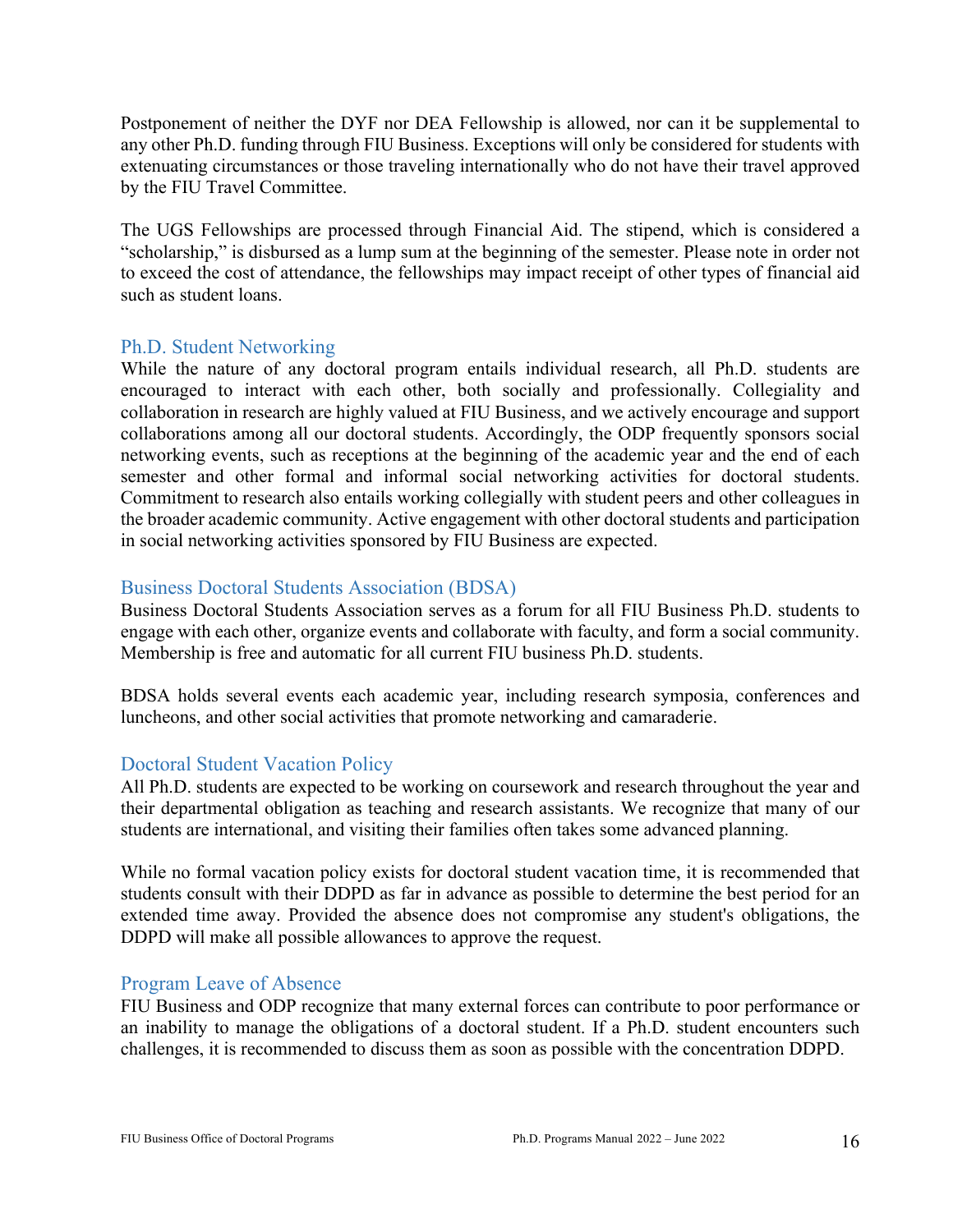A formal leave of absence, if deemed necessary, can be granted to a Ph.D. student to assist in facilitating a return to normalcy and capability to continue in the Ph.D. program successfully. All program leave of absence requests should be directed to the ODP for processing.

It must be understood that any leave of absence will impact any funding or stipends being paid to the student.

### Monitoring Student Progress

All FIU Business Ph.D. students must complete the Annual Student Evaluation and Mentoring Plan each academic year. Students with an approved D5 on file which will graduate by the end of the spring term are exempt from filing the form. All other Ph.D. students must file the form by the deadline. Failure to do so results in a hold placed on your enrollment, and your program cannot continue until the annual evaluation has been completed and the hold lifted.

The deadline for completing the annual evaluation is April 1<sup>st</sup> of each year. The FIU Business ODP must conduct additional processing before forwarding to UGS, and the entire process must be completed with UGS no later than May 30<sup>th</sup> of each year. As such, all Ph.D. students must adhere to the April 1<sup>st</sup> deadline to avoid any problems with program continuation.

Access to your annual evaluation form can be found at my.fiu.edu under your Student Environment in the Tasks tile.

Detailed information and instructions for the annual evaluation can be found at https://gradschool.fiu.edu/students/doctoral-annual-student-evaluation/

Besides the formal annual evaluation, all Ph.D. faculty and DDPDs are expected to continuously monitor and discuss their student's development throughout the academic year to ensure sufficient progress. The Ph.D. program is an investment toward enhancing FIU Business' overall reputation, and all involved parties must ensure that our Ph.D. students maintain excellence throughout the program.

# Ph.D. Program of Study

The Program of Study is designed to develop core competencies considering an individual student's interests and goals.

To support their research program, all Ph.D. students must obtain strong theoretical knowledge in their core discipline. Equally, they must acquire appropriate methodological skills to undertake their intended research program effectively. Therefore, all Ph.D. students should have a proper blend of theoretical and methodological foundations, as required by their area of concentration.

## Developing the Program of Study

Each Ph.D. student will develop a Program of Study in conjunction with their respective DDPD upon entrance into the program. Development of the program of study is generally an iterative process that provides a student with reasonable certainty regarding the necessary milestones in pursuit of the degree while at the same time allowing flexibility for adjustment to the dynamic nature of doctoral-level study. Each discipline controls and coordinates its respective program curriculum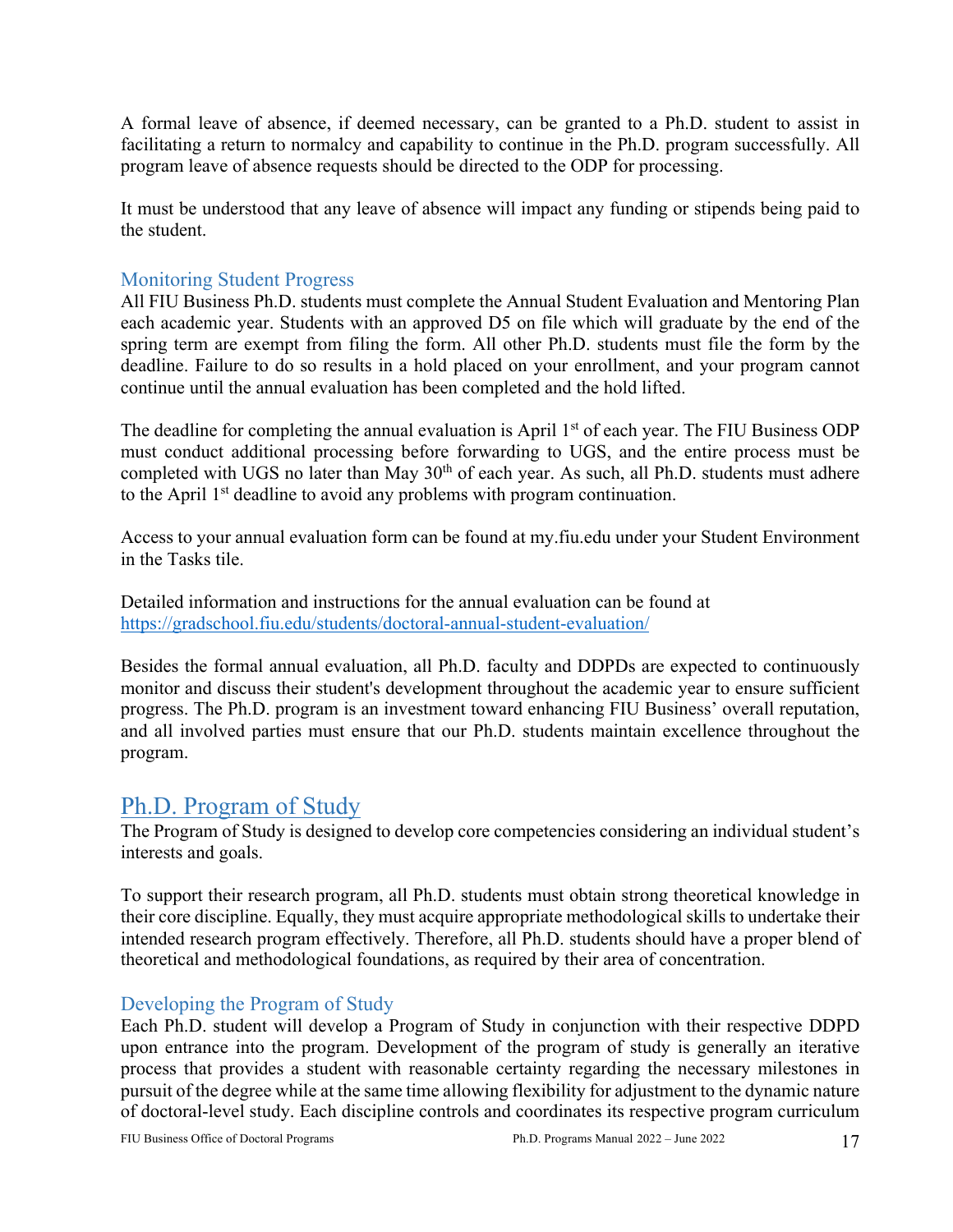and, with certain exceptions, is generally pre-ordained in a lock-step fashion. Accordingly, the student and the DDPD will meet regularly to discuss and implement adjustments in the proposed coursework. When a student has formally declared a Dissertation Committee, the student's progress within the Program of Study is generally reassigned to the dissertation committee Chair.

#### Core Curricular Requirements

The FIU Business ODP offers guidelines on helping Ph.D. students achieve a minimum of theoretical and methodological courses to ensure appropriate foundations for a doctoral study. In consultation with the student's DDPD, each Ph.D. student should follow a curriculum plan consistent with the discipline's needs and the student's research interests. Ph.D. students must complete the basic coursework specified in their chosen concentration. Concentration DDPDs are encouraged to work with the FIU Business ODP Director to devise a discipline-specific course selection.

#### Grade Requirements

All Ph.D. students must maintain at least a grade point average of 3.0 or higher and not receive more than two grades of  $C<sup>+</sup>$  or worse or more than one grade of F. Failure to maintain the grade requirements can result in remedial action, academic probation, or program dismissal.

### Basic Coursework Requirements

The coursework necessary to satisfy the core "tool area" and fundamental requirements of the program includes six discipline-specific doctoral level courses. These six courses are tailored for each area of concentration.

The program will be tailored to meet the needs of the student's area of specialization. For example, the statistics requirement may be a sequence of coursework in econometrics or psychometrics. Quantitative methods might include deterministic or stochastic methods, simulation, or causal modeling with structural equations. Selection of this portion of the student's program will be coordinated between the student's DDPD and the Department Chair of the student's area of concentration.

Tool area requirements will typically comprise the first and second years of coursework and any necessary prerequisites to enable the student to undertake doctoral-level coursework.

### Concentration Area Coursework

Concentration area coursework includes course offerings within the focused discipline. In tailoring the program to interests and goals, the student's departmental DDPD may design a program of study including both required and elective courses within the concentration area and other areas, departments, or colleges.

### Departmental Service Requirements

As a function of the stipend paid to the Ph.D. student during their studies, an expectation of service to their respective department exists. Unless otherwise established by the DDPD, each student will be expected to render 20 hours per week of service to their department. The DDPD and the Department Chair will determine and coordinate such service assignments. They may consist of (but are not limited to) assignments as a research assistant to one or more faculty members, a teaching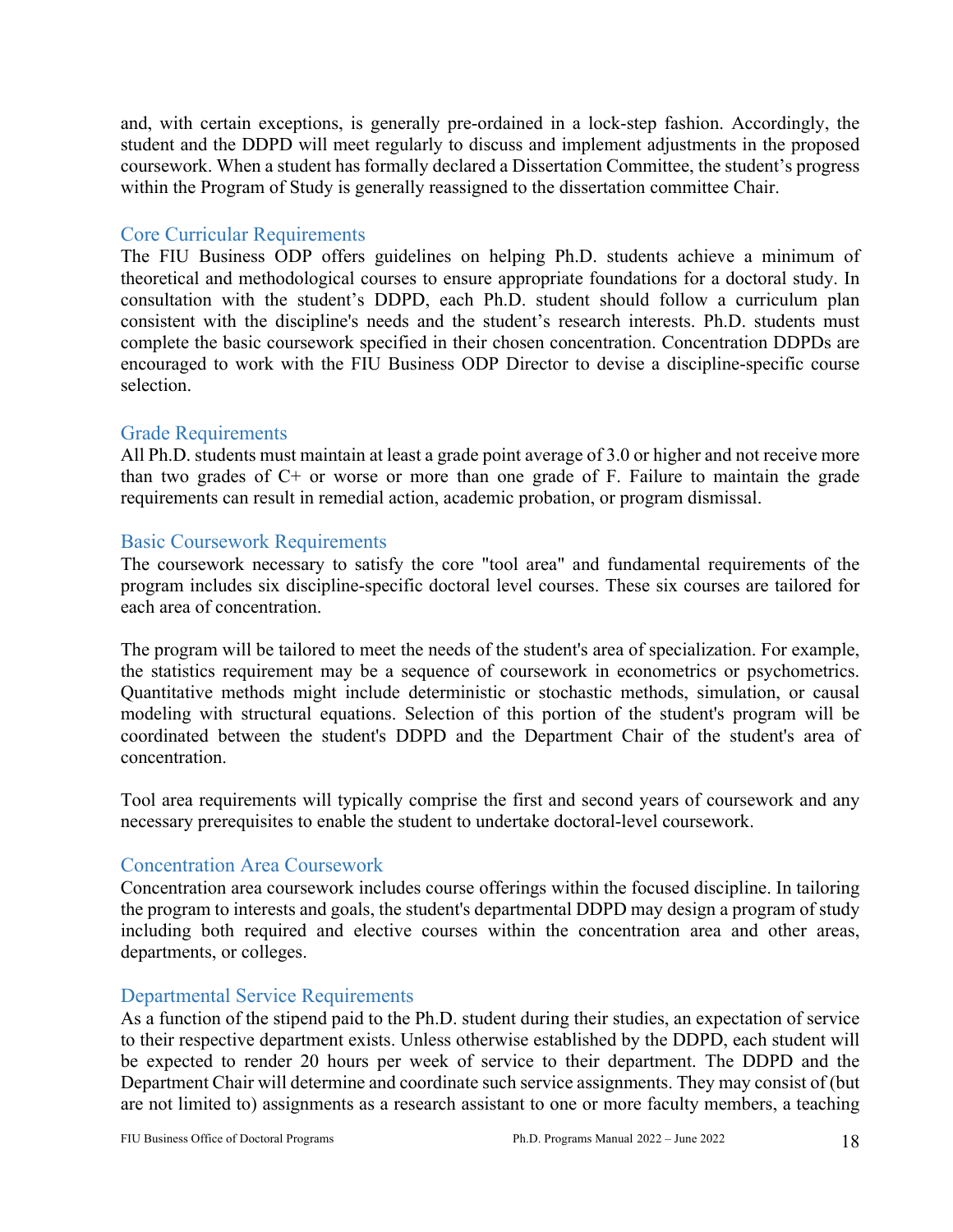assistant to one or more faculty members, or both.

These assignments intend to create a mentorship whereby the student becomes exposed to the department's faculty, research interests, teaching approaches, and overall socialization into the Academy and Professorate. Exact responsibilities for a given assignment will be coordinated between the student and their assigned supervisor. *It is assumed that research assistant assignments will be material in nature and should result in a publication shown to be co-authored by the faculty member and the student.* This expectation does not preclude the student from performing initial data extraction or literature review commonly associated with the very early stages of a research assistant assignment in a research project.

Teaching excellence and classroom experience are equally important parts of the program. All Ph.D. students will serve as teaching assistants for at least one academic term. At least one teaching assistant assignment should be focused on mentoring the student to teach a section of that course ultimately. This is best accomplished during the student's spring semester before their comprehensive examination.

At the beginning of their third year of study (assuming successful advancement to candidacy), all students on fellowship are required, as directed by the DDPD and the Department Chair, to teach one 3-credit course each semester until graduation, including summer, from the beginning of their third year (or following formal advancement to candidacy) until completion of their four-year program. Ten hours of required weekly service to the department will be allocated when teaching. No teaching assignments will be given to Ph.D. students prior to advancement to candidacy.

No teaching assignment is required of a Ph.D. candidate during their last semester before graduation. Such teaching requirements are set by the FIU Business Associate Dean for Research and Doctoral Studies and are subject to change.

All Ph.D. students receiving either tuition waiver, stipend, or both are prohibited from employment outside their respective department. Further, no additional compensation of any kind (payment for grant services, overload teaching, etc.) will be allowed.

# Ph.D. Qualifying Examination

A qualifying examination held between Years one and two of Ph.D. coursework may be required by any concentration and will be configured and administered by the DPDD for that concentration. Successful matriculation of the qualifying examination is required for clearance to second-year coursework and possibly continuation in the program.

Retention in the Ph.D. program is contingent on students passing the qualifying examination and any additional concentration requirements for research progress. Failure to pass the qualifying examination may not constitute an outright dismissal from the program, but it is a significant cause for concern.

Ph.D. students who do not pass the qualifying examination are automatically placed on probation (without financial repercussions to the student's stipend and tuition waiver). In each case, the student's DDPD in consultation with the concentration faculty should discuss the student's overall progress, review all other relevant information (e.g., class grades), and propose a recommendation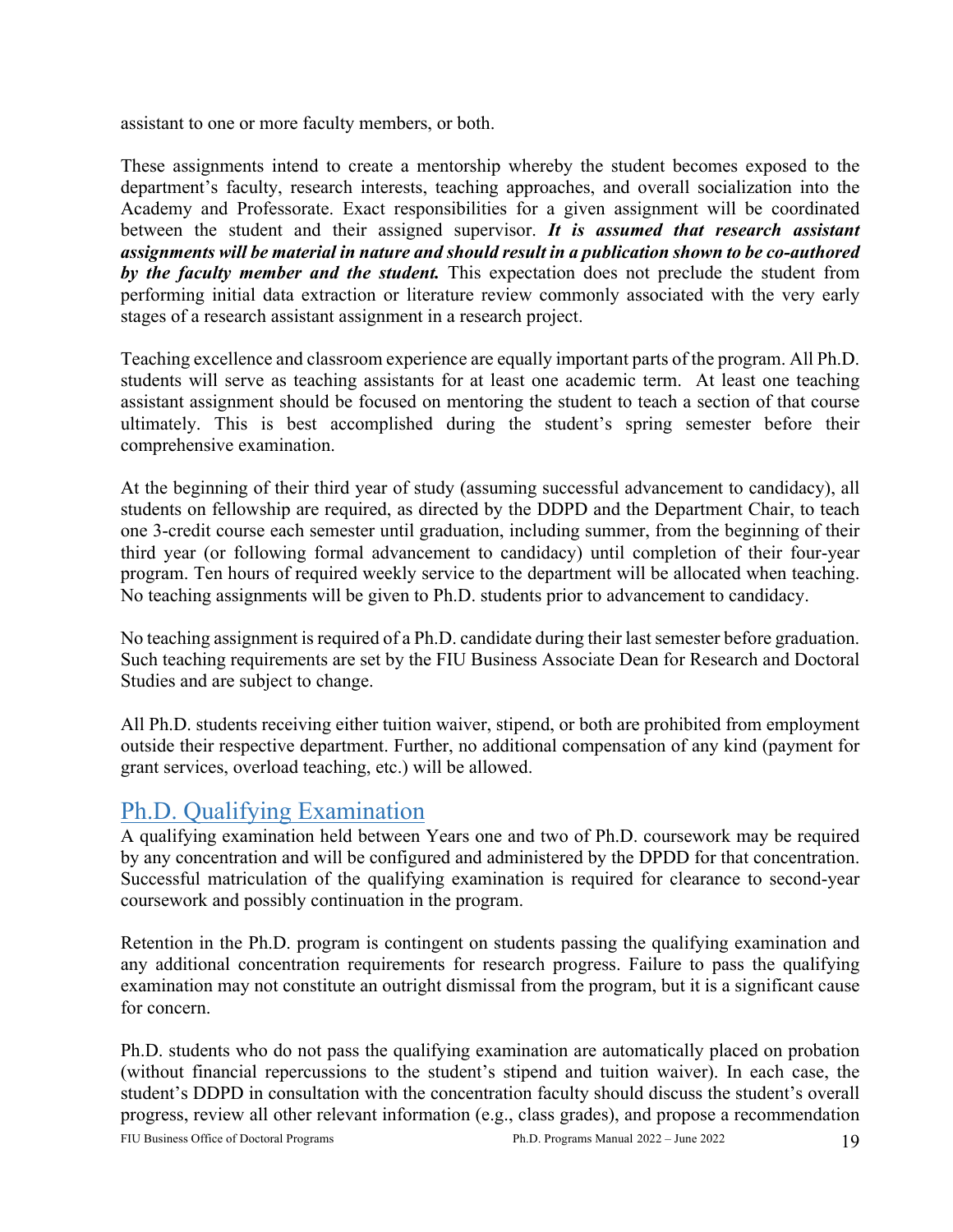to the ODP Director to either dismiss the student or establish a rigorous set of remedial measures, such as retaking specific courses, achieving a particular grade, or going through other requirements tailored to each student.

Students deemed to not have sufficient progress otherwise in their research and coursework may be terminated by the Ph.D. program without recourse, particularly if a warning letter was already issued about insufficient progress. The Associate Dean for Research and Doctoral Studies will make such determination upon recommendation by the appropriate DDPD and ODP Director.

Assuming sufficient progress is otherwise demonstrated by the student's evaluation and supported by the DDPD and department chair, a second exam may be scheduled at the discretion of the DDPD. Students who do not pass the qualifying examination the second time will be terminated from the doctoral program if a second attempt is granted.

# Ph.D. Comprehensive Examination

A comprehensive examination will be required for all Ph.D. students. The comprehensive examination may consist of both written and oral sections and will test the student's competence and mastery of his or her field of specialization. A passing score will be necessary for advancement to candidacy and to focus on dissertation research.

Ph.D. students must take the comprehensive examination within six months of completing their coursework.

To be eligible to sit for the comprehensive examination, students must meet the following criteria:

- All course work must have been completed by the end of the semester before the semester in which the exam is administered, or the student's DDPD must certify that the student can meet all required course work for the degree by the end of the semester in which the comprehensive examination is administered.
- The student must have completed the residency requirement or be enrolled for the course work, which will constitute such completion at the time of examination.
- Incomplete Grades must be removed from the student's transcript before taking the exam.
- The student must be in good academic standing in the University.
- The DDPD must certify that the student has completed all required coursework for the degree.

The content, nature, and administration of the comprehensive examination for a given discipline is the responsibility of the DPDD and the departmental faculty in conjunction with any requirements or guidelines established by FIU Business. Each concentration must provide adequate notice to their respective Ph.D. students regarding the exact format of the examination. Further, each concentration is expected to maintain a uniform set of guidelines for the examination and maintain that same format for all Ph.D. students in a given academic year.

Exact criteria for grading and, if necessary, scheduling a retake of the examination will also be handled at the departmental level and coordinated by the DDPD. Under no circumstances, however, will more than two comprehensive examination opportunities be afforded to any student. Failure to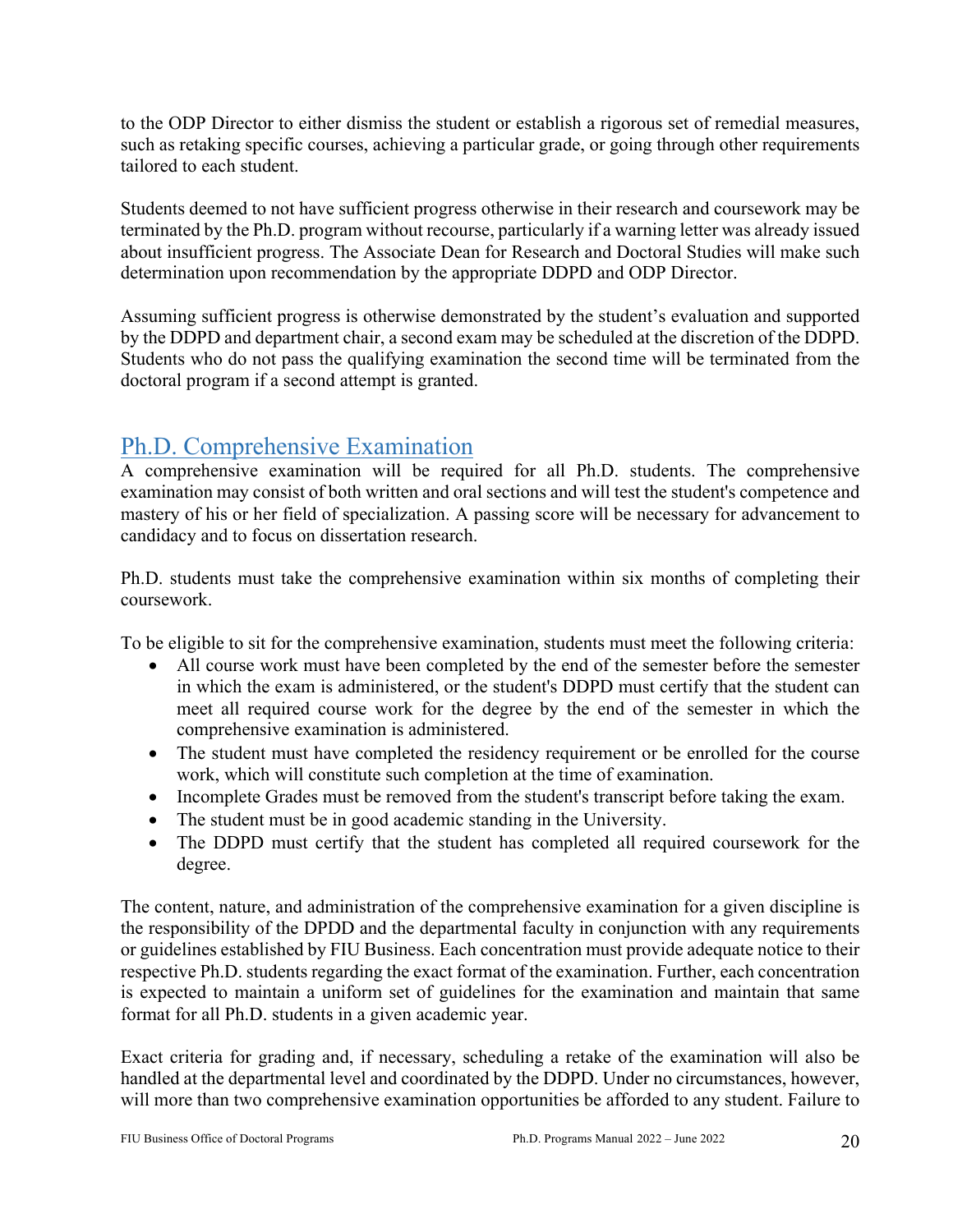successfully pass a re-take of the comprehensive examination will result in the student being released from the doctoral program with no recourse or degree awarded beyond their completed coursework appearing on their permanent transcript.

If a Ph.D. student fails the first administration of the examination, a re-take of the examination will be scheduled within six months from failure notification. The DDPD will issue a letter to the student, with a copy to ODP, detailing the details contributing to the failure and identifying specific problem areas and weaknesses and prescriptions for improvement. Further, a failure of the examination will require a complete retake of a second examination administration. No partial retakes of the comprehensive examination will be approved.

*All comprehensive examination results must be determined and reported to the student no later than 15 days following the completion of the exam.* This includes both written and oral examination results. Once a final determination has been made, the results must be reported to the Office of Doctoral Programs and the University Graduate School.

Comprehensive examinations must be completed within three years from admission to the program. Any exceptions to this policy must be recommended by the DDPD of the degree concentration area and approved by the Director of the FIU Business Office of Doctoral Programs.

## Examination Guidelines

The comprehensive examination is intended to be a screening mechanism for Ph.D. candidates. Passing both written and/or oral exam sections is necessary for the Ph.D. student to advance to candidacy. The exam should be sufficiently rigorous to discriminate among those students who need additional study, those who should be terminated from the program, and those who have achieved a sufficient level of knowledge and scholarly ability to advance to candidacy and dissertation research. Standards of excellence are very high, and accordingly, such performance is demanded of all candidates. The final content and form of the comprehensive examination will be determined by the DPDD and departmental faculty using the guidelines outlined in this section.

It is important to note that while the content and form of the examination is left to the discretion of the departmental program faculty, the exam must satisfy two criteria*:* 

- *it must be comprehensive*
- *it must be an examination*

The satisfaction of these two criteria must be readily apparent.

Examination questions, in general, are intended to test the potential candidate's conceptual knowledge base and their ability to utilize this knowledge to:

- analytically differentiate among distinct dimensions of a problem or issue
- integrate propositions or arguments into a logical framework
- communicate effectively in a scholarly manner

Such examination questions involve the identification of the fundamental research objectives,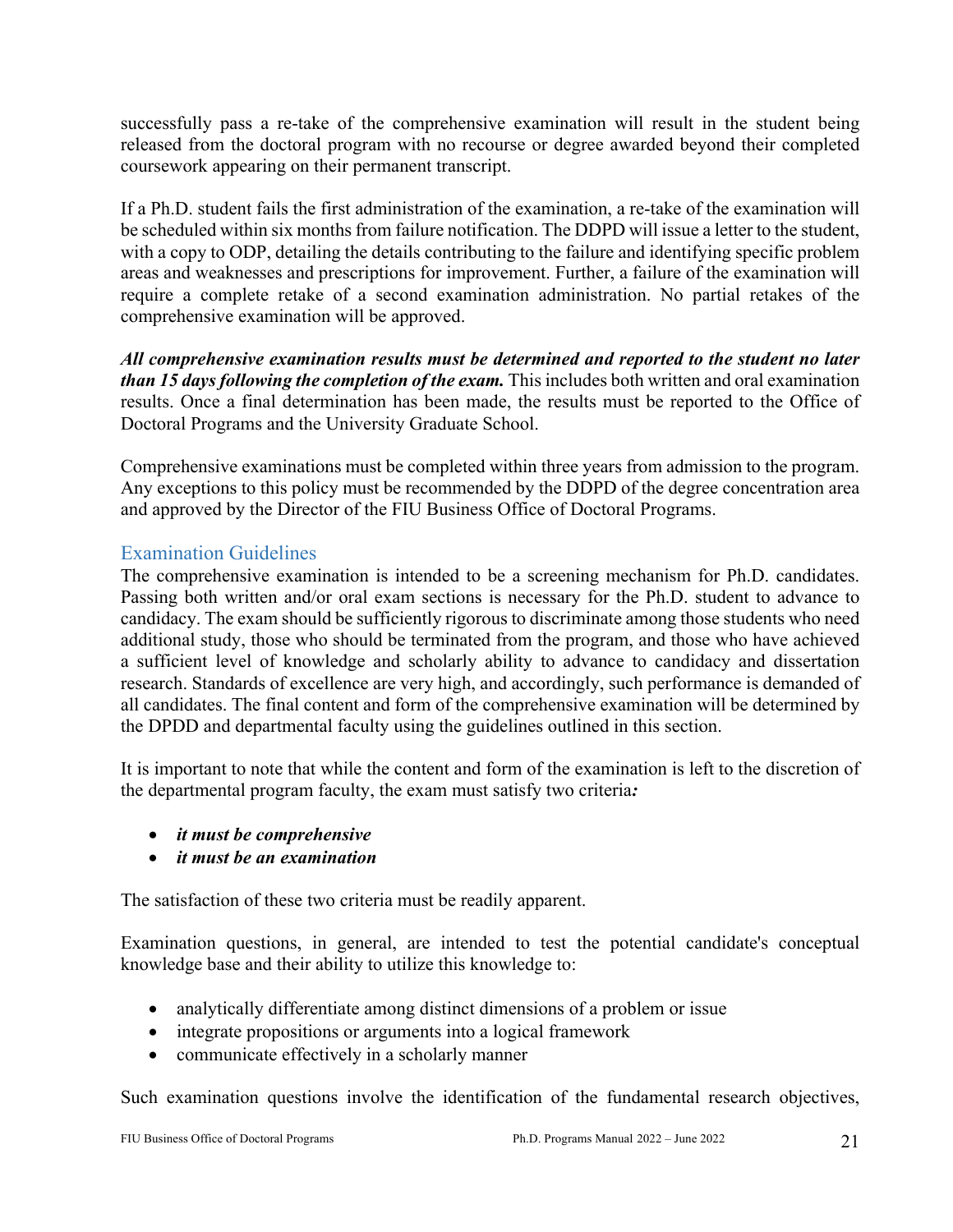research questions, hypotheses, research methodology, and underlying propositions or limiting assumptions. The student is also expected to take a given problem and demonstrate how to research it. Moreover, candidates are expected to integrate knowledge from supporting disciplines into their discussions where appropriate.

Every candidate should, at minimum, be familiar with the classic literature of their discipline and must keep current with contemporary research of the discipline. Therefore, a candidate should be prepared to handle conceptual questions related to the classical literature and recently published research in major journals.

In keeping with the philosophy of program tailoring, part of the examination will cover areas expected of all candidates for the degree, and part will be specifically tailored to the student's program of study. As part of the examination, the student may be expected to demonstrate the ability to critique an unpublished manuscript or article in their area of professed expertise.

Although candidates are expected to be knowledgeable about authoritative pronouncements and have skills to solve related problems, these will not be tested on the comprehensive examination. Assessment of these requirements will be satisfied by other means as determined by the student's degree concentration department.

After completing the comprehensive examination, the student will be advanced to Ph.D. Candidacy.

# Advancement to Candidacy and Dissertation

The dissertation is the culmination of the Ph.D. student's program of study. It is intended to be an original theoretical or empirical contribution to the candidate's field of study. It is viewed as a rite of passage where Ph.D. students must clearly demonstrate their acquired skills and competencies necessary to produce high quality research. Further, it is expected that the structure and content of the dissertation will lead to one or more publications to targeted journals within the candidate's discipline of study. A minimum of 18 hours of dissertation credits must be taken during this sequence, and the completed dissertation must be successfully defended.

## Dissertation Candidate Responsibilities

The Ph.D. candidate is expected to actively prepare the dissertation process from the onset of the dissertation coursework phase of the program. Candidates are responsible for choosing a topic, submitting proofread drafts of materials to the Chair, preparing adequately for meetings, thoroughly reviewing all dissertation policies and procedures, and communicating regularly with the Chair via email, phone, or other communication modalities. The candidate is expected to maintain a respectful and professional attitude always.

Candidates are expected to maintain contact with the Chair throughout the dissertation process to ensure that the research and writing adhere to the agreed-upon plan and timeline. As the project is the candidate's responsibility, s/he must frequently keep the Chair informed of progress such that the required progress reports (DBA only) can be completed by the Chair and submitted on time to the FIU Business ODP. The candidate should contact the Chair in the event of any significant changes in their personal or professional life which may interfere with program completion and agreed-upon deadlines.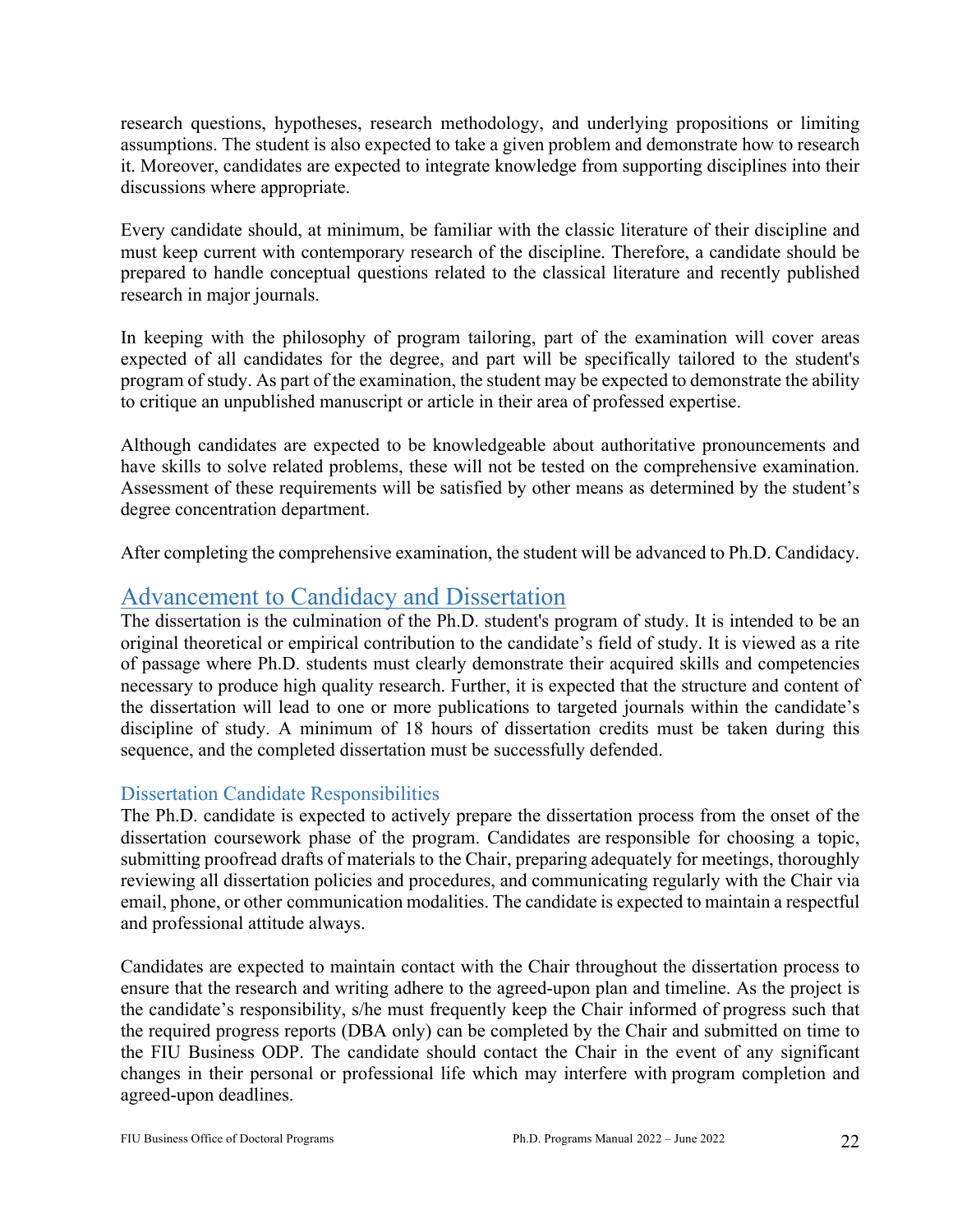## The Dissertation Committee

The purpose of the candidate's dissertation committee is to guide the development of the dissertation and prepare the student for graduation and gainful entrance to the professorate or a high-level professional endeavor.

The dissertation committee functions to:

- advise the candidate in all academic and research matters
- formulate a program of study
- approve the dissertation proposal
- review program progress on the dissertation research
- administer the defense of the dissertation
- render final approval of the dissertation

The Dissertation Chair and the formation of the Dissertation Committee are important decisions and should be given careful consideration. Ph.D. students should consult with their DDPD to ensure that the faculty members they consider to serve on or chair their committee are qualified to serve on dissertation committees. Moreover, students must keep in mind that, when selecting a committee, the reputation of the student's dissertation committee and particularly the dissertation Chair will determine in considerable measure the types of job opportunities that will be available after graduation. Thus, Ph.D. students are encouraged to discuss the formation of their dissertation committee with their DDPD and their proposed Chair to assure the best possible outcome for the student.

The dissertation committee consists of an FIU Business faculty member, holding Dissertation Advisor Status (DAS) with UGS, serving as the dissertation committee Chair (Chair), and three or more additional faculty members – the exclusive selection of which discretion and responsibility of the candidate<sup>4</sup>. The Chair should have an apparent academic competence in the candidate's major field and should assist the candidate in determining appropriate faculty members to invite to join the committee.

The candidate is expected to formally invite each prospective faculty member to join the committee with the understanding that a faculty member may decline the invitation for any reason. Ultimately, the faculty members comprising the dissertation committee should be selected by the candidate such that relevant emphases of the dissertation are fully represented. All members of the committee must be admitted as members of the Graduate Faculty:

### http://gradschool.fiu.edu/faculty-staff-grad-das-faculty.shtml

Two committee members must be from within the candidate's department, and one member of the dissertation committee must be from outside the candidate's department. This designated "outside member" may be from another department within FIU Business, another college, a professional from a relevant external agency, or a faculty member at another university whose appointment has been approved by the Chair of the committee and the Office of Doctoral Programs.

FIU Business Office of Doctoral Programs **Ph.D. Programs Manual 2022** – June 2022 23 <sup>4</sup> DBA candidates will be assigned to a Chair and committee members by the Director of the Office of Doctoral Programs.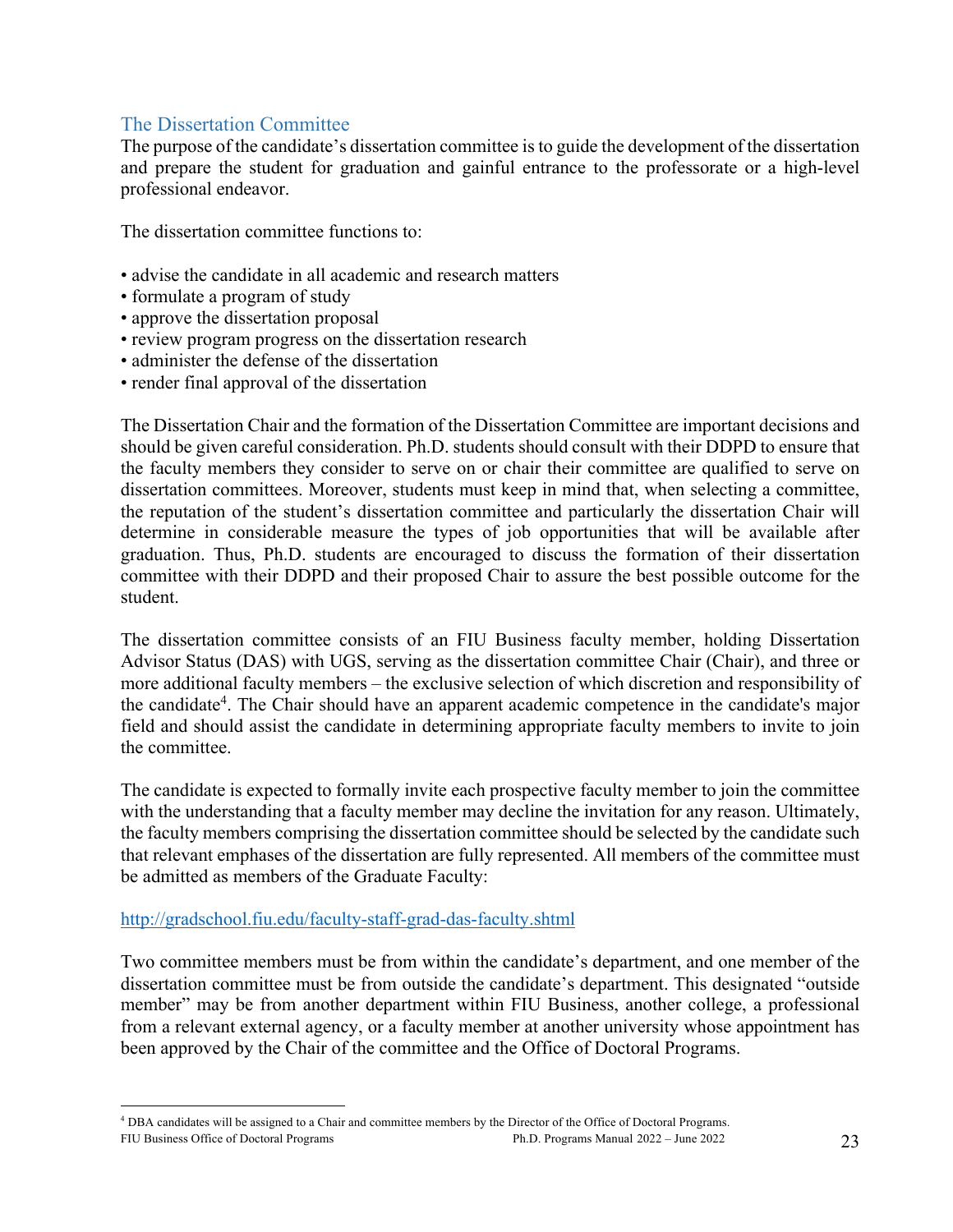The FIU Business ODP and UGS must approve committee members who are not faculty members at FIU. The dissertation chair must submit a curriculum vita for the non-FIU member and a memo describing the non-FIU member's role on the dissertation committee. A signed copy of the non-FIU commitment form from the University Graduate School is also required with the memo and CV. Upon ODP approval, the curriculum vita should be attached to Form D-1 (formation of a dissertation committee). *External committee members, whether they are FIU faculty or not, cannot Chair a dissertation committee. External committee members cannot be related, by blood or marriage, to either the student or faculty in the disciplinary concentration.*

If additional committee members do not have FIU Graduate Faculty status, these individuals must understand the time commitment required to read the doctoral student's proposal, participate in annual progress meetings, and attend the dissertation defense. Non-FIU Graduate Faculty committee members must submit a CV and complete the Commitment Form for Non-FIU Committee Members. These documents must be submitted with a D-1 form. The UGS must approve Non-FIU Graduate Faculty.

# Dissertation Committee Roles and Responsibilities

## Dissertation Chair Responsibilities

The dissertation chair for all Ph.D. committees is responsible for guiding the candidate to produce doctoral level, theoretical research scholarship in their proposed topic area. The dissertation chair for Ph.D. committees is invited by the Ph.D. candidate and approved by the ODP and UGS per the previous section.

## **The Dissertation Chair's responsibilities include:**

- Being familiar with current FIU UGS dissertation policies and procedures.
- Advising the candidate through the final defense of the dissertation.
- Guiding the candidate to set a realistic timeline for completion of the dissertation.
- Ensuring the candidate will complete all dissertation requirements and graduate by the expected program length.
- Responsibly assigning the candidate a grade for dissertation credit each semester based on performance and adherence to learning objectives and assigned responsibilities.
- Guiding the candidate toward achieving a high technical and ethical quality in the dissertation research.
- Guiding the candidate in selecting methods/procedures for data collection and analysis.
- Assisting the candidate in the dissertation proposal defense process.
- Assisting the candidate in navigating the IRB approval process.
- Assisting the candidate in data collection and analysis.
- Preparing the candidate for the defense process.

## Dissertation Committee Member Responsibilities

### **Committee member's responsibilities include:**

- In cooperation with the dissertation Chair, advising (as necessary) the candidate through the final defense of the dissertation.
- Provide subject matter expertise as requested by the Chair.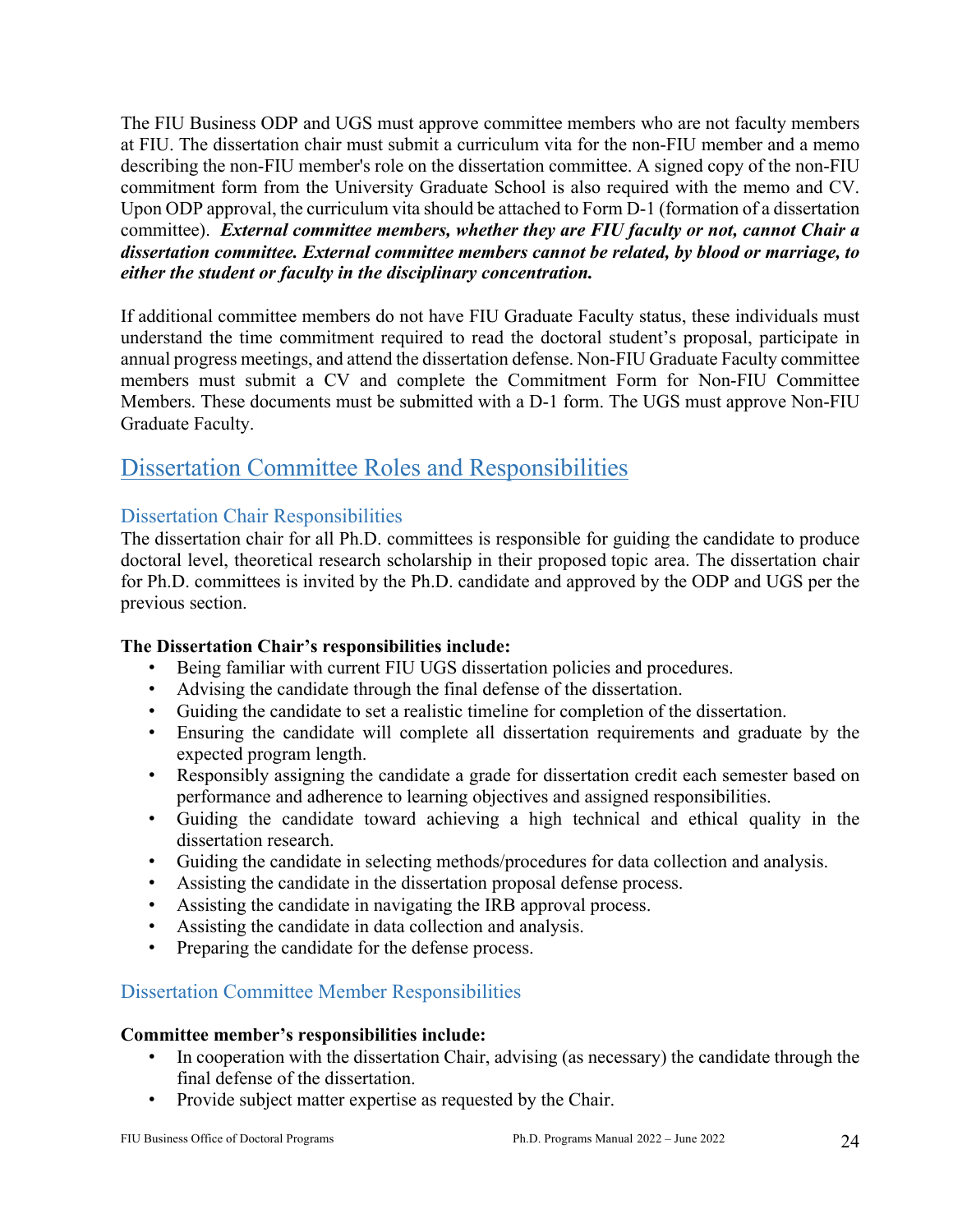- Reading drafts and providing meaningful feedback at each defense stage of the dissertation process.
- Guiding the candidate in selecting methods/procedures for data collection and analysis.
- Assisting the candidate in data collection and analysis as requested by the Chair.
- Corresponding with the Chair and candidate for clarification/resolution of methodological issues during the dissertation process.

All members of the candidate's committee share responsibility in ensuring that the candidate produces high-quality scholarship. Committee members are responsible for reading manuscripts within an agreed-upon time frame as requested by the dissertation Chair, suggesting substantive editorial changes, and providing the rationale for their support and critiques. Committee members who perceive major flaws that are likely to result in a candidate's unsuccessful defense should immediately discuss these concerns with the dissertation committee chair.

## Academic Honor Policy

FIU fosters the intellectual exchange of ideas, knowledge, and experience as an academic community. It is the responsibility of the University to provide a safe and stimulating environment in which scholarship and personal growth may occur. The desired effect is that students will take advantage of this environment to develop intellectually and participate as responsible, contributing citizens of our community. Being a contributing student also comes with a responsibility to adhere to the Student Conduct and Honor Code (Code). The ultimate responsibility for knowing University requirements and regulations rests with the student, regardless of institutional or program affiliation. Nothing in this Regulation should be interpreted to abridge the right of any member of the University community of rights granted under the United States or Florida Constitution or any other applicable law including, but not limited to, the freedom of expression protected by the First Amendment. Those charged with and found responsible for violations of the Code will be subject to appropriate action as outlined. Please refer to the Office of Student Conduct & Conflict Resolution (SCCR) website at https://conduct.fiu.edu and

https://acs.fiu.edu/initiatives/success-courses/student\_conduct\_and\_honor\_code.pdf.

FIU Business Ph.D. students are expected to adhere to the highest standards of integrity in every aspect of their lives. Honesty in academic matters is part of this obligation. Academic integrity is the adherence to those particular values regarding life and work in an academic community. Code violations may lead to suspension or expulsion from the University if a determination of responsibility has been made. These sanctions will be determined based on the severity of the incident and prior violations of the Code. The safety and well-being of our community is the University's foremost concern. FIU has zero-tolerance for acts that compromise the safety and wellbeing of the university community members. It is the policy of the University that acts of harassment and violence will not be tolerated. Any act of intimidation, the threat of violence, or act of violence committed against other members of the University when committed within the Code's jurisdiction is prohibited. Any Student or Student Organization found responsible for violating this standard will be subject to discipline, including expulsion pursuant to the Code.

Academic integrity is an essential characteristic for successful research and teaching careers. It is founded on honesty, the reliability of data and research methodology, and confidentiality. All doctoral students should adhere to this characteristic in learning, teaching, and research. They should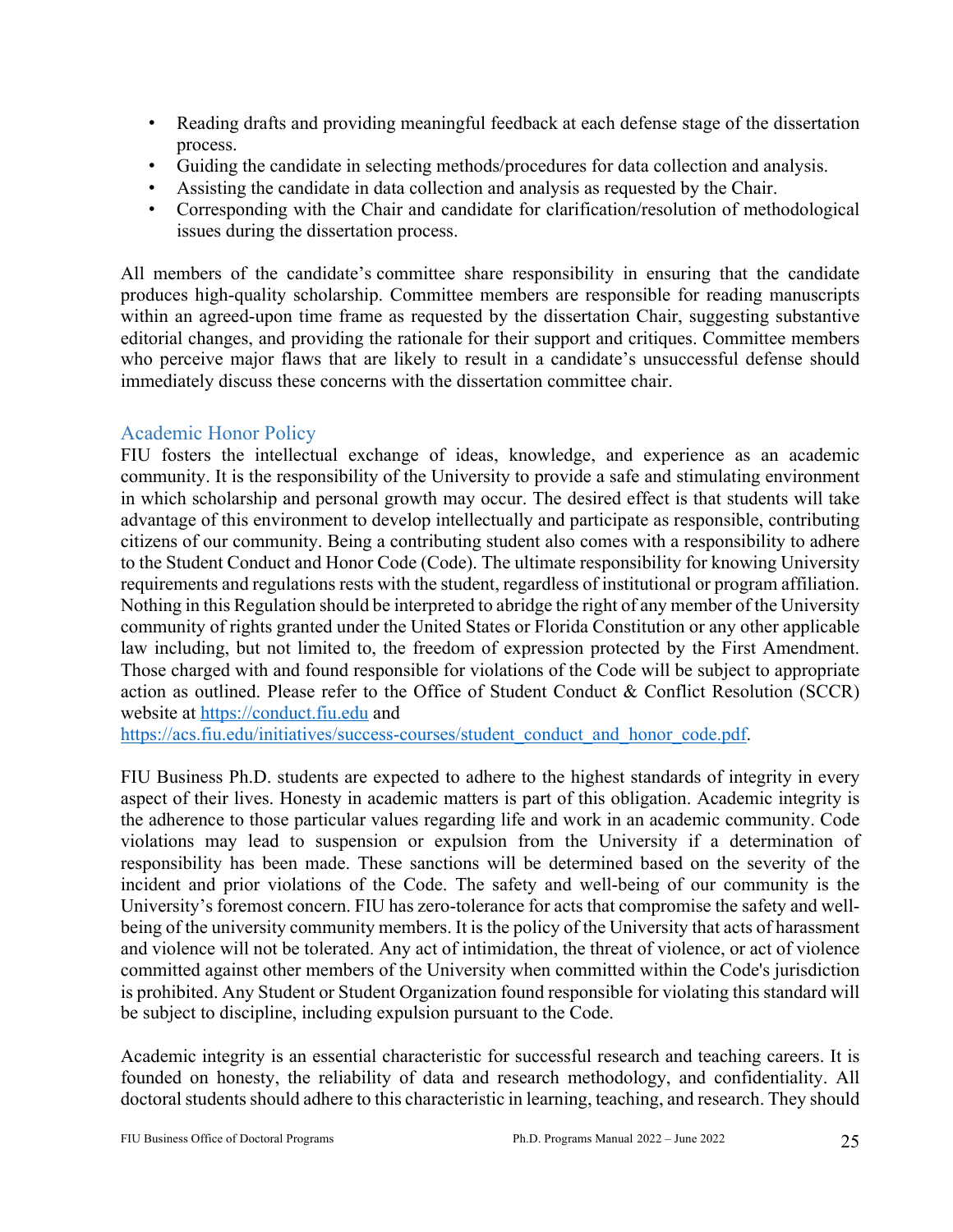not knowingly misrepresent data or their origin. Names of co-authors and collaborators represent their actual contribution and are not added or deleted without their permission. Doctoral students should be true to reporting results, not act in gross negligence in collecting and analyzing data, and not selectively report or omit data for deceptive purposes.

All Ph.D. students must adhere to the FIU Institutional Review Board (IRB) policies protecting human or animal subjects. Students should refer to FIU's IRB policies when conducting humanrelated experiments or survey research. Furthermore, Ph.D. students should not take or release the ideas or data of others that were shared with the legitimate expectation of confidentiality.

### IRB Training Requirements

Federal Regulations require that key personnel in studies involving human subjects undergo training to improve research subject safety. Key personnel are all individuals responsible for the design and conduct of the study. This includes the PI, Co-PI's, Supervisors, and other personnel who will be interacting with the human subject or handling data (even if they do not interact with the human subjects). All dissertation Chairs and dissertation candidates are required to complete all required IRB training and obtain IRB approval for any human subject's data collection effort before dissertation proposal defense.

Current IRB requirements can be found at: https://research.fiu.edu/irb/

As of January 2, 2013, FIU will only accept human subject training through the Collaborative IRB Training Initiative (CITI). This new requirement applies to all new IRB protocol submissions and adds project personnel onto an existing IRB-approved protocol. Investigators with active IRB protocols will need to ensure that all project personnel have satisfied this new IRB training requirement when submitting for their next IRB continuing review.

Required CITI IRB Online Training for All Researchers (Initial Training). To complete the necessary training and for more information, go to the FIU Research website at http://www.citiprogram.org

## Dissertation Committee Appointment (Form D-1)

**No later than 60 days following the successful completion of the comprehensive examination, form D-1 should be completed by the candidate and submitted to the FIU Business Office of Doctoral Programs immediately upon formation of a dissertation committee.** All D-forms require the ODP Director's signatures, the Associate Dean for Research and Doctoral Studies, and ample time should be allotted to collect these signatures. It is highly recommended that the candidate begins inviting faculty to serve as Chair or as a member of his or her committee in the semester prior to the first administration of the comprehensive examination to avoid delays in the filing of form D-1. Regardless of the situation, form D-1 must be filed no later than four semesters before the anticipated graduation term.

The composition of a dissertation committee may need to be changed during a candidate's program of study. If this should become necessary, the candidate must submit the D-1r form to the FIU Business ODP following discussion and approval from the candidate's dissertation chair. Should the candidate request changing of the dissertation chair, the candidate should submit a written request to both DDPD and the Director for the FIU Business ODP.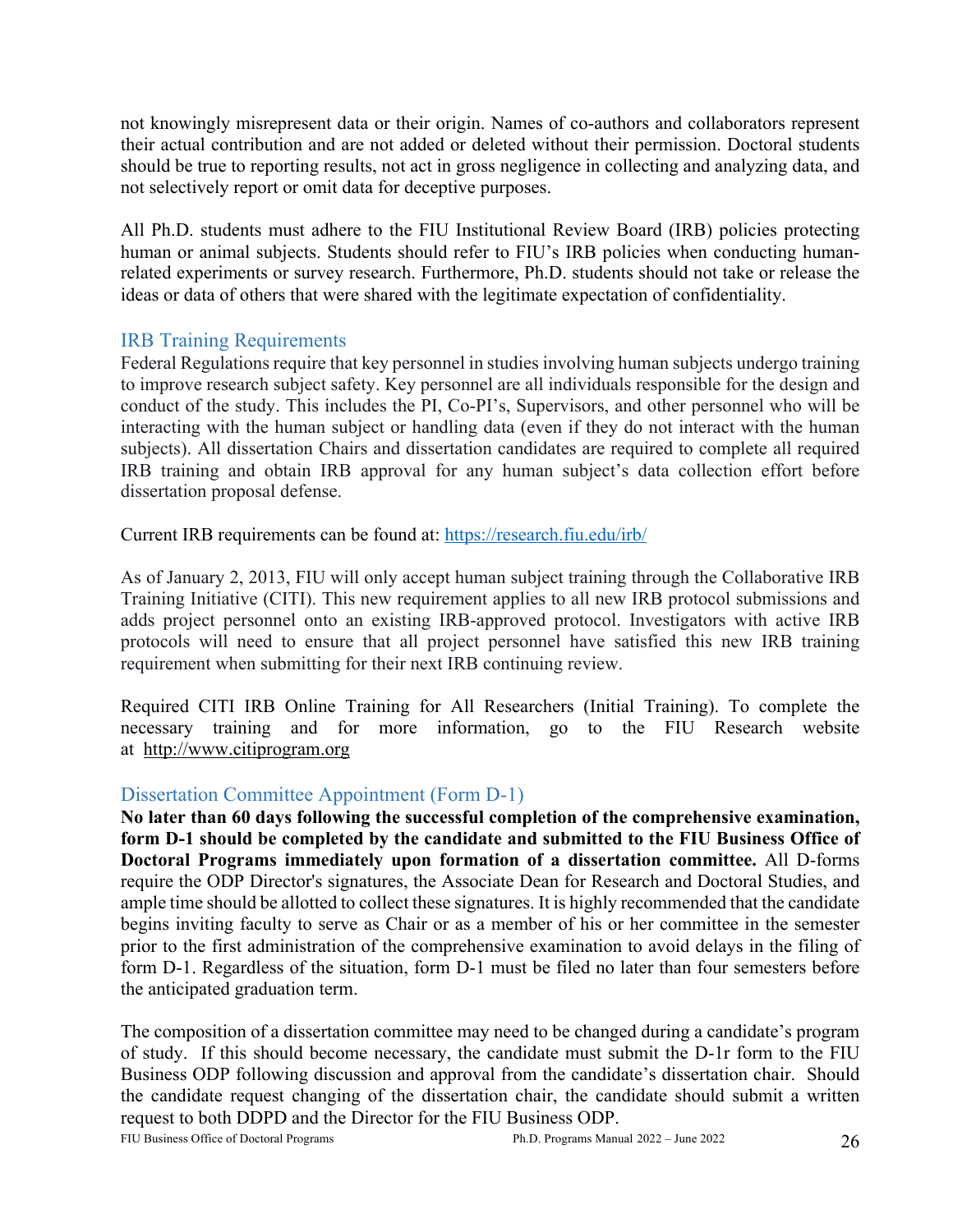The committee appointments are approved by FIU Business on the recommendation of the DDPD and with the approval of the Director for the ODP.

If a committee vacancy should occur or if, for legitimate reasons, the candidate wishes to change the composition of the dissertation committee, they should first discuss the changes with the dissertation committee Chair. If the Chair agrees, the changes are forwarded to the DPDD, then to the Director for the FIU Business ODP.

### Advancement to Candidacy (Form D-2)

Form D-2 must be submitted to the Graduate School no later than five business days before the first day of classes and must be on file and approved by the Graduate School by the first day of classes in the term in which the candidate advances to doctoral candidacy. Candidates will not be allowed to register for dissertation credits without an approved form D-2 on file at the University Graduate School.

A graduate student is not a candidate for the Ph.D. degree until granted formal admission to candidacy by completing Form D-2 (Program for Doctoral Degree and Application for Candidacy). This form requires signatures from the candidate's dissertation committee chair, the Director for ODP, and the Dean of the University Graduate School. Approval is based on:

• Completion of coursework specified in the Program of Study

• Successful completion of the Comprehensive Examination

• Completion of the Quantitative Skills Requirement (if required by the departmental degree of concentration.

## Dissertation Proposal (Form D-3)

A dissertation is required of all candidates for the Ph.D. degree. It must conform to the format outlined in the Regulations for Thesis and Dissertation Preparation Manual available to students online from the Graduate School:

http://gradschool.fiu.edu/documents/Graduate\_Packet\_For\_Dissertations.pdf

The primary objective of the dissertation proposal and proposal defense is to ensure that the candidate is ready to proceed with a theoretical or empirical research-oriented dissertation. Careful thought must be given to specific details and complete plans of the research task, design, and methodology.

Form D-3 should be submitted to the Director for ODP when the dissertation proposal has been developed and approved by the candidate's dissertation committee. **Form D-3 should typically be submitted within a semester following the submission of form D-2 but no later than three semesters before the anticipated graduation date. Summer term is counted as a semester.**

It is expected that a Ph.D. student who is progressing satisfactorily should be able to defend their dissertation proposal and file form D-3 no later than nine months following advancement to candidacy but in no case less than three semesters before the anticipated graduation date as stated above.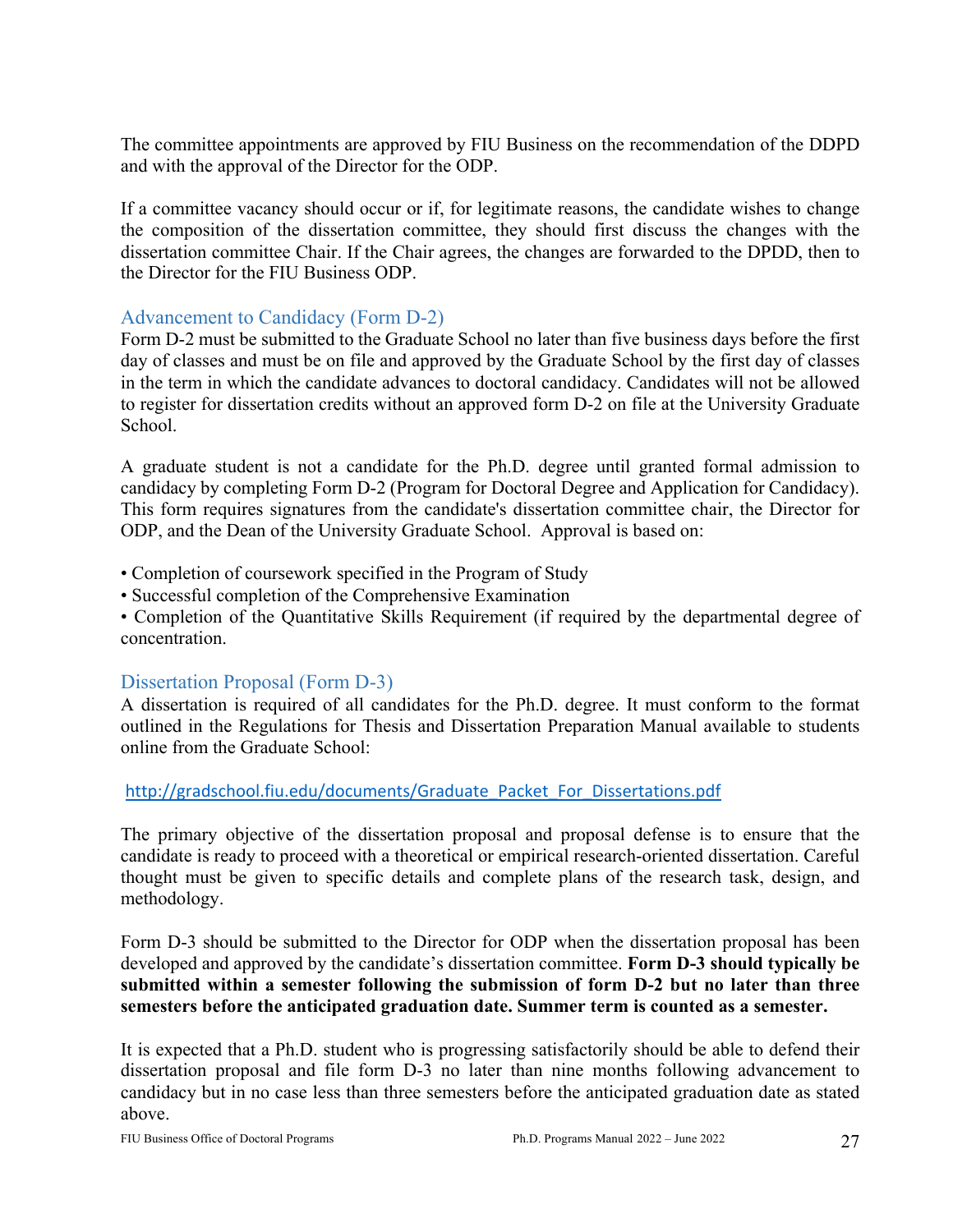If the candidate's research involves human subjects, the research (including all protocols and instruments) must be approved by the Institutional Review Board (IRB). IRB approval is the candidate's responsibility, and failure to obtain approval prior to the conduct of the research or collection of data is grounds for charges of academic misconduct. See http://research.fiu.edu/irb/ for the details and requirements associated with the approval process.

Each candidate must present and defend their proposal before the dissertation committee (the proposal defense). Final authority for approval or disapproval of the proposal will rest with the committee members, and unanimous consent must be obtained. Once the dissertation proposal is approved, the candidate may proceed to complete the dissertation under the coordination and guidance of the committee chair.

Following the dissertation proposal defense, the dissertation chair and the committee members shall either:

- Accept the proposal as presented and make specific requests to the doctoral student for the completed dissertation.
- Accept the proposal, subject to modifications to be incorporated into the final dissertation, clearly noted at the time of defense and agreed upon by the dissertation committee.
- Reject the proposal. In this case, a new dissertation proposal must be developed, and a new dissertation defense should be scheduled.

It is at the discretion of the dissertation committee to reject a dissertation proposal. Failure to successfully defend the proposal within a reasonable period from the date of passing the preliminary examination constitutes a lack of satisfactory academic progress. It could be a basis for termination from the Ph.D. program.

The dissertation committee chair is required to jointly provide the doctoral student with a written statement that identifies the necessary modifications that must be made for the dissertation to be considered acceptable.

The accepted dissertation proposal and the required modifications communicated to the doctoral student by the dissertation committee specify what is expected for the student's dissertation. A copy of this statement and the accepted dissertation proposal (which may include the necessary modifications) must be filed with the FIU Business ODP Director within thirty days following the date of the defense. Students should remain in close consultation with their chair and committee members to ensure that the required modifications meet their requirements requests. In general, formal approval of the proposal by the student's dissertation committee is, in essence, a mutual commitment of both the committee and the student to proceed with the theoretical development and research methodology as proposed, without significant alteration.

Once advanced to candidacy, candidates must be continuously enrolled in at least three credits each term, including summer term, until they graduate.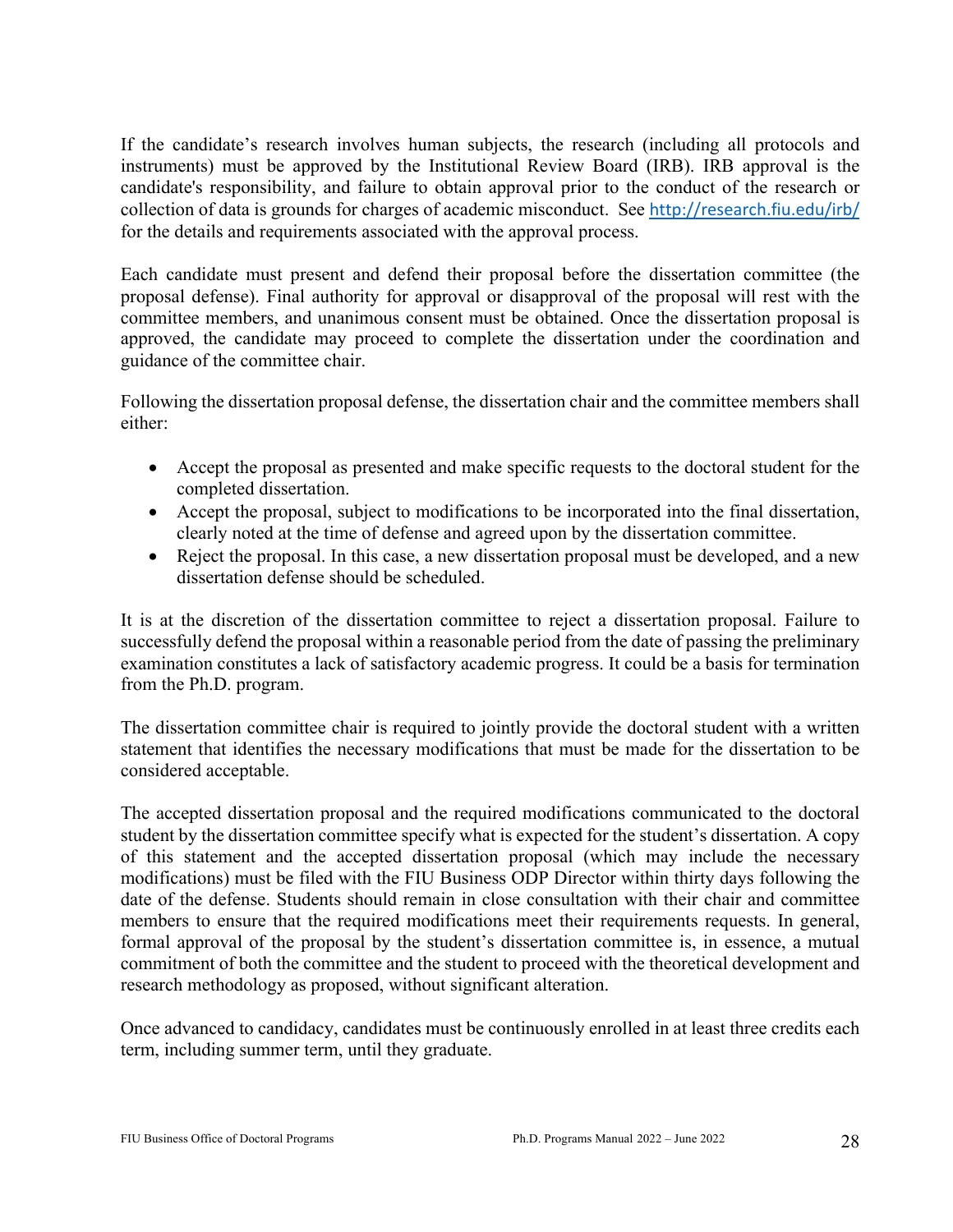#### Time to Complete Ph.D. Degree

The statute of limitations for completion of the Ph.D. degree is nine calendar years from the date of initial admission into the program although it is expected that the candidate will complete all requirements for the degree within the allotted four-year period for the program. It is understood that the candidate is expected to maintain a positive relationship with their dissertation chair and committee members regardless of any delays in the completion of the doctoral degree program. Failure to do so could result in the faculty becoming unavailable or unwilling to participate in the candidate's dissertation activities. Further, a minimum of three dissertation credits must be enrolled until the dissertation defense is completed or the statute of limitations for the Ph.D. degree is exceeded.

#### Required Contact with Dissertation Committee

The FIU Business Ph.D. program requires each Ph.D. candidate to meet annually with their dissertation committee after Form D-1 has been filed. The DDPD must submit a completed Annual Student Evaluation and Mentoring Plan form to the Director for ODP following the annual meeting of the dissertation committee. The dissertation Chair must complete the Performance Summary and Future Goals sections with input from the committee members. If a committee member cannot attend physically, they may participate via video or telephone conference and can then send an email to the dissertation Chair authorizing him/her to sign the form. Failure to actively conduct these required annual meetings and submit the necessary form can result in the candidate being terminated without recourse from the FIU Business Ph.D. program.

### UGS Summary Dissertation Proposal

The FIU UGS requires filing a 5-page summary dissertation proposal to be prepared and filed with the D3 form. This summary document is also required to be attached to all IRB applications. It is the responsibility of the student and dissertation chair to ensure this summary is an accurate representation of the larger dissertation proposal document and is congruent with any representations made as a result of an IRB application. Failure to maintain the integrity of this summary proposal will result in a delay in IRB approval and can result in delays related to UGS approval for graduation.

Specific guidelines for the format and content of the summary proposal can be found at https://gradschool.fiu.edu/documents/Proposal\_Guidelines.pdf

### The Dissertation Defense (Form D-5 and ETD)

After all committee members' preliminary approval of the dissertation and completion of all other prescribed work for the doctoral degree, the candidate will give a public presentation. The dissertation committee will also provide the candidate with a final oral examination. The examination will be based primarily on the dissertation research and related topics. The dissertation defense is a university requirement and must be scheduled and held to comply with university deadlines. The University Graduate School publishes their deadlines for the last date of submission of Form D-5 on their website:

http://gradschool.fiu.edu/electronic-thesis-dissertation-deadlines.shtml

A copy of the near-final draft of the dissertation, a copy of the defense seminar announcement, and a completed form D-5 must be filed with the Director for ODP **four weeks** before the defense date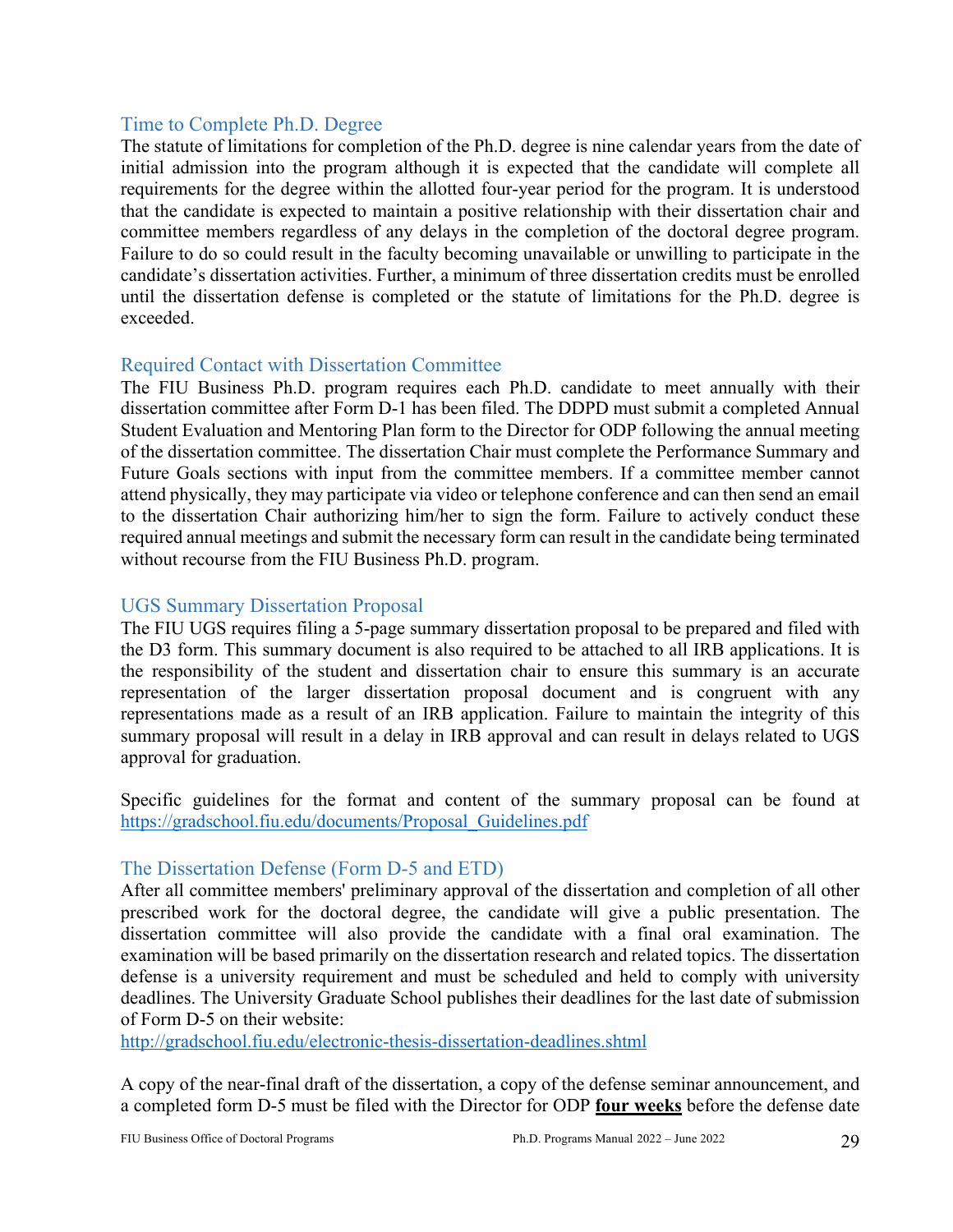as the University Graduate School deadline is **three weeks** before the defense. Thus, *the student*  who does not comply with these deadlines will be forced to reschedule the defense on a new date, *which may require enrolling in another term and a delay in graduation plans*.

Upon successful defense of the dissertation by the candidate, committee members may provide suggested changes in the content of the final document. Should a candidate fail the dissertation defense, a second defense may be allowed, on the recommendation of the dissertation committee. If re-examination is necessary, the examination must be held within one year from the first examination date. The dissertation chair is expected to ensure that the dissertation is ready for defense before scheduling the formal defense.

When all required changes to the dissertation document have been completed to the satisfaction of the candidate's committee, one paper copy of the final version of the dissertation must be submitted to the Director for ODP with the accompanying Electronic Thesis and Dissertation (ETD) form. The ETD form includes a review and acceptance section with signatures of the candidate, dissertation Chair(s), committee members, DDPD or Department Chair, Director for ODP, Dean of College or School, and Dean of University Graduate School. The FIU Business ODP will copy the form and submit the dissertation to the Graduate School. Final ETD approval will not be processed without evidence of current enrollment.

Per UGS policy, all Ph.D. dissertation defenses require, at minimum, the Chair and the Ph.D. candidate be physically present on campus. While it is encouraged for all relevant parties to be physically present for the defense, committee members may attend remotely.

Requirements as to format and submission of the final dissertation document and associated ETD can be found at https://gradschool.fiu.edu/thesis-dissertation/

The Ph.D. degree is awarded following the successful defense of the completed dissertation and all graduation requirements.

## **Petitions**

The UGS sets strict deadlines for each D-form, and any change in the deadline will result in a lengthy approval process. In addition, the Director for ODP and Associate Dean for Research and Doctoral Studies must approve this petition once a candidate uploads a statement with their justification for submitting the form late. Once submitted to UGS, the Dean reviews the petition and decides whether it is approved or denied. Students are encouraged to meet all the deadlines for D-forms as there is a penalty for missing any such deadline. If a petition is submitted for a late D-form, \$500 of travel funding may be deducted from the candidate's development account at the discretion of the Director for ODP.

Deadlines for Theses and Dissertations are posted on the University Graduate School website. Dates are always available for the next two academic years.

# Graduation

The candidate's responsibility is to ascertain that all requirements have been met and that every deadline is observed. The interactive Program of Study form should be updated regularly. The form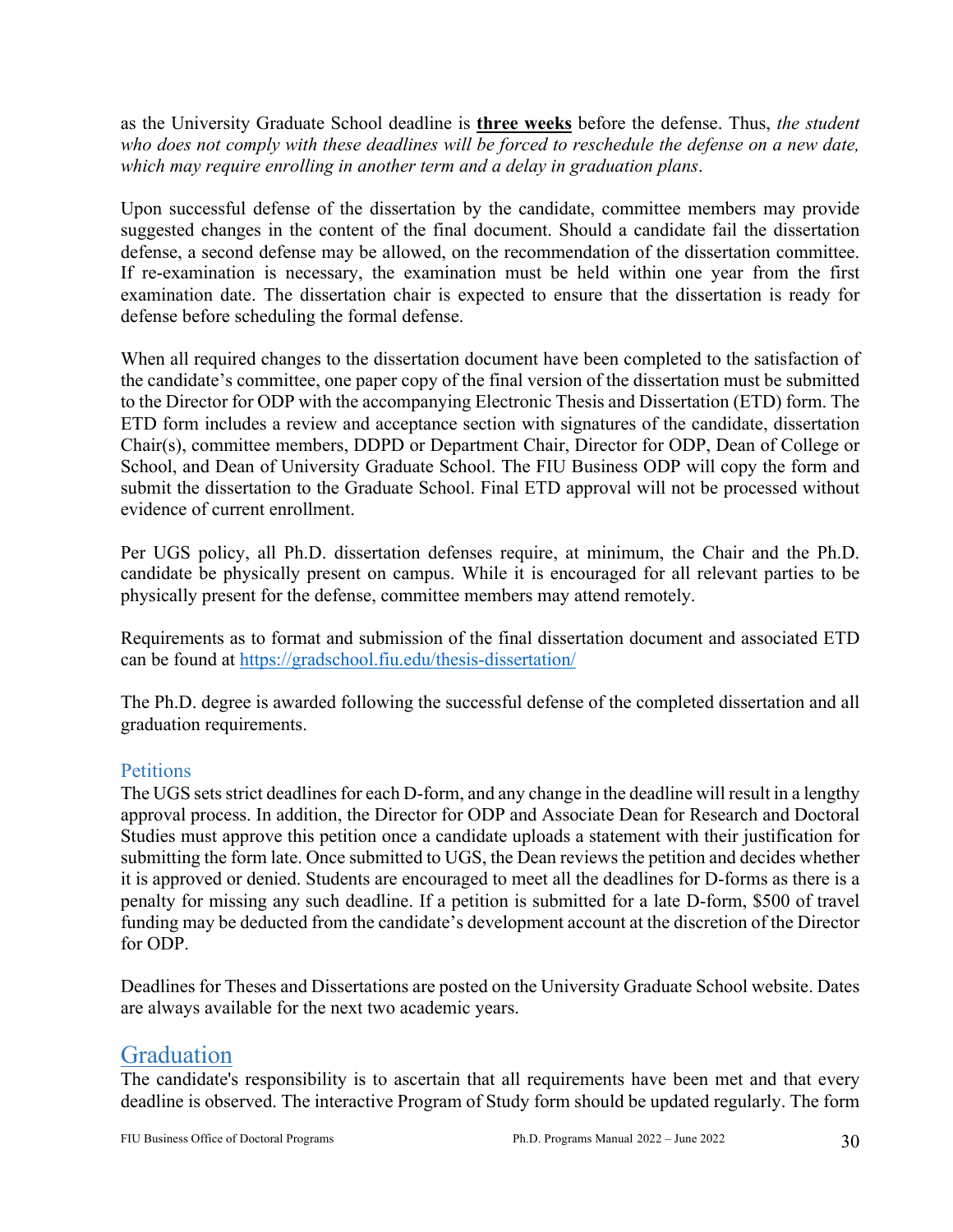should be completed, signed, and submitted to the Director for ODP upon fulfillment of all requirements.

A candidate denied graduation must resolve any deficiencies needed for graduation and reapply for graduation.

A candidate must be registered for the term in which the degree is received. The degree will be awarded providing the following conditions have been met:

- 1) The required application for graduation has been properly submitted
- 2) Recommendation of the faculty of the FIU Business concentration area awarding the degree has been formally made
- 3) Certification by the Dean of the College of Business and Dean of Graduate Studies that all requirements of the degree being sought have been completed
- 4) A GPA meeting the candidate's departmental doctoral program requirements but no less than 3.0 (on a 4-point scale)
- 5) Residency requirements and time limits have been met
- 6) Satisfactory completion and defense of a doctoral dissertation
- 7) Receipt of the dissertation by FIU Library

If the degree is not awarded for any reason, the candidate must reapply for graduation in a subsequent semester. The Registrar shall notify the candidate and FIU Business if graduation is not approved for any reason.

Only those Ph.D. candidates who have completed all requirements for the degree may participate in the commencement ceremonies and receive the diploma.

# Academic Grievance

FIU Business Ph.D. students who believe they have a basis for an academic grievance should make an appointment with the Associate Dean for Research and Doctoral Studies to discuss their concerns. All discussions will be held in the strictest confidence and reviewed without prejudice. Any FIU Ph.D. student uncomfortable discussing their concerns with the Associate Dean can contact the FIU Student Ombudsman via email at  $ombuds@fiu.edu$ . In most cases, the Associate Dean can serve as an advocate on behalf of the student to ensure a fair and equitable resolution can be found.

All Ph.D. students have the right to adjudicate academic grievances concerning academic matters within FIU Business fairly and expeditiously. This right, however, should not be abused. The formal presentation of an academic grievance is a serious action and should only be brought forth when the situation warrants doing so.

Academic grievances are defined as:

- Arbitrary and capricious awarding of grades
	- o Some grading basis other than performance in the course
	- o Resorting to unreasonable standards different from those that were applied to other students in that course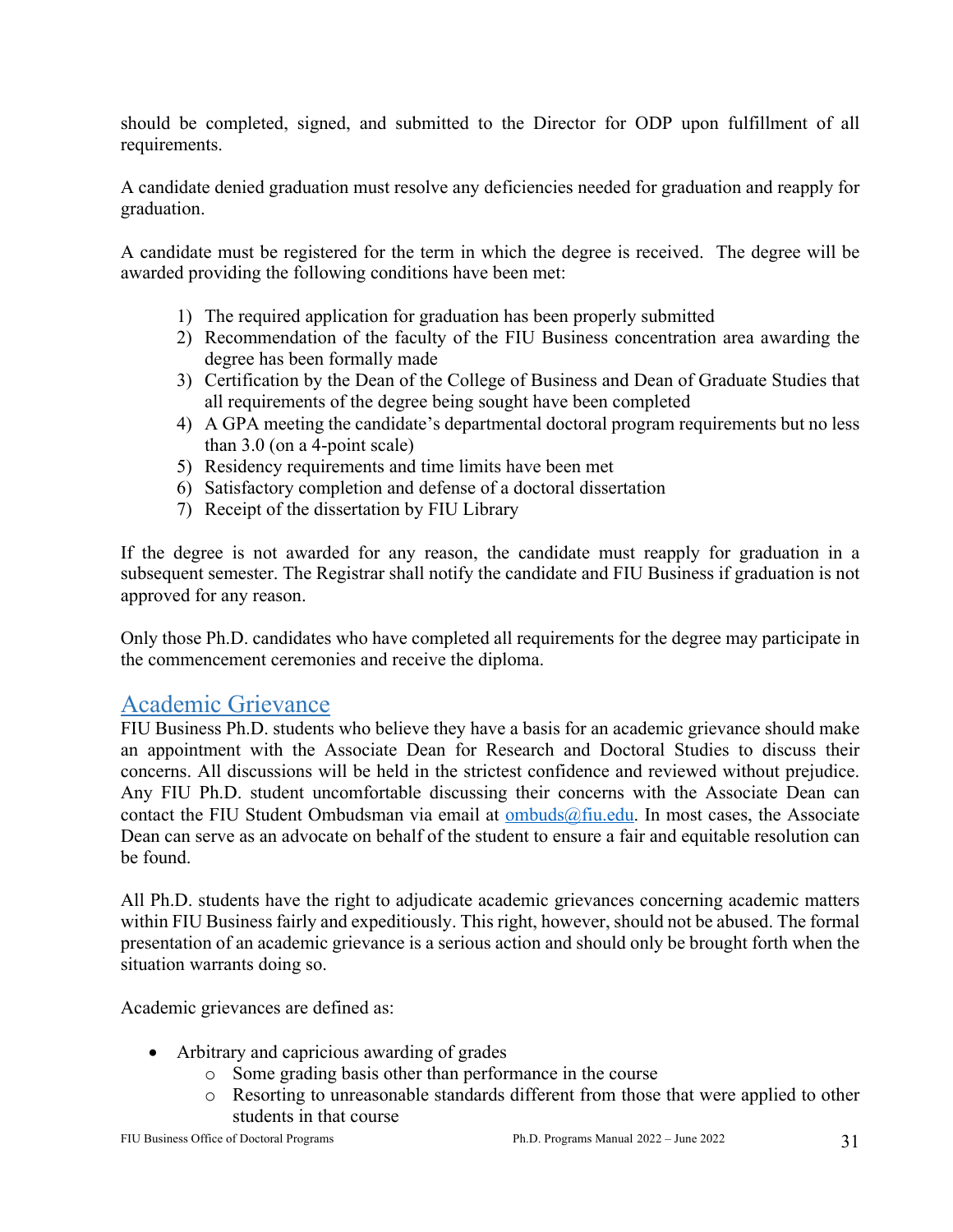- o A substantial, unreasonable, and unannounced departure from the instructor's previously articulated standards
- Unprofessional conduct by a professor that affects adversely either the student's ability to satisfy academic expectations, whether in the classroom, a field setting, a laboratory, or other settings or the student's actual performance.
- Inappropriate or inadequate academic advising concerning requirements not published in official university documents
- Irregularities in the implementation of policies or procedures in grievance hearings at the college or school level

# Program Termination and Academic Misconduct

Certain circumstances may lead to a Ph.D. student or candidate being dismissed from the FIU Business doctoral program. Those circumstances may include:

- 1) Falling out of GPA compliance two consecutive semesters
- 2) Student fails comprehensive exams twice
- 3) Failure to maintain continuous enrollment
	- a. Nine credit hours minimum for Fall and Spring
	- b. Six credit hours minimum during Summer
	- c. Three credit hours minimum once the student has advanced to candidacy
- 4) Failure to meet conditional admission requirements
- 5) Student no longer has, or cannot engage, a sponsoring major professor or dissertation chair
- 6) The student is not making satisfactory progress as reflected by unresolved unsatisfactory status on the Departmental Annual Review
- 7) Student Academic or Research Misconduct/Illegal, Fraudulent, or Unethical Behavior
- 8) Other serious issues as determined by the FIU Business Director for ODP or the degree concentration area

To remain in good academic standing, Ph.D. students must maintain a doctoral GPA as set by each department of concentration (with a minimum of 3.0). Failure to maintain good academic standing will result in placement on academic warning, probation, or dismissal. A Ph.D. student whose cumulative GPA falls below 3.0 will be placed on notice, indicating academic difficulty. On notification, a Ph.D. student whose cumulative doctoral GPA remains below 3.0 in the following semester will be dismissed. The student has ten working days to appeal the dismissal decision. A doctoral student will not be dismissed prior to attempting a minimum of 12 hours of coursework as a doctoral student.

Failure of a second attempt in the comprehensive exams will result in the student dismissal with no recourse. No appeal of dismissal under these circumstances will be considered.

After a Ph.D. student is advanced to candidacy, continuous registration for at least three dissertation credit hours each term (including the summer term) is required until the dissertation requirement is fulfilled. Any Ph.D. student who finds it necessary to be excused from registration must formally request a leave of absence from the graduate program.

Ph.D. students who do not meet the UG60 requirement of 3.0 may be admitted if the Associate Dean for Research and Doctoral Studies approves a petition to the exception of graduate requirements and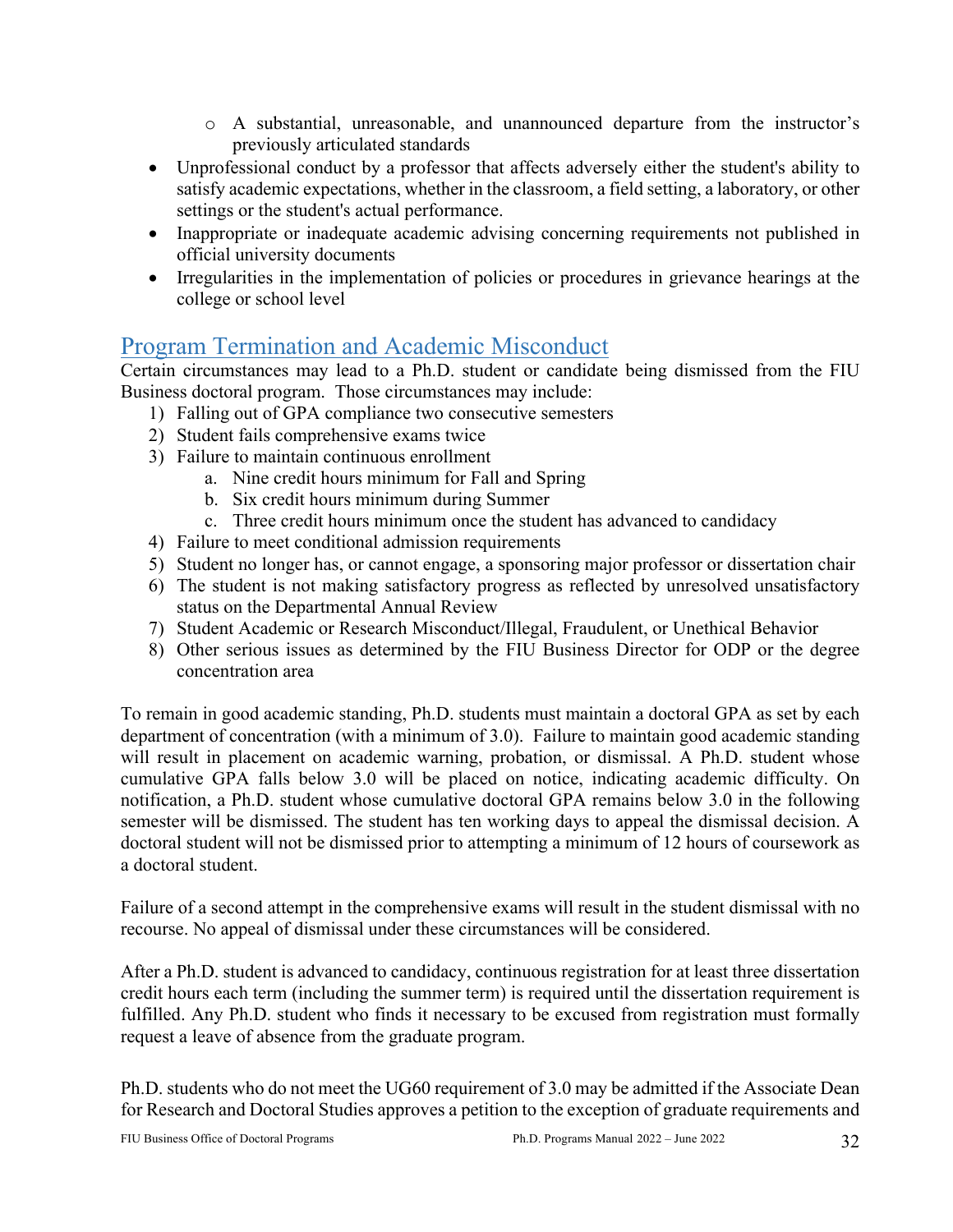UGS, but no conditions are attached to the admission. Under some circumstances, students are admitted conditionally with unofficial documents, pending receipt of the final official documents. If the official records are not received by the middle of the first semester of attendance, the student will be dropped from the Program.

Faculty sponsors or dissertation Chairs may decide that they are incompatible with a Ph.D. candidate. If a faculty sponsor has decided that they are no longer willing to advise a student, they must immediately send a memo to the DDPD, copied to the student, stating they will no longer be the student's advisor. Candidates whose advisor has terminated their sponsorship have until the end of the semester to find an alternate sponsor before being dropped from the Program.

Poor performance evaluations by a major professor or assigned faculty mentor can result in dismissal from the FIU Business Ph.D. program.

Students and candidates are bound by the student and academic conduct codes as described in the FIU Student Handbook and the FIU Office of Student Conduct. https://studentaffairs.fiu.edu/get-support/student-conduct-and-academic-integrity/index.php

University policies outline acts of student misconduct, which are expressly prohibited and violate University rules and regulations. These include such actions as disruptive conduct, threatening behavior toward faculty or fellow students, theft or unauthorized possession, vandalism, hazing, falsification of records, harassment, and assault. Once a student has been charged with a code violation, they have three options:

- 1) Administrative disposition, whereby the student may accept responsibility and a sanction is imposed by the judicial administrator.
- 2) A formal administrative hearing.
- 3) A formal hearing before the University Judicial Committee.

The format for the formal hearings, the appeals procedures, and possible disciplinary sanctions are all outlined in the Student Handbook and may include dismissal. Separate policies and procedures govern academic misconduct. Academic misconduct (i.e., academic dishonesty) includes but is not limited to cheating, plagiarism, falsification of academic records, bribery to gain an academic advantage, and misuse of computer services, including the unauthorized appropriation of another's program(s). Disciplinary penalties for academic misconduct range from counseling to expulsion from the University. Allegations of academic misconduct are handled through the Office of Student Conduct as outlined in the Student Handbook. Faculty are strongly encouraged to refer all such conduct to the Office of Student Conduct to ensure a fair investigation and adjudication on behalf of students and faculty.

**It is important to note that any violation of acceptable student conduct or academic dishonesty must be reported to the Director for ODP and the Office of Student Conduct. FIU Business maintains a zero-tolerance policy in this regard.**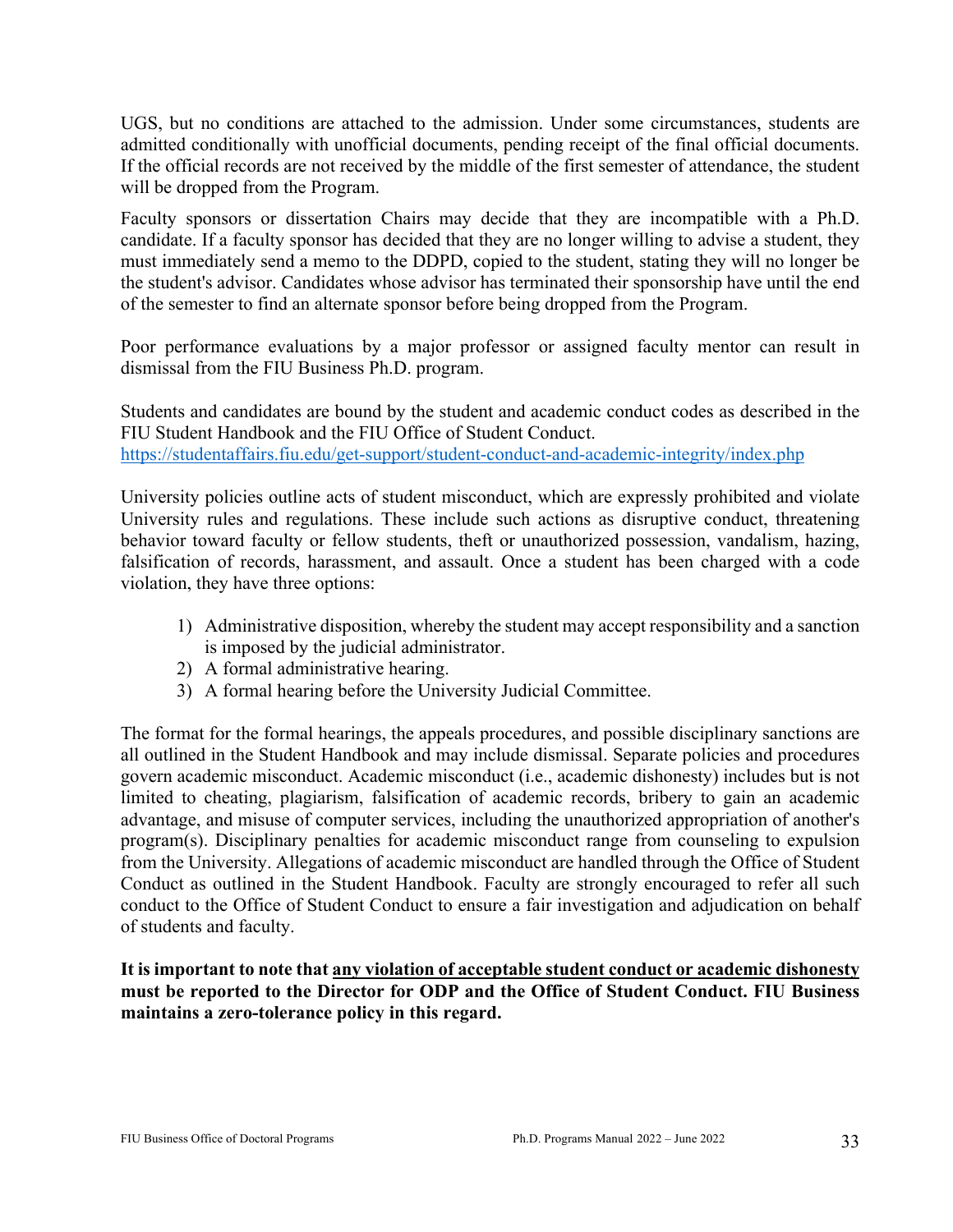#### Plagiarism

All FIU Business Ph.D. students are forbidden from plagiarizing or helping other students plagiarize. Plagiarism is the unacknowledged use of another person's words, ideas, facts, or work, as explained below.

#### **Words**

When using a phrase, a sentence, or longer passages that someone else wrote or spoke, doctoral students must surround the copied language with quotation marks and indicate the proper source and citation. Under no circumstances should a student resort to closely paraphrase someone else's written or spoken language and pass it off as their own. When in doubt, it is always recommended to provide the correct citation. Before submission, any questions should be referred to the DDPD or appropriate professor.

#### Ideas and Facts

When discussing an idea other than your original thoughts, it must be acknowledged by naming the source. Some facts are commonly known, undisputed information, and it may not be necessary to name such sources. However, their origin must be duly credited when using ideas or facts that are not widely known.

#### Work

In all course assignments, doctoral students are expected to conduct their original work and not submit work from another course without the specific agreement of the professor. The professor may allow doctoral students to cooperate with others, but all doctoral work should be independent and original unless expressly authorized.

#### Examinations

Unless specifically instructed otherwise, it is assumed that all examinations at the doctoral level are "closed book, closed notes, closed references, and an open mind."

All charges of academic misconduct involving FIU Business Ph.D. students, including plagiarism, must be reported by the DDPD to the Associate Dean for Research and Doctoral Studies as soon as possible following the determination of an infraction. Once a review of the charges is conducted, a decision will be made regarding corrective action or referral to the Office of Student Conduct and Academic Integrity (SCAI). If it is determined that a referral is appropriate, the DDPD will be responsible for its filing and follow-up.

Detail information regarding SCAI can be found at https://dasa.fiu.edu/all-departments/studentconduct-and-academic-integrity/

#### Program Re-admission

A period of at least one academic year must elapse after the date of dismissal before an application for admission will be accepted for consideration. In applications for re-admission to the same program or admission to another program, admission criteria shall include consideration of previous performance at the graduate level in addition to the standard admission requirements. A student who has been dismissed for failure to make sufficient progress toward degree completion or for noncompliance with the continuous enrollment policy may apply for re-admission at any time before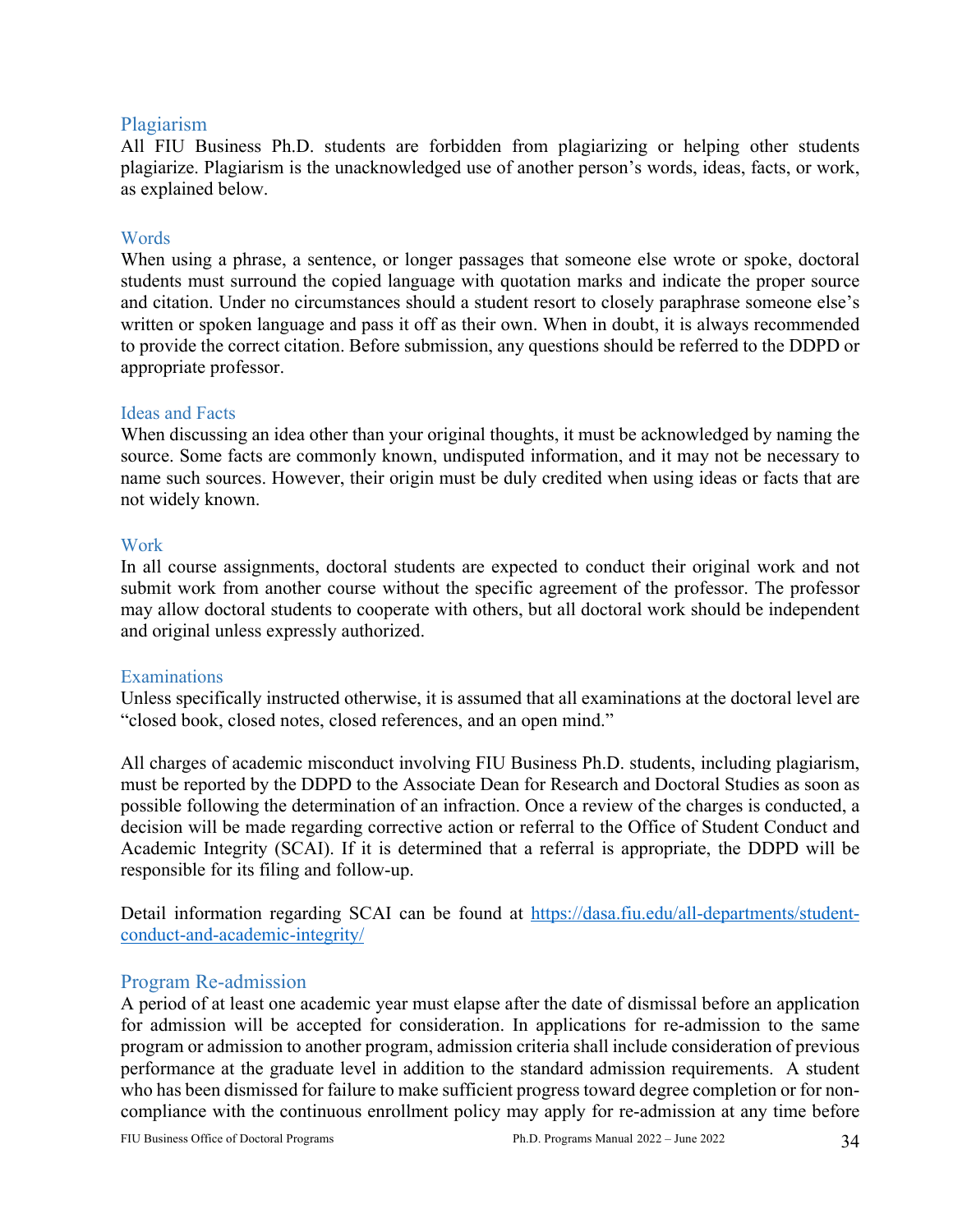their time limit for degree completion. Re-admission of all doctoral students will require approval by the Departmental Doctoral Program Director, the Director for ODP, and the Dean of the University Graduate School.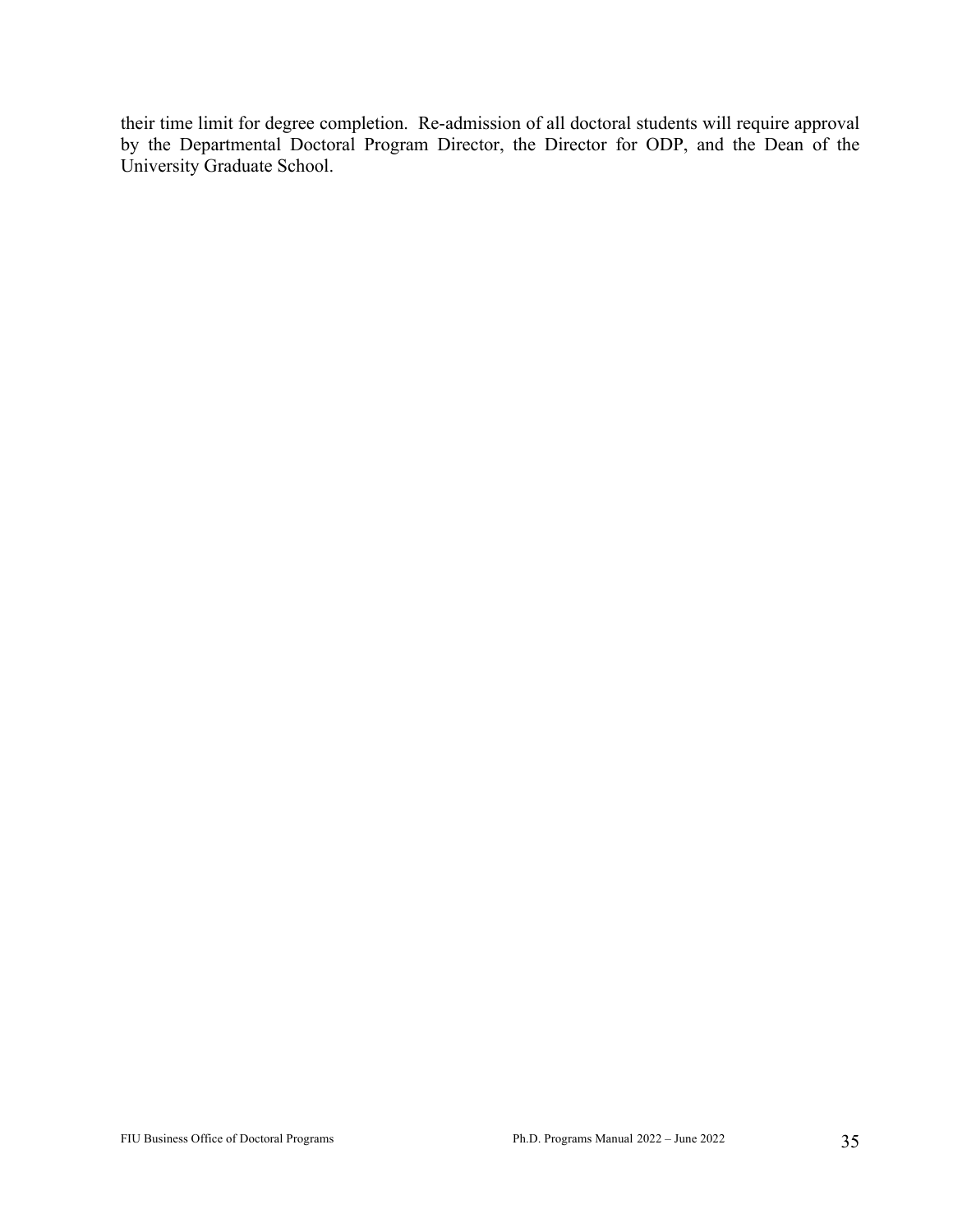# FIU Business Doctoral Program Operations

## FIU Business Office of Doctoral Programs

The Office of Doctoral Programs (ODP) is responsible for all aspects of doctoral programs governance, administration, and delivery within the FIU College of Business and Chapman Graduate School.

The ODP Director (ODPD), appointed by and reporting to the Associate Dean for Research and Doctoral Studies, represents FIU Business in all transactions related to FIU Business doctoral programs within the College of Business and, when so directed by the Associate Dean, with the University Graduate School and the University as a whole. The ODP Director serves as the permanent Chair for the Doctoral Programs' Director's Committee (DPDC) and is the direct supervisor for all employees assigned to the office and represents the Associate Dean for Research and Doctoral Studies regarding supervision and oversight of adjunct and visiting faculty assigned to the FIU Business DBA program.

### Office of Doctoral Programs Structure



### Associate Dean for Research and Doctoral Studies

The Associate Dean for Research and Doctoral Studies (ADR) is responsible for providing leadership, management, and support for all doctoral program activities, oversight of the Office of Doctoral Programs, and all internally and externally funded research initiatives within FIU Business. This is a 12-month faculty, compensated position and reports directly to the Dean of the FIU College of Business.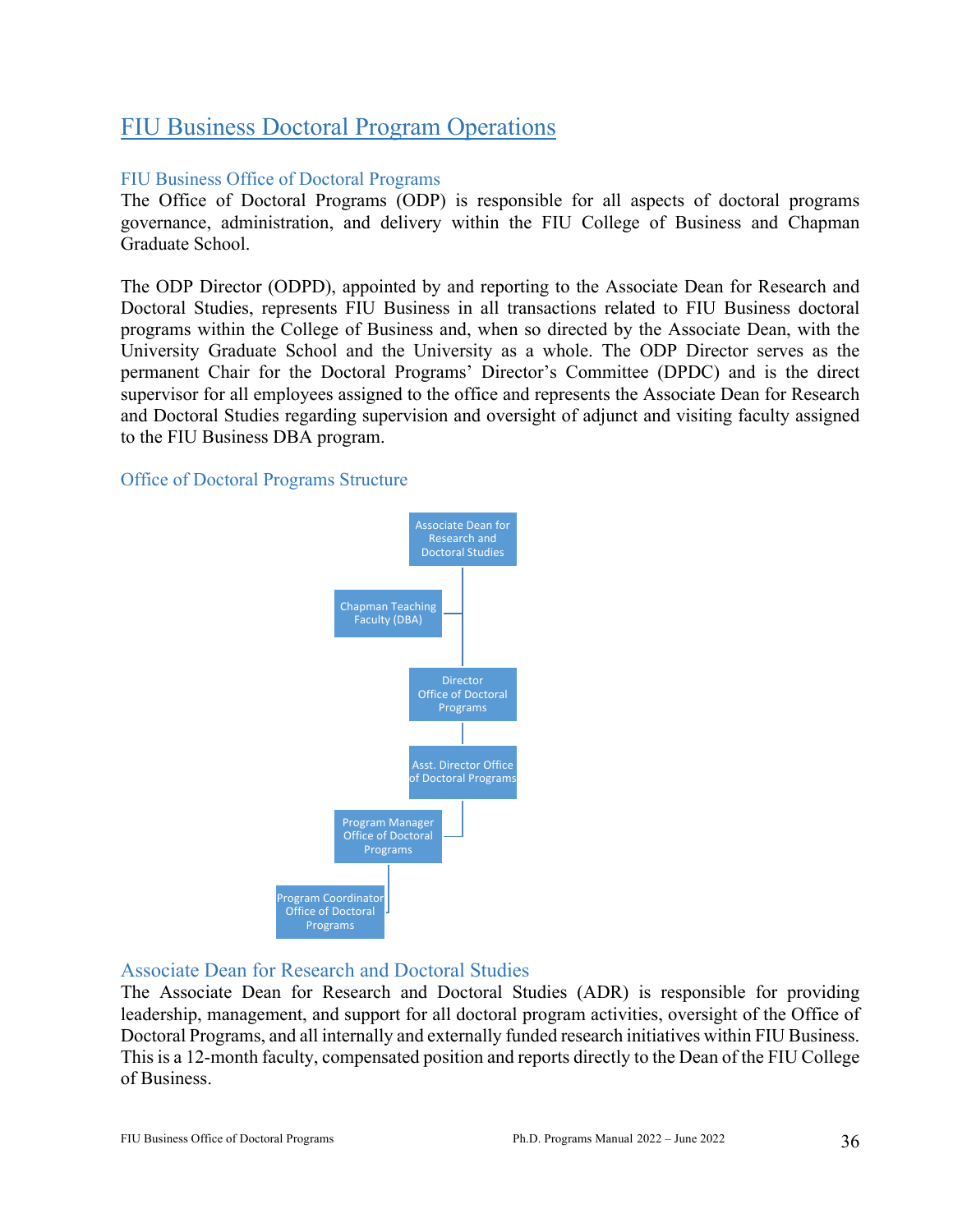### **The responsibilities of the ADR include:**

- Enact strategies and programs to enhance the funded and unfunded research climate and opportunities within FIU Business for faculty, staff, and students.
- Manage implementation of all FIU Business grant and contract-sponsored research programs.
- Manage the development of a research cluster focused on innovation in business administration research.
- Review and approve (as appropriate) FIU Business research-related faculty and staff grant and contract proposals.
- Manage relationships and serve as liaison with the FIU University Graduate School and the Office of the Vice-President for Research on behalf of the FIU Business Office of the Dean, faculty, and staff.
- Serve as a resource and facilitator for FIU Business faculty and staff preparing for or actively writing research grants, having operational questions concerning funded grants, or encountering problems or difficulties with grant-related activities.
- Evaluate grant and contract progression and indirect benefits to FIU Business. Provide periodic grant reporting to the Office of the Dean.
- Work with the FIU Business Director of Finance and Human Resources to prepare the annual College research awards request and to allocate such funds as are allotted.
- Oversee regular assessment of the quality of the doctoral programs using quantitative metrics and descriptive narrative for all required University accreditation reports.
- Evaluate and recommend changes to the doctoral program curriculum and degree requirements.
- Coordinate and supervise all activities related to the Chapman Center for Engaged Management and Evidence-Based Solutions.
- Manage and supervise all personnel assigned within the College to the Office for the Associate Dean for Research and Doctoral Studies or the Office of Doctoral Programs.
- Serve as direct supervisor for all Chapman teaching faculty assigned to the FIU Business DBA program.
- Manage implementation and oversight of professional development, mentoring, and job coaching for faculty and staff related to research activities within FIU Business.
- Advise and consult regarding the personnel needs of the College when specifically requested by the Office of the Dean:
	- o Faculty (tenure/tenure-track and adjunct)
	- o Supportive Professional Staff
- Review and resolve personnel issues related to research activities within FIU Business, in conjunction with Human Resources and other agencies, both on and off-campus.
- Communicate with the University Provost Office on research-related personnel matters when so instructed or authorized by the Office of the Dean.
- Review and approve research-related professional development requests (i.e., travel requests).
- Review research-related diversity, equity, and inclusion issues and initiatives collaboratively with the FIU Business Office of the Dean and others within the College to develop responses and initiatives to enhance climate and morale.
- Review and approve all College recommendations for doctoral student admission/rejection.
- Oversee nomination of doctoral students for FIU Business and University Graduate School fellowships such as Presidential, DEA, and DYF.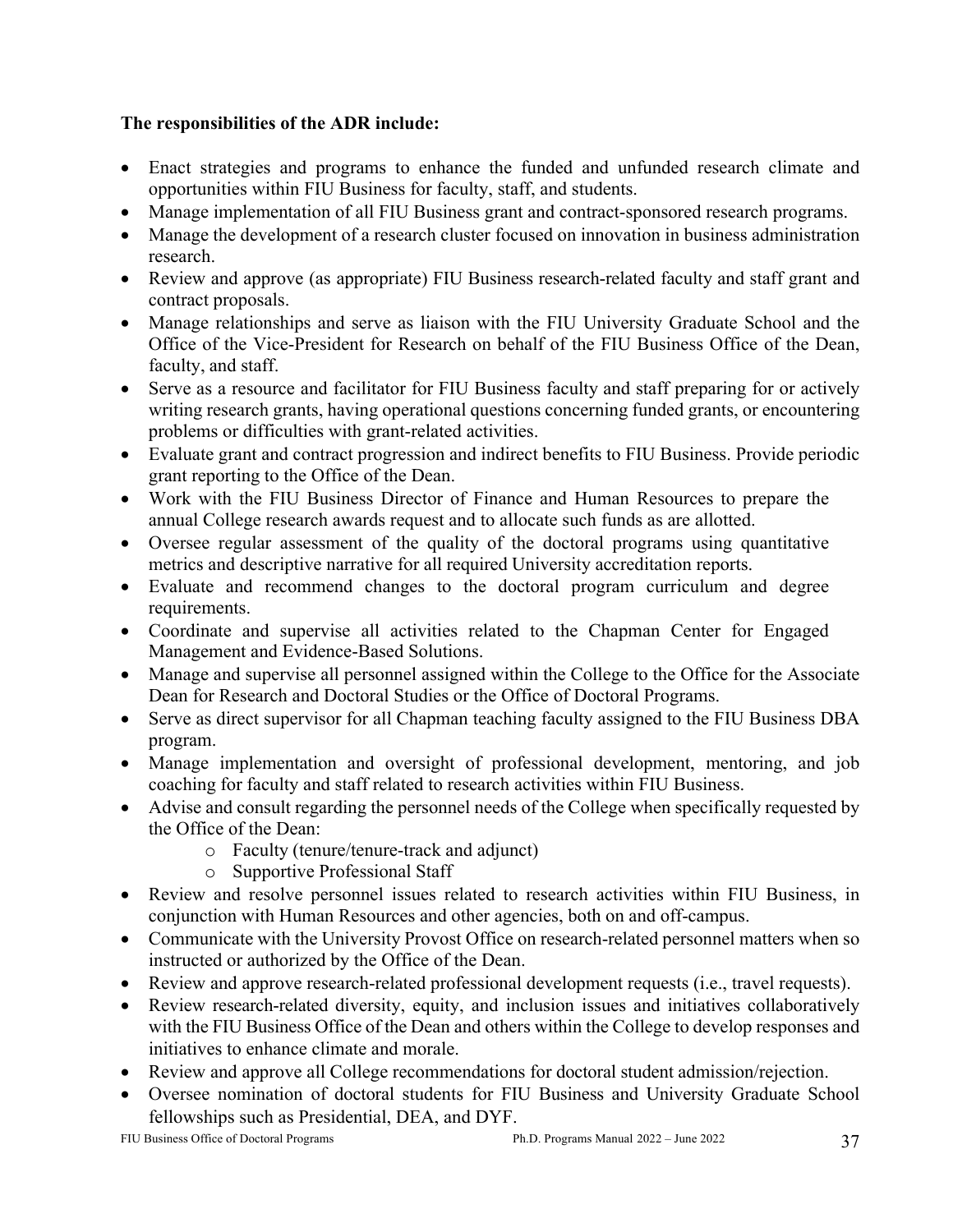- Serve as initial advisor and continuing advocate for all FIU Business doctoral students.
- Oversee all FIU Business doctoral student registration procedures and verify enrollments.
- Continuously monitor FIU Business doctoral students' progress towards the degree.
- Review and, if appropriate, endorse any individual exceptions requested to doctoral degree requirements or milestones.
- Approve and submit all documents related to successful completion of doctoral degree requirements.
- Forward to all doctoral students such announcements periodically sent from the Office of Doctoral Programs and University Graduate School.
- Approve course assignment of all teaching faculty for the Doctorate in Business Administration (DBA) program.
- Supervise and assign all faculty teaching assignments for faculty dedicated to the DBA program.
- Review and approve all FIU Business doctoral program requests for transfers of graduate credit, leaves of absence, or time extensions.
- Review and administer all probationary conditions for any FIU Business doctoral student in academic difficulty or violation of doctoral program requirements and expectations.
- Create new innovative faculty initiatives related to research and other delivery methods for courses, conferences, and symposia.
- Propose new research-related space utilization requirements and adhere to internal and external agencies'policies and procedures.
- Develop and lead research-focused innovative initiatives within the Chapman Graduate School and FIU Business.
- Work with department chairs, directors, and other leaders within the FIU Business and the University to identify research-related innovation opportunities and provide leadership to move from ideas to implementation.

### Office of Doctoral Programs Director

The ODP Director is responsible for all management and oversight of all doctoral programs and operations within FIU Business. The ODP Director also serves as the DDPD for the FIU Business DBA program. This is a compensated position appointed by and reporting to the FIU Business Associate Dean for Research and Doctoral Studies.

### **The responsibilities of the ODP Director include:**

- Supervise personnel assigned to FIU Business ODP.
- Regularly assess the quality of the FIU Business doctoral programs using quantitative metrics and descriptive narratives for all required University accreditation reports.
- Evaluate and recommend changes to the doctoral program curriculum and degree requirements to the Associate Dean for Research and Doctoral Studies.
- Coordinate and supervise all activities related to the Chapman Center for Engaged Management and Evidence-Based Solutions.
- Appoint and supervise FIU Business concentration DDPDs.
- Oversee all FIU Business doctoral student registration procedures and verify enrollments.
- Continuously monitor FIU Business doctoral students' progress towards the degree.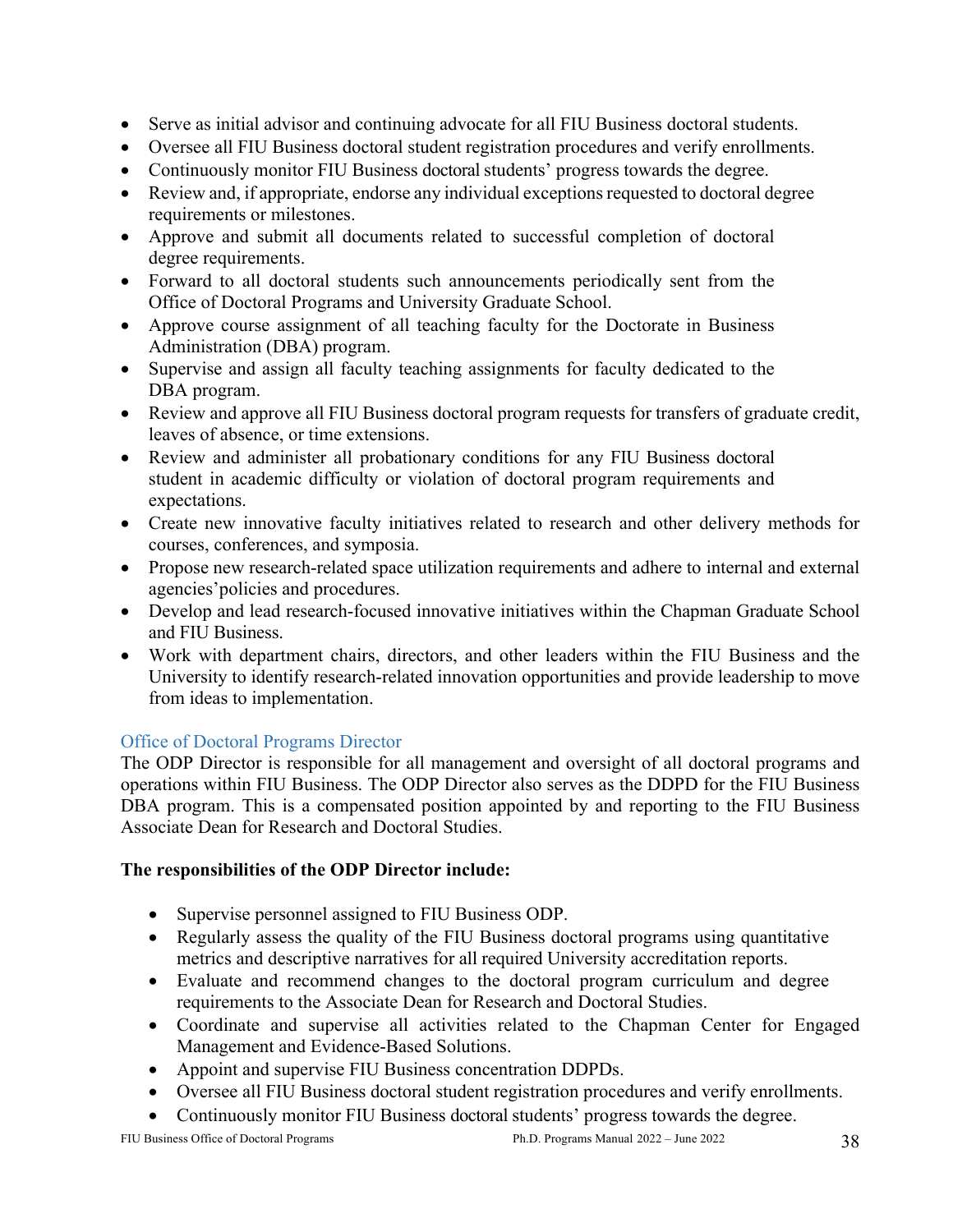- Review and, if appropriate, endorse any individual exceptions requested to doctoral degree requirements or milestones.
- Approve and submit all documents related to completing doctoral degree requirements.
- Forward to all doctoral students such announcements periodically sent from the Office of Doctoral Programs and University Graduate School.
- Approve course assignment of all teaching faculty for the Doctorate in Business Administration (DBA) program.
- Supervise and assign all faculty teaching assignments for faculty dedicated to the DBA program.
- Review and approve all FIU Business doctoral program requests for transfers of graduate credit, leaves of absence, or time extensions.
- Review and administer all probationary conditions for any FIU Business doctoral student in academic difficulty or violation of doctoral program requirements and expectations.
- Data collection, calculation, and periodic dissemination of all concentration KPIs.

The ODP Director must hold a DAS designation with UGS and the rank of Associate Professor with tenure or above.

### Office of Doctoral Programs Director's Committee (DPDC)

The DPDC consists of one faculty in the Departmental Doctoral Program Director (DDPD) role, representing each academic unit offering a Ph.D. within the FIU Business. Each representative is nominated by their respective department chair and is approved by the ODP Director.

This committee meets periodically with the ODP Director to discuss issues and plans for doctoral program development. The policy of FIU Business is that DPDC members and the Office of Doctoral Programs Director are classified by the University Graduate School members of the Graduate Faculty and hold a current DAS (Dissertation Advisor Status) designation. Further, each departmental director must be research active and must hold the rank of Associate Professor with tenure or Full Professor. Junior faculty should be groomed to serve in this capacity upon successful promotion.

The Committee meets as necessary at the direction of the ODP Director. It evaluates general academic progress, research direction, competency in basic tool area requirements, and classroom activities related to their respective disciplinary focus and the FIU Business at large. Their primary responsibility is the maintenance of academic standards for their programs, including recruitment, admission, programs of study, and policy enforcement. In addition, the DPDC is charged with providing input to the ODP Director on issues related to FIU Business Ph.D. programs.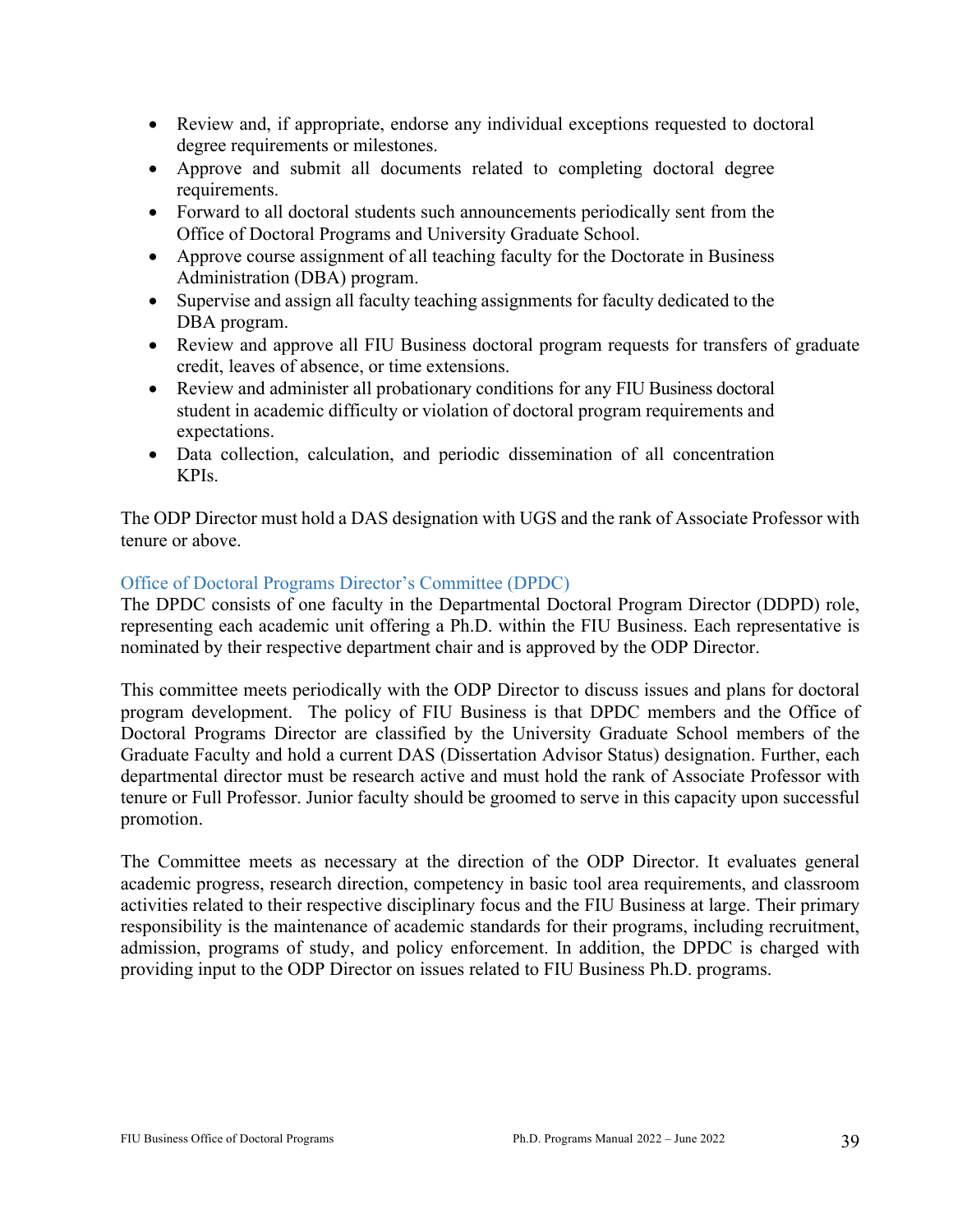#### ODP Program Manager

The Program Manager (PM) for ODP is responsible for all administrative operations for doctoral programs. The PM is a compensated position and reports directly to the ODP Director.

#### **The responsibilities of the PM include:**

- Direct supervision of all subordinates assigned to ODP.
- Processing of all FIU Business Ph.D. admissions.
- Set up of all FIU Business Ph.D. GA contracts.
- Management of all FIU Business Ph.D. developmental funds accounts and processing all development disbursement requisitions.
- Processing and filing of all FIU Business Ph.D. D-forms with UGS.
- Monitoring compliance of all FIU Business Ph.D. students with UGS required deadlines.
- Ensuring all required Declaration and Certification of Finances (DCF) documents are on file for international Ph.D. students; requesting processing of Ph.D. DCF documents with the Office of International Student and Scholar Services (ISSS).
- Processing FIU Business Ph.D. stipends and tuition waivers each semester; ensure continued compliance and qualification.
- Supervise all aspects of monthly DBA residency, including catering, cleaning, parking, and technical support.
- Processing of all petition requests for FIU Business Ph.D. students.
- Review of Ph.D. graduation certifications for completeness and compliance.
- Assist AD in preparation and submission of all doctoral program budgets annually.
- Submission of POI's (person of interest) request for Ph.D. students who are awarded DEA/ DYF fellowship
- Administrative support to the Associate Dean for Research and Doctoral Studies.
- Assist ODP Director in ODP daily operations and supervision of ODP employees.
- Oversee management of all FIU Business Ph.D. GA contracts.
- Oversee management of all FIU Business Ph.D. developmental funds accounts and processing all development disbursement requisitions.
- Processing FIU Business Ph.D. travel authorizations for approval; completing and filing all required expense reports.
- Manage processing and filing of all FIU Business Ph.D. D-forms with UGS.
- Monitoring compliance of all Homeland Security requirements for international Ph.D. students who advance to candidacy; submitting required documents as necessary.
- Issuance of all required documentation to Social Security for international Ph.D. students.
- Issuance of course enrollment permission numbers each semester to all FIU Business Ph.D. students.
- Management of all DBA course scheduling and instructor assignments each semester.
- Review of Ph.D. graduation certifications for completeness and compliance.
- Management and update for all FIU Business doctoral program websites.
- Preparation and submission of all doctoral program budgets annually.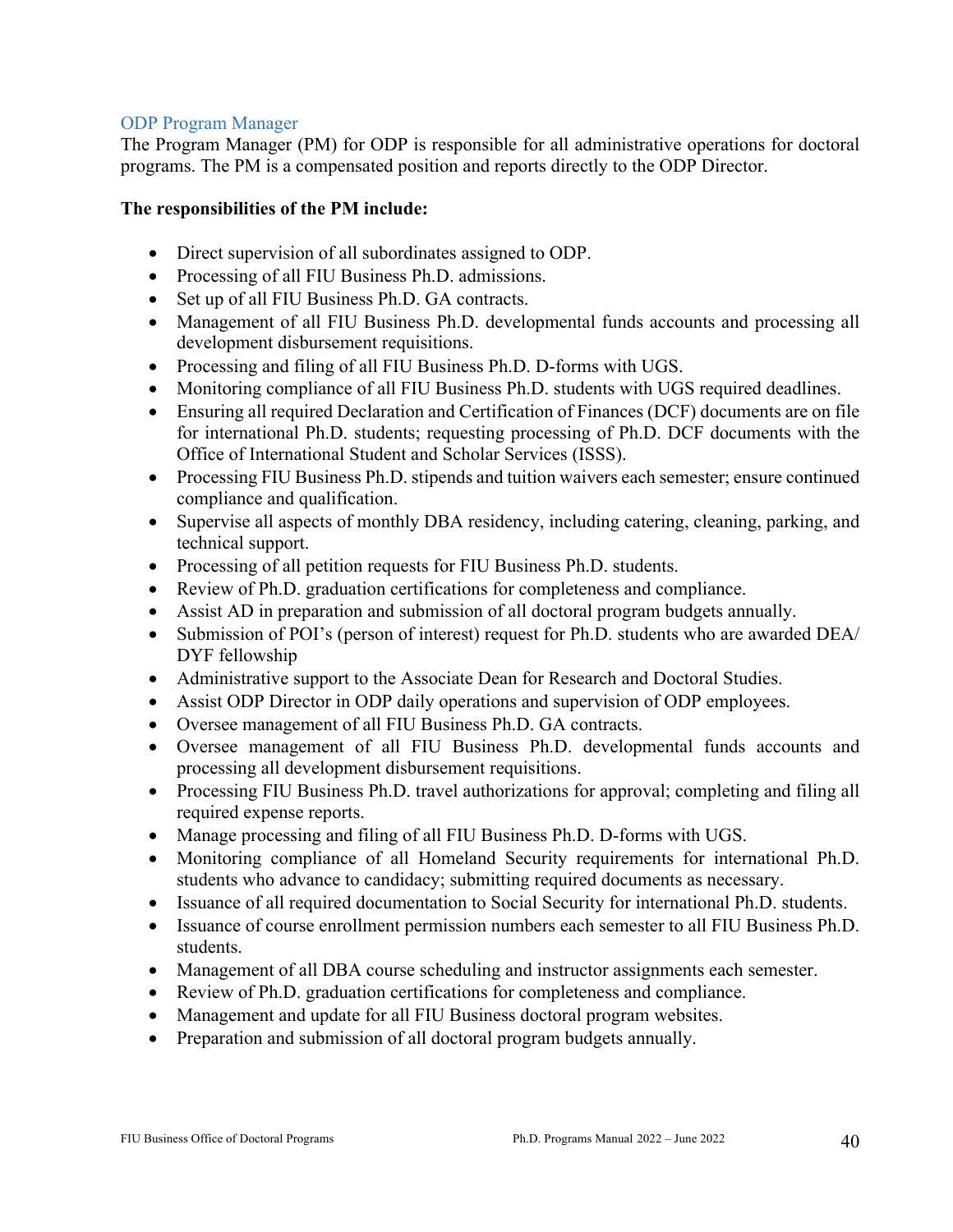#### ODP Program Coordinator

The Program Coordinator (PC) for ODP is responsible for all administrative operations for the FIU Business DBA program and general administrative operations as assigned by the ODP Program Manager. The PC is a compensated position and reports directly to the ODP Program Manager.

### **The responsibilities of the PM include:**

- Processing of all FIU Business DBA admissions.
- Processing and filing of all FIU Business DBA D-forms with UGS.
- Monitoring compliance of all FIU Business DBA students with UGS required deadlines.
- Ensuring all required Declaration and Certification of Finances (DCF) documents are on file for international DBA students; requesting processing of DBA DCF documents with the Office of International Student and Scholar Services (ISSS).
- Monitoring compliance of all Homeland Security requirements for international DBA students who advance to candidacy; submitting required documents as necessary.
- Processing of course registration each semester for all DBA students
- Management of monthly DBA residency aspects, including catering, cleaning, parking, and technical support as directed by the ODP PM.
- Management of all DBA course scheduling and instructor assignments each semester.
- Processing of all petition requests for FIU Business DBA students.
- Review of DBA graduation certifications for completeness and compliance.

### Departmental Doctoral Program Directors

Each concentration within the FIU Business Ph.D. program is represented by a designated Departmental Doctoral Program Director (DDPD). This is a compensated position that serves as a representative of their doctoral program with both students and faculty and a liaison between their department and the FIU ODP. All DDPDs report to the ODP Director.

The DDPD for each concentration is recommended to ODP by their department chair and is appointed by and reports to the ODP Director. This position is considered a position of trust and responsibility as the DDPD must administer their Ph.D. concentration, insure the academic integrity of their program, and serve as a mentor and representative for their Ph.D. students.

### **The responsibilities of the DDPD include:**

- Supervise and coordinate the administration and governance of their department's Ph.D. program.
- Serve as a primary point of contact for all departmental Ph.D. students.
- Act as liaison between the departmental program and the FIU Business ODP.
- Act as liaison between departmental Ph.D. program faculty to inform them of related policies, best practices, and deadlines.
- Develop and maintain departmental Ph.D. program policies and procedures manual and file periodic updates with ODP.